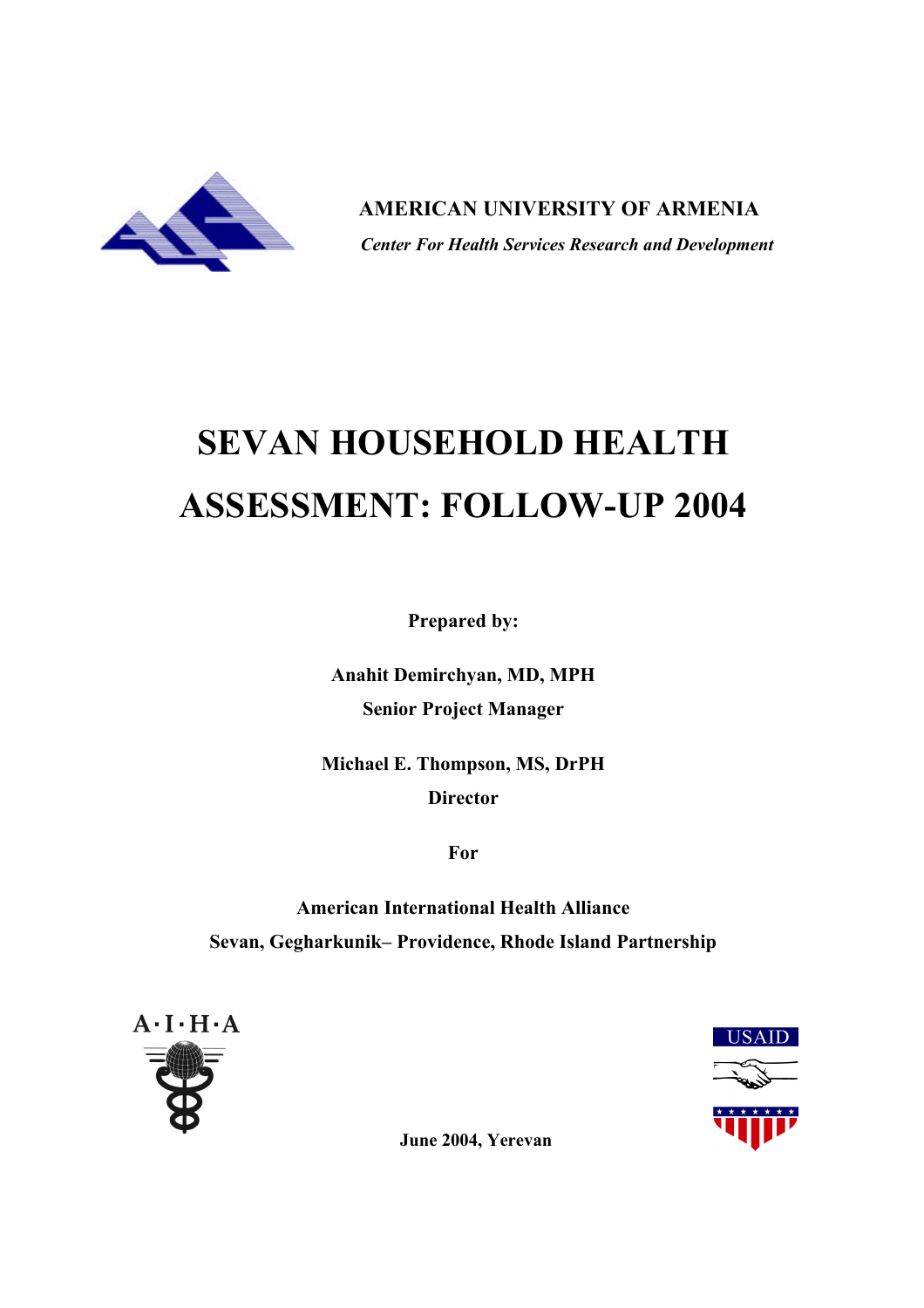# **Table of Contents**

| $\mathbf{1}$   |
|----------------|
| $\overline{2}$ |
| $\overline{2}$ |
| 3              |
| 4              |
| 4              |
| 5              |
| 5              |
| 6              |
| 6              |
| $\tau$         |
| 7              |
| 7              |
| 8              |
| 8              |
| 8              |
| 9              |
| 15             |
| 15             |
| 22             |
| 25             |
| 27             |
| 28             |
| 31             |
| 33             |
| 33             |
| 35             |
| 37             |
| 40             |
| 42             |
| 45             |
| 48             |
| 49             |
| 54             |
| 56             |
|                |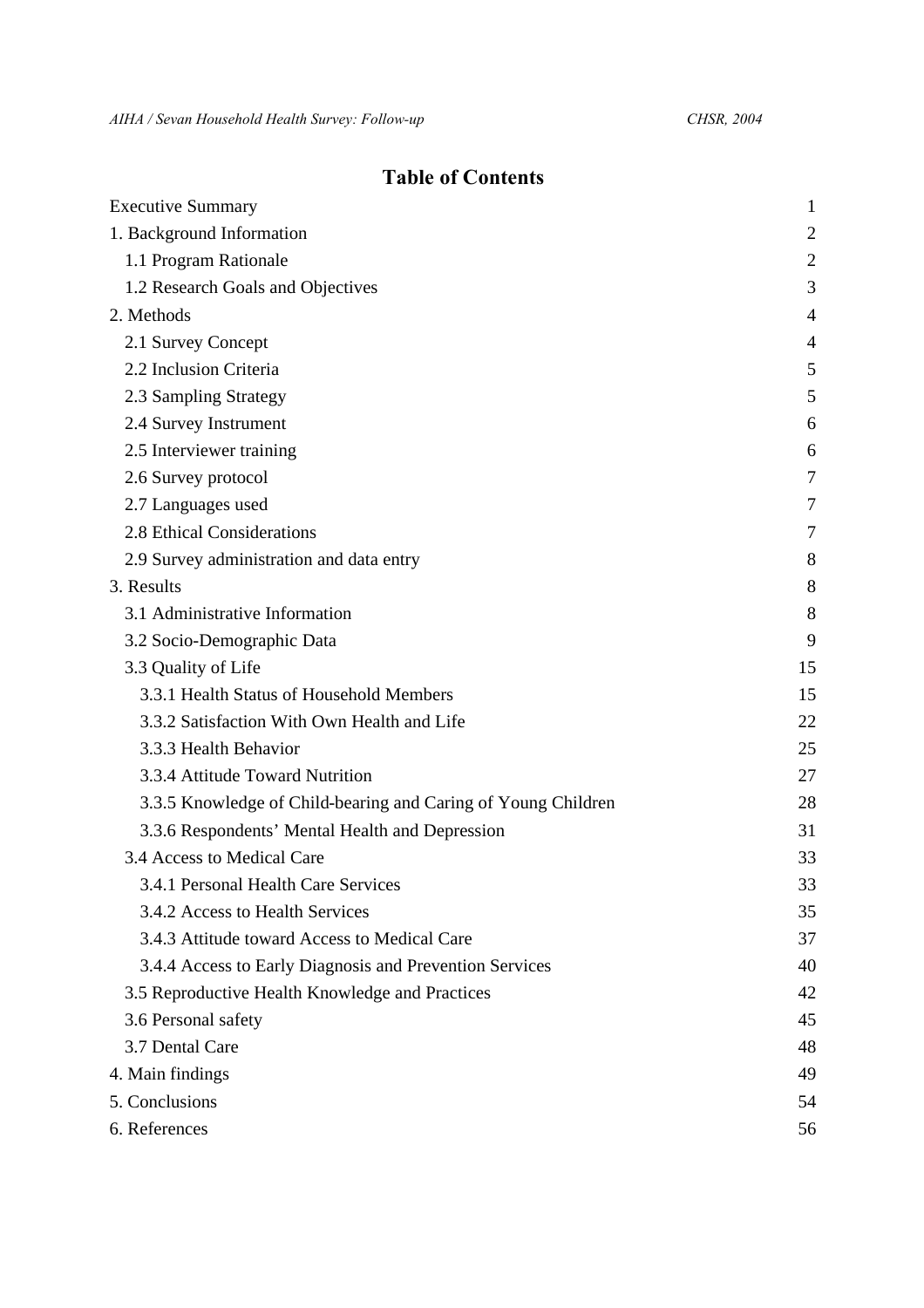# **Executive Summary**

This follow-up survey measured changes in self-reported health status, knowledge, attitudes, beliefs, and practices of Sevan residents since the initiation of the AIHA Sevan-Providence Community Health Partnership in 2000.

To generate comparative data with the baseline survey (spring 2000), the study utilized the same study design: multi-stage cluster sample, probability proportional to size, cross sectional survey with combination of interviewer-administered and self-administered styles and the same instruments as at the baseline. All women 18 years old and older living in a selected household were considered eligible for the survey with emphasis on women having children under 10 years of age. The survey protocol was approved by AUA Committee on Human Research. As at the baseline, trained nurses from the Sevan polyclinic conducted the fieldwork; CHSR assumed responsibility for the overall management and implementation of the survey.

As at the baseline, a total of 750 households (15.3% of all households in the sample frame) participated in the survey. Data entry and analysis was conducted using SPSS 11.0 software. The results suggested mild/moderate, but significant improvement since the baseline survey in almost all areas, including perceived health status, health knowledge, satisfaction with own health and life, accessibility of healthcare services, and use of early diagnosis/prevention services by the target population. Positive changes in socio-economic conditions and the impact of partnership activities may both play important roles in these improvements. However, low affordability of health services, poor practice and knowledge of preventive care and reproductive health, high prevalence of perceived poor health and depression, and high exposure of the population to cigarette smoke were among findings of the survey indicating the need for continued targeted activities in the following directions:

- $\Box$  Increase accessibility/affordability of health care services
- Introduce screening/early detection protocols/guidelines in the polyclinic
- $\Box$  Empower polyclinic to provide population screening services
- □ Educate public on prevention/early detection of diseases, reproductive health, childcare, smoking, healthy lifestyle, etc.
- <sup>q</sup> Enhance provision of psychological services to the population.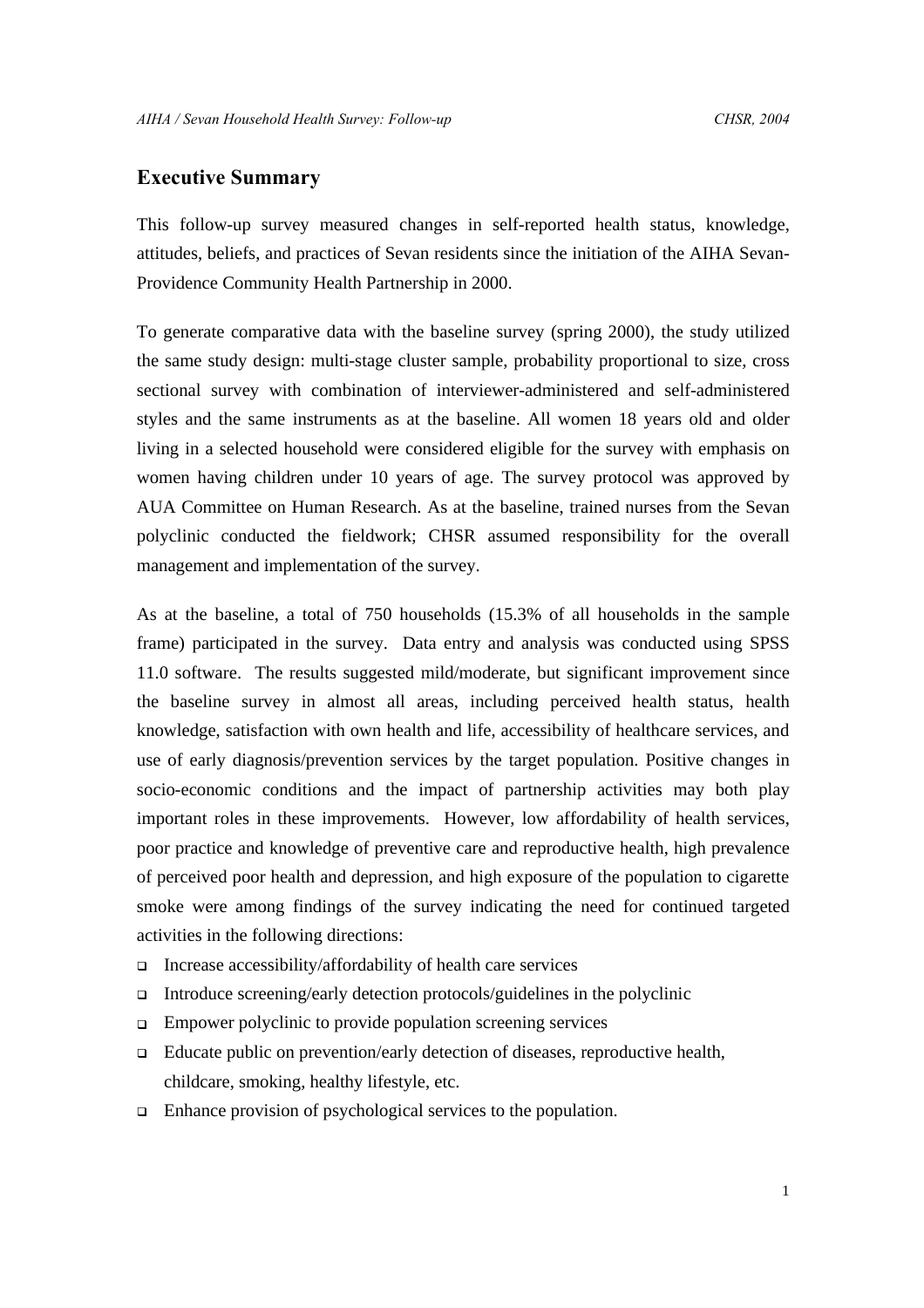# **1. Background Information**

# **1.1 Program Rationale**

This project was a follow-up stage of the Household Health Survey conducted in Sevan in 2000. It measured changes in perceived health status and satisfaction with health care services among Sevan residents since the implementation of the Sevan Polyclinic-Providence Community Health Partnership in 2000. This partnership project was funded by US Agency for International Development (USAID) through American International Health Alliance (AIHA) and sought to improve primary care services in Sevan City and 3 adjacent villages (Gagarin, Varser, Geghamavan) served by Sevan polyclinic through improved coordination and integration of services.

The same study design and instruments as at the baseline (with several additional questions) were used in the follow-up phase to gather data on self-reported health status, knowledge, attitudes, beliefs, and practices of the target population along with key demographic and socio-cultural information. The data generated was comparable with the baseline survey, thus making possible assessing the impact of the partnership project.

In the scope of the partnership project, the following activities were conducted:

- $\checkmark$  Training of the staff of Sevan polyclinic: 29 physicians and nurses were trained in the US, 30 physicians and nurses participated in AIHA training programs in Sevan, out of which 15 were trained as trainers
- $\checkmark$  Implementation of clinical guidelines and standards in the polyclinic
- $\checkmark$  Renovation of the polyclinic including installation of a separate heating system
- $\checkmark$  Equipping the polyclinic with ultrasound, ECG, defibrillator, pickphluometer, cytology lab equipment, glucometer, ophthalmoscopes, othoscopes
- $\checkmark$  Establishment of new services including cytology lab, ultrasound, emergency healthcare
- $\checkmark$  Introduction of nursing leadership
- $\checkmark$  Establishment of a training center at the polyclinic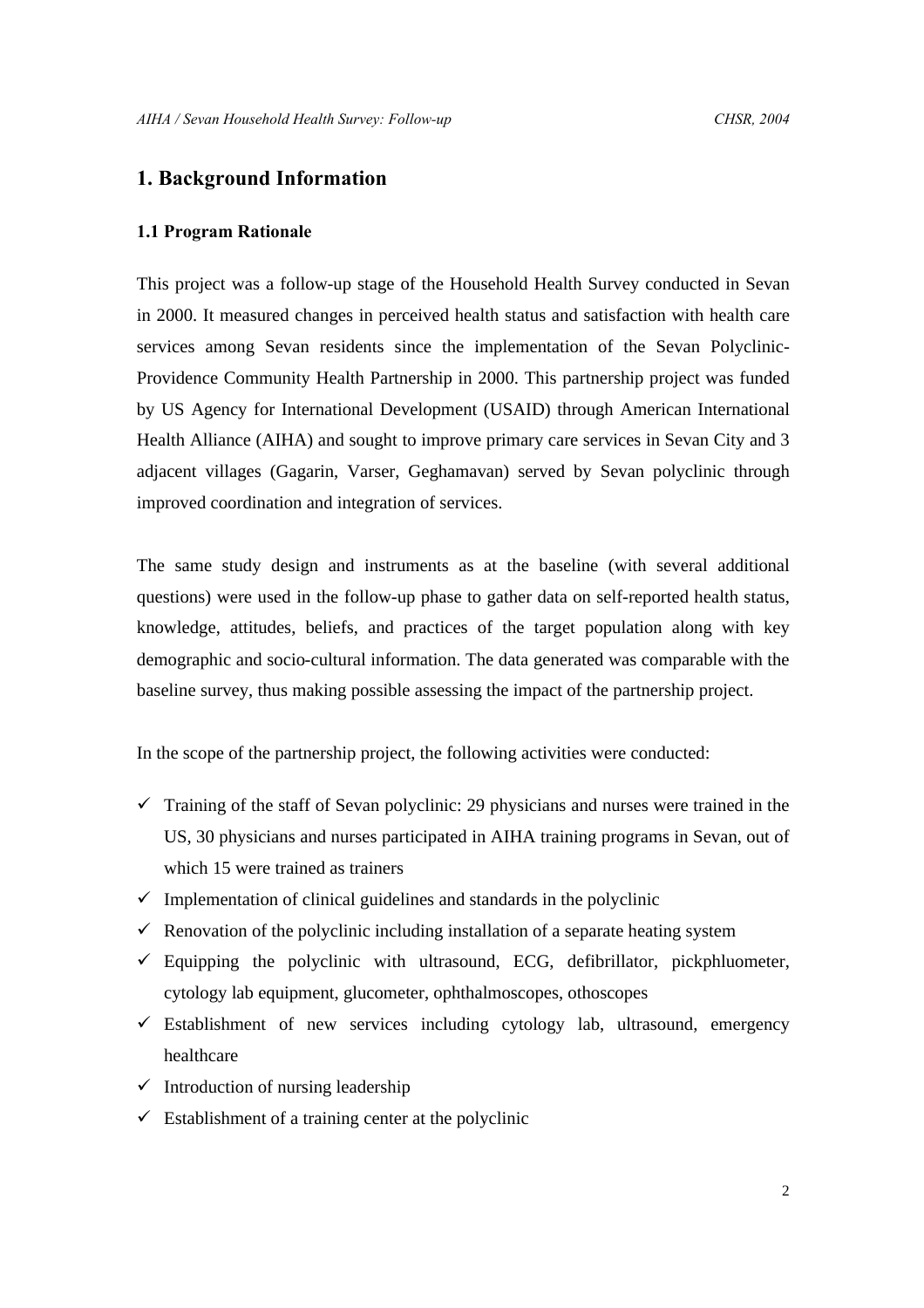- $\checkmark$  Advocacy of healthy lifestyle among Sevan population during home visits, sick and preventive visits to polyclinic, meetings in schools and kindergartens. Advocacy included topics on women's reproductive health (early diagnosis of breast and cervical cancer, family planning, menopause), infant feeding, dental health, immunization, child caring, mental health (depression, stress reduction, drug and alcohol abuse, smoking, violence in family).
- $\checkmark$  Publication/distribution of educational brochures for public on the topics mentioned above
- $\checkmark$  Organization of a community health fair in polyclinic.

As it is evident from this listing, the partnership addressed specifically those areas identified as priorities by the baseline survey in  $2000$ .<sup>1, 2</sup>

#### **1.2 Research Goals and Objectives**

The main goal of the study was to assess the impact of the AIHA funded community health partnership project between Sevan polyclinic and the health community of Providence, Rhode Island, launched in 2000. The second goal was prioritizing the current health care system needs among population served by Sevan polyclinic.

The scope of the obtained data was the same as at the baseline survey:

- $\checkmark$  Basic demographic and socio-cultural information about the target population
- $\checkmark$  Information on health knowledge, attitudes, beliefs and practices of the target population
- $\checkmark$  Perception of the target population concerning the accessibility and availability of local health care services
- $\checkmark$  Data on psychological and economic wellbeing of the target population.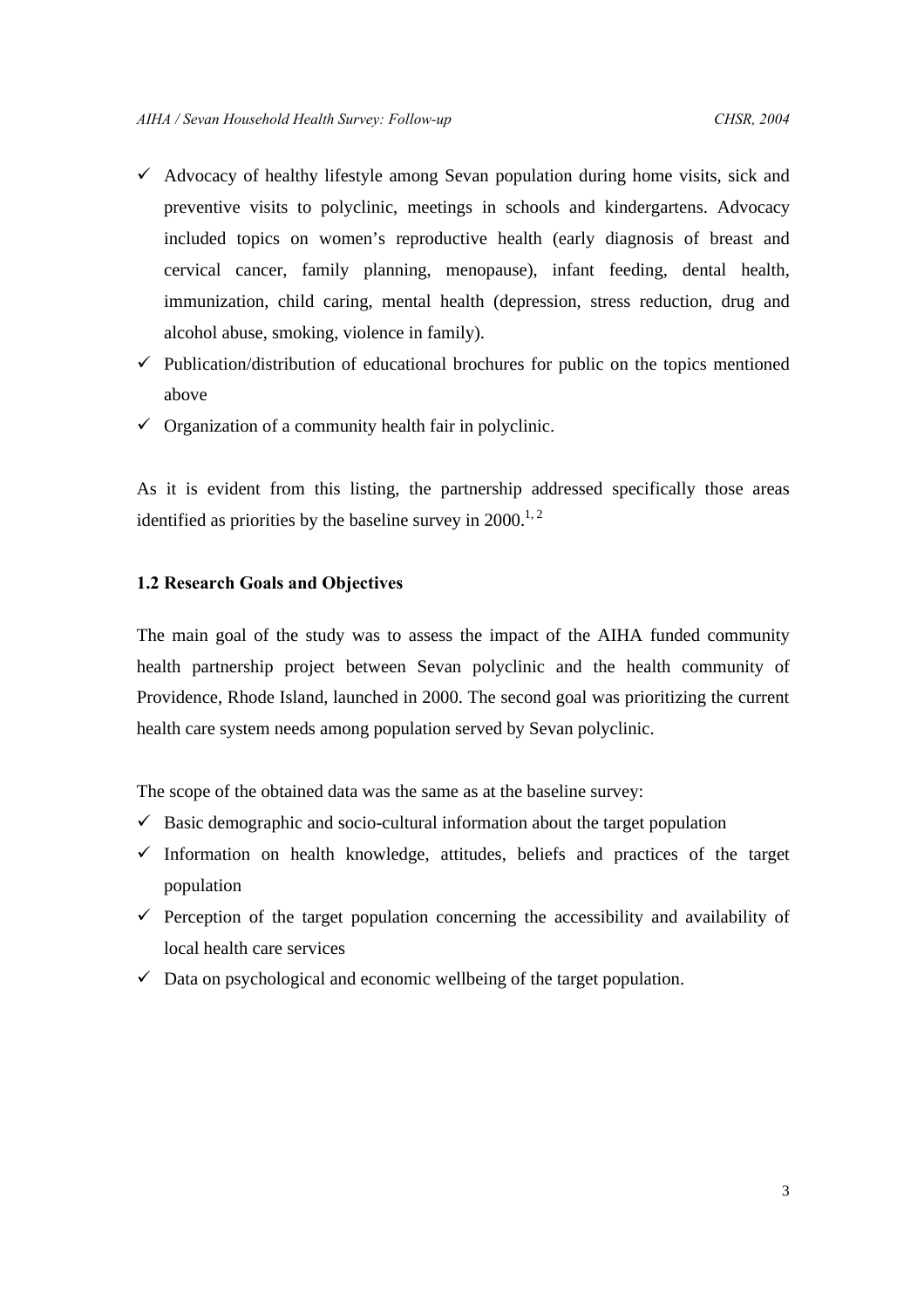# **2. Methods**

# **2.1 Survey Concept**

As at the baseline, the survey utilized a multi-stage cluster sample, probability proportional to size, cross sectional, hybrid (combination of interviewee-administered and self-administered) design, which ensured:

- $\checkmark$  generalizability of the survey results for the population in target area
- $\checkmark$  feasibility of implementing the survey within the limited human and financial resources and time-constraints
- $\checkmark$  consistency and quality of data for measuring the impact of on-going primary health care program in subsequent evaluations
- $\checkmark$  comparability of the results with those obtained from the baseline survey.

Pre-post panel design was not used to avoid time-consuming efforts for finding the same respondents, to circumvent the risk of having considerable proportion of dropouts from follow-up, and to provide maximum flexibility in analyzing the data. Again, the goal was to provide the most robust dataset within the available resources.

The sample size was the same as at the baseline: 750 households in Sevan city and the three adjacent villages: Gagarin, Varser, Geghamavan. Taking into consideration the fact that the total population in the sample frame (Sevan and the three villages) was 23,325 according to the last census  $(2001)^3$  data and that the mean family size in this area was 4.76 (baseline survey data), surveying 750 households meant surveying ~15.3% of the households in the target area, which was more than enough to detect even mild changes that occurred during the period of partnership functioning. As during the baseline survey, 10 households were included in each cluster as this balanced concerns of homogeneity bias with daily individual workload and other logistical concerns.

To ensure similarity with the baseline and take benefit from the local capacity built during the baseline survey, the same nurses from Sevan polyclinic (with few exceptions) were re-trained to conduct the fieldwork. Overall, 9 nurses were involved in interviewing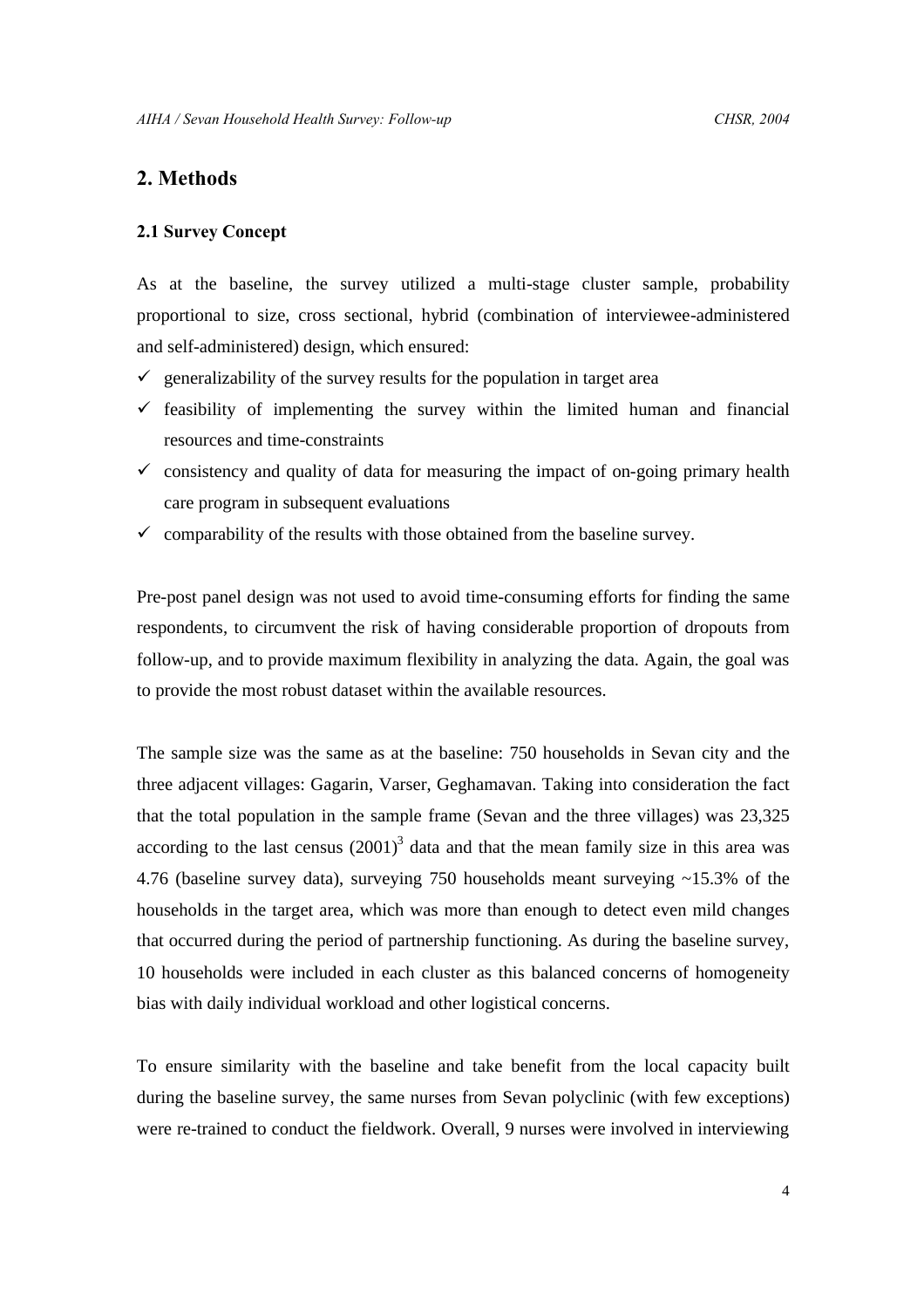process and a local coordinator (physician) was assigned to coordinate/oversee their activities along with CHSR staff (Appendix 1).

CHSR assumed responsibility for the overall management and implementation of the survey including interviewer training, instrument development and pre-testing, quality assurance, data entry, descriptive/comparative analyses, and preparing an analytic report.

# **2.2 Inclusion Criteria**

As at the baseline survey, all women 18 years old and older living in a selected household were considered eligible for the survey. Again, women having children under 10 years of age were considered a first choice, other married women in the household were considered a second choice. Preference was given to these categories since the questionnaire contained many questions specific to younger married women.

# **2.3 Sampling Strategy**

The sampling strategy repeated that of the baseline: a multistage cluster sampling (probability proportional to size)<sup>4</sup>. The desired number of clusters from each polyclinic district was identified using systematic random sampling proportionate to the number of population served in each district (all the population targeted by this survey was served by the Sevan city polyclinic and divided into primary medical services or so called districts). Second, the addresses of the starting points for each cluster were randomly selected from the list of addresses of children born between 2000-2002 in each district (as at the baseline, the lists of children currently aged 2-4 were used to generate the starting point addresses for clusters as these lists were believed to be most complete in terms of population coverage and more accurate than other available population listings).<sup>5</sup>

From the starting address, an attempt was made to interview each adjacent address moving always to the right/up until a total of 10 surveys were completed for each cluster. This strategy gave a high probability that there would be a family with 2-5 years old child in each cluster, since the first addresses were also included in the cluster. However, this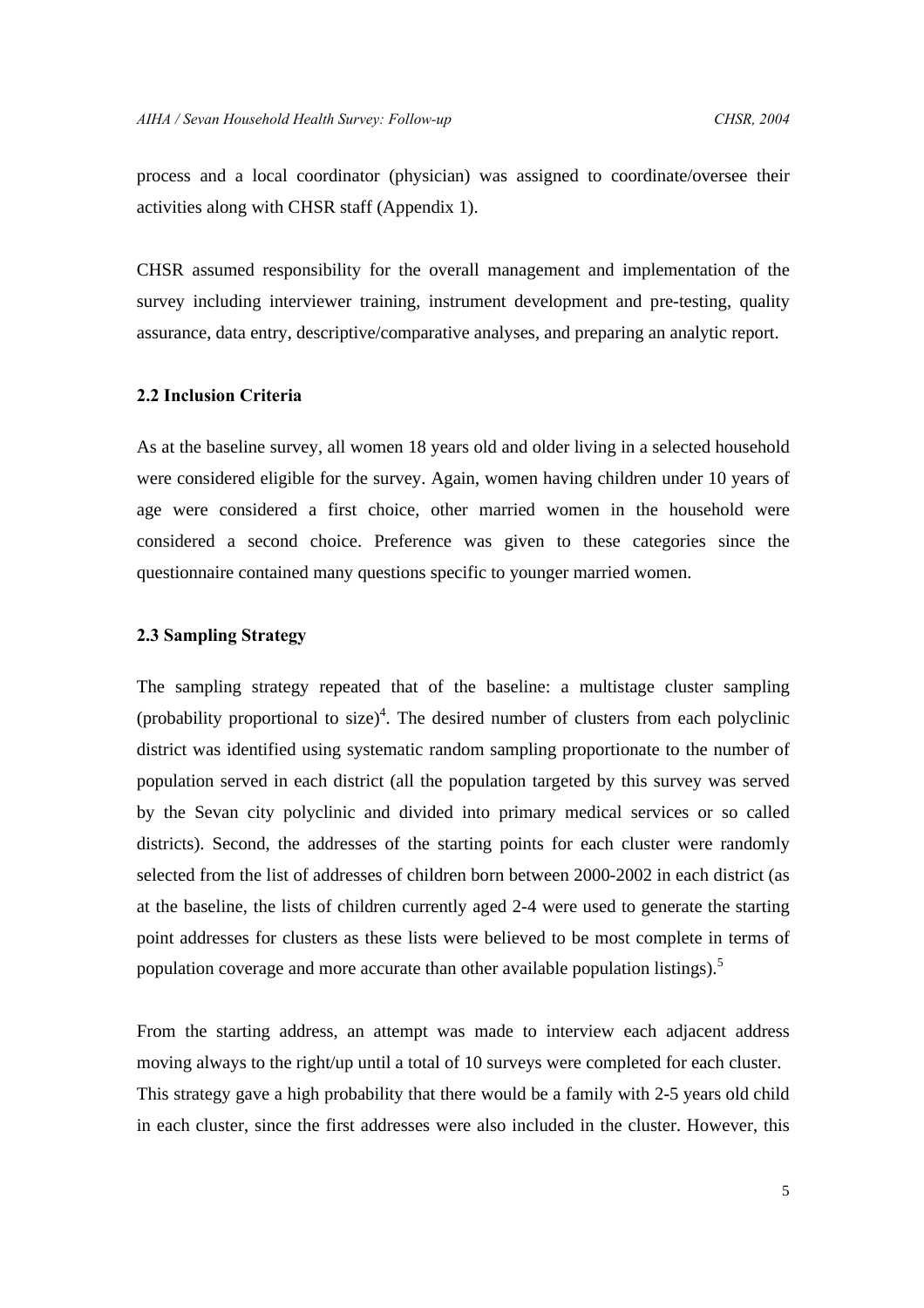was the strategy practiced during the baseline survey and repeating it was necessary to ensure comparability of data with the baseline.

The sampling process was administered by CHSR staff. The interviewers received starting point addresses from the local coordinator of the survey and individually implemented the survey protocol to select the respondents (Appendix 2). The Interviewers also completed journal forms (Appendix 3) for each cluster to facilitate compliance with protocols and to assess response and refusal rates.

#### **2.4 Survey Instrument**

Virtually the same survey instrument used for the baseline study was used during this survey. Only minimal changes were introduced to correct formatting and ambiguity errors identified during the analysis of the baseline data and few new questions were added to specifically address some partnership activities (like participation in health fair, provider consulting skills, etc.).

The instrument covered the following topics (Appendix 4): key demographic and sociocultural factors (family structure, living conditions, employment, income); quality of life of the family; health status of family members; health satisfaction; health behavior; nutrition (knowledge, practice); child-bearing and caring of young children (knowledge, practice); mental health and depression of the respondent; access to medical care and to early diagnosis and prevention services; reproductive health (knowledge, practice); safety: public, private, domestic violence (attitude, practice); and dental care (knowledge, practice).

# **2.5 Interviewer training**

CHSR staff developed a training manual for interviewers (Appendix 5). Nine nurses from Sevan polyclinic and a local coordinator participated in the training. Out of these nurses, seven had participated in the baseline survey. Two nurses were newly involved and required detailed training/pre-testing. The interviewer training took place during April 14-15, 2004. It was held in the Training Center of Sevan polyclinic (established by the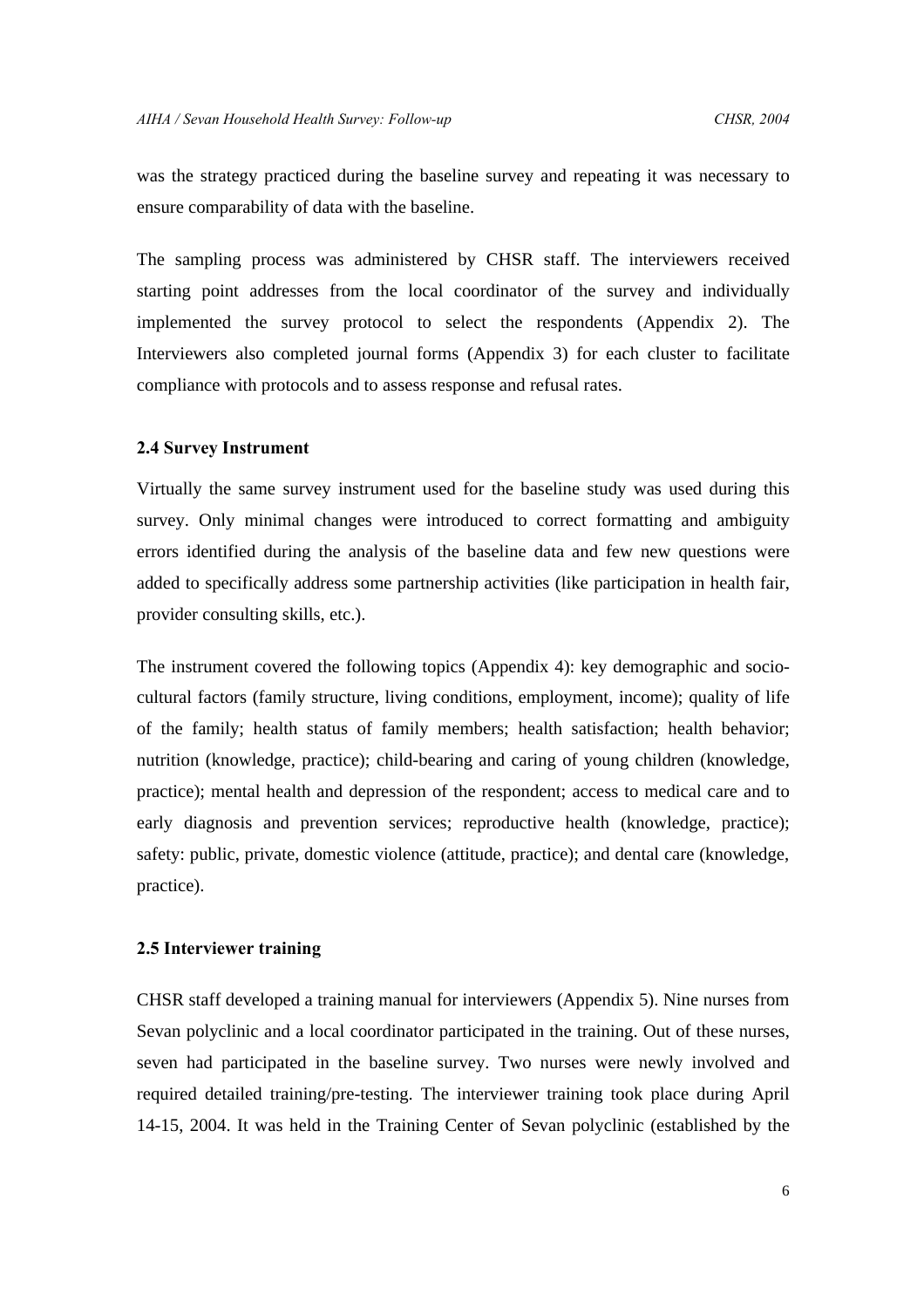pertnership) and included 1.5 days of didactic training and 0.5 day of field pre-testing. Upon completion, all 9 nurses were assessed by CHSR staff as capable of conducting the fieldwork.

# **2.6 Survey protocol**

The same survey protocol as at the baseline was practiced, according to which nurses selected the respondent, introduced the survey and consent form, and conducted the first part of interview by guiding the respondent through non-sensitive demographic questions (Part I). They then provided the respondent with Part II of the survey to complete individually and seal in an envelope to ensure that the completed survey would only be accessible to CHSR staff. The interviewer left the respondent to finish completing the self-administered part of the questionnaire on her own and moved onto the next house after making an appointment to return in an hour or so to collect the completed survey.

# **2.7 Languages used**

Again, the main language of survey was Armenian. However, for the cases when respondents expressed a preference for Russian, they were provided with the Russian format of the survey (or its self-administered part). Thus, Armenian, Russian, and mix (Armenian nurse-administered and Russian self-administered) surveys were generated.

# **2.8 Ethical Considerations**

Taking into consideration the importance of ethical considerations when asking people questions regarding their personal life and the life of their family, measures were undertaken to ensure that the ethical norms of the survey were kept. The study protocol was reviewed and approved by the AUA Committee on Human Research. Respondents were provided with an informed consent form (Appendix 6) before the start of the interview. The form included general information about the logistics and goals of the survey as well as information concerning respondents' right to refuse and confidentiality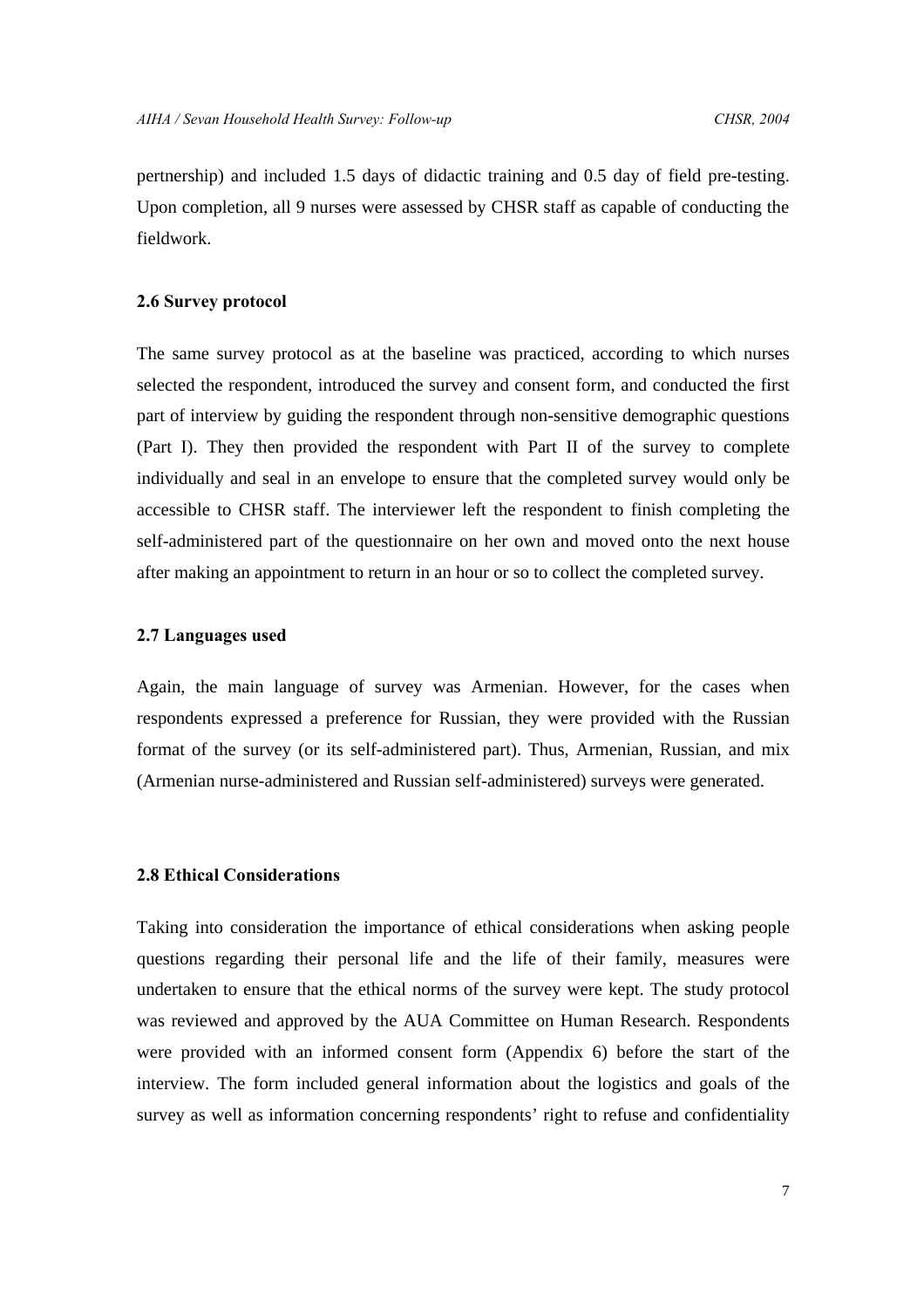issues. Both the self-administered format of the main survey (containing all the sensitive items) and the instruction to seal the completed questionnaire in an envelope provided tangible proof that the confidentiality of the survey and the right to refuse would be kept. As with the baseline survey, this also contributed to the sincerity of respondents in completing the questionnaire and possibly increased the response rate. At the end of interview, the respondents were provided with contact information.

#### **2.9 Survey administration and data entry**

Data collection started on April 20, 2004 and lasted ten days. Completed surveys were delivered to CHSR, reviewed, and entered into an SPSS data file by CHSR staff. Doubleentry was used to ensure the precision of the information. Upon completion of the entry, the data were cleaned. The analysis was carried out using SPSS 11.0 software.

# **3. Results**

#### **3.1 Administrative Information**

A total of 750 households from Sevan and the three adjacent villages (Gagarin, Varser, Geghamavan) were involved in the survey. The urban/rural ratio of the sample was about 4.4:1 (610 from Sevan, 140 from villages), which is consistent with the population data in the target area. On average, it required 2.0 visits/attempts to complete one survey or 20.3 per cluster of 10. At the baseline, this number was similar: 22 visits/attempts per cluster. The main reason for non-response was "no one at home" (36.3% of all visits/attempts). The second most common reason was "the selected respondent is not at home" (5.4%). Refusal (total or by selected respondent) constituted 5.3% of all visits/attempts. This sequence of reasons for non-response repeated the one revealed at the baseline (Table 1).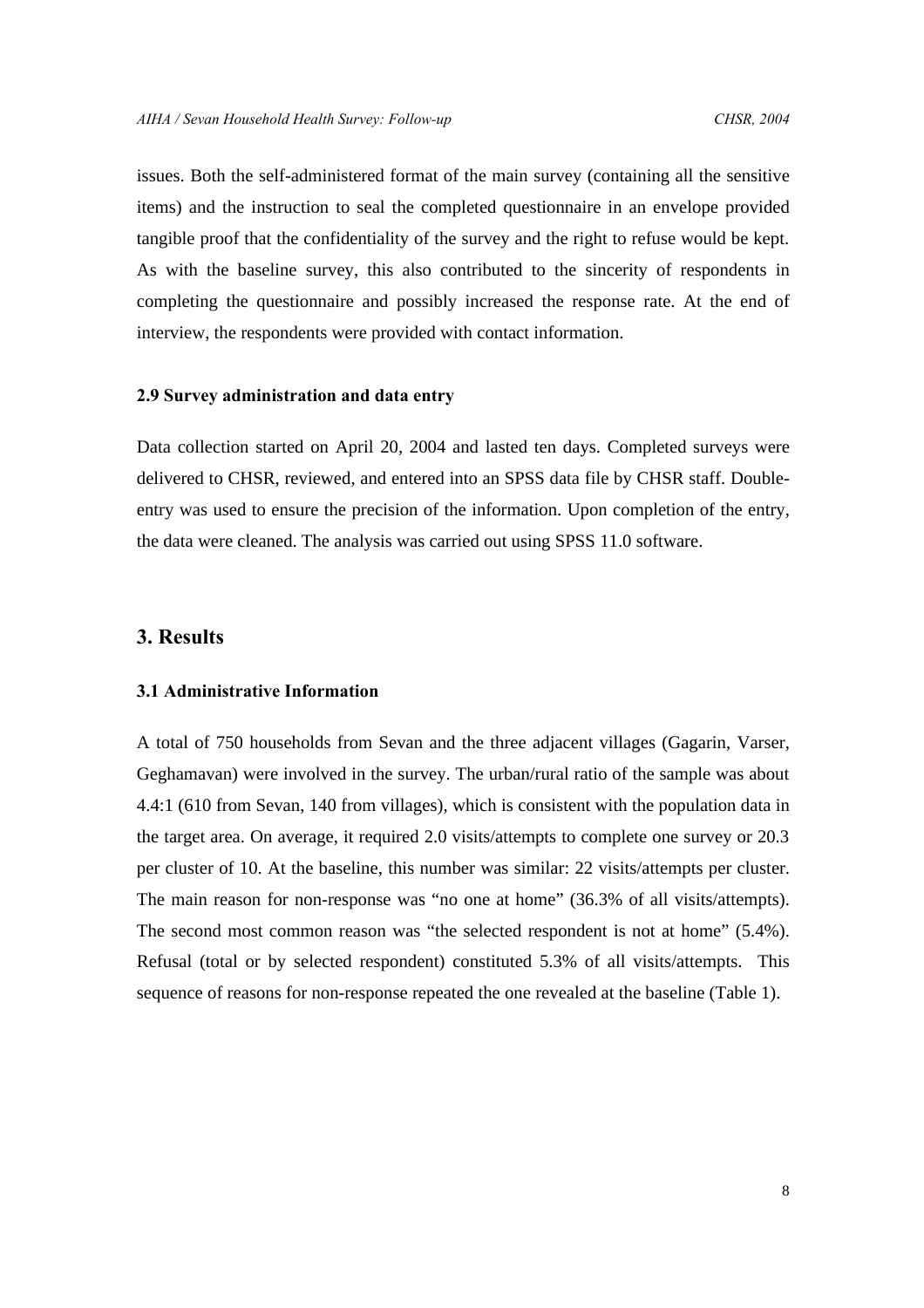|                                           | <b>Baseline</b> | <b>Follow-up</b> |
|-------------------------------------------|-----------------|------------------|
| No one at home                            | 40.6%           | 36.3%            |
| Selected respondent is not at home        | 7.7%            | 5.4%             |
| Refusal (total or by selected respondent) | 4.9%            | 5.3%             |
| Other                                     | 1.8%            | 3.7%             |

**Table 1. Reasons for non-response at baseline and follow-up surveys (percentages out of all visits/attempts)**

The self-administered portion of the survey was considered incomplete if more than half of the questions were left unanswered. Incomplete surveys constituted 2% of the sample (15 surveys) at the baseline and 3.9% (29 surveys) at the follow-up. The difference was statistically significant (the p-value of a two-sided Pearson Chi-Square test was 0.032).

The main language of the survey was Armenian: 97.9% of all surveys were conducted in Armenian. Mixed-language surveys (Armenian nurse-administered and Russian selfadministered) were completed in 1.3% of cases, and Russian was used in 0.8% of surveys. The proportion of surveys fully or partially conducted in Russian decreased significantly compared to the baseline survey: Armenian 91.3%, mixed language 6.5%, Russian 2.1% ( $p < 0.000$ ).

# **3.2 Socio-Demographic Data**

#### Age & Nationality

The mean age of the respondents was 36.7 (sd 12.2 years) with the age range of 18-80. Out of all respondents, 3.2% were 20 years old and younger and 5.2% 60 years old and older. At the baseline study, 4.8% were 20 years old and younger and 6.8% 60 years old and older. The mean age of the respondents was 38.0 (sd 12.3 years), which was marginally different from the respondent mean age at the follow up survey  $(p=0.045)$ . However, after excluding an 85-years old outlier from the baseline data, the mean age at the baseline became 37.9 and the difference between two means non-significant (p=0.056). This outlier was excluded from further analysis of respondent-specific data to allow comparisons between two surveys without a need for age-adjustment.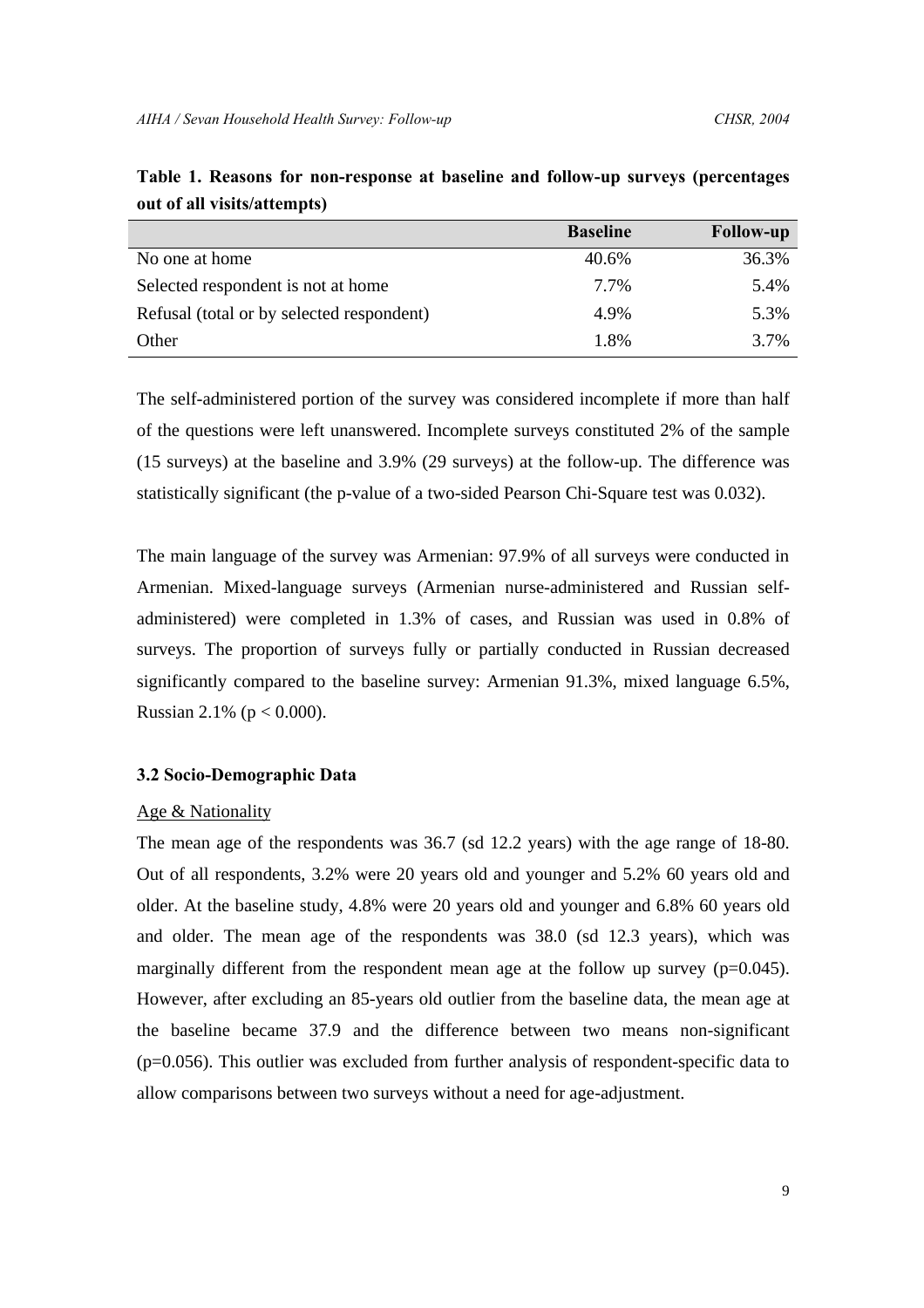Gegharkunik marz was the place of birth for 80.5% of the respondents, and Armenia for 95.3% of them (these numbers were 73.4% and 90.1% respectively at the baseline). The overwhelming majority of respondents were Armenians: 99.6% (97.9% at the baseline, p=0.023) (Table 2).

| <b>Country</b> | <b>Baseline</b> | <b>Follow-up</b> |
|----------------|-----------------|------------------|
| Armenia        | 90.1%           | 95.3%            |
| Azerbaijan     | 5.7%            | 3.1%             |
| Georgia        | 1.5%            | 0.9%             |
| Russia         | 1.1%            | 0.1%             |
| Karabakh       | 1.1%            | 0.3%             |
| Ukrain         | 0.4%            | 0.3%             |
| Other          | 0.1%            |                  |

**Table 2. Respondents' country of birth: baseline vs. follow-up**

The mean duration of respondents' living in Sevan was 26.6 years (sd 13.2 years) at the follow-up and 25.2 years (sd 13.4 years) at the baseline. The difference between these means is marginally significant (p=0.047).

#### Household Composition

The mean number of people living in a household was 4.7 (sd 1.8), which is not different from the baseline data: 4.8 (sd 1.9). A small, but significant difference in terms of household size was observed between urban and rural areas (4.6 in urban vs. 5.1 in rural, p=0.001). Of all respondents, 3.1% lived alone. A household size of 8 or more people was stated in 5.3% of the households (these rates were respectively 4.1% and 6.3% at the baseline). The mean number of children under 18 living in a household was 1.6 (sd 1.1), which is not different from the baseline data: 1.7 (sd 1.4). This number was significantly higher (p=0.001) in rural areas (mean 1.9, sd 1.1) than in urban areas (mean 1.5, sd 1.1). The respondent's husband was the head of household in 49.6% of cases, husband's father/mother/grandparents in 33.9% of cases, respondent's father/mother/grandparents in 6.4% of cases. The respondents themselves were the heads of household in 9.8% of cases. Respondent-head of household relationship at this survey repeated the same pattern revealed at the baseline study. The mean age of heads of household was 52.4 (sd 13.8),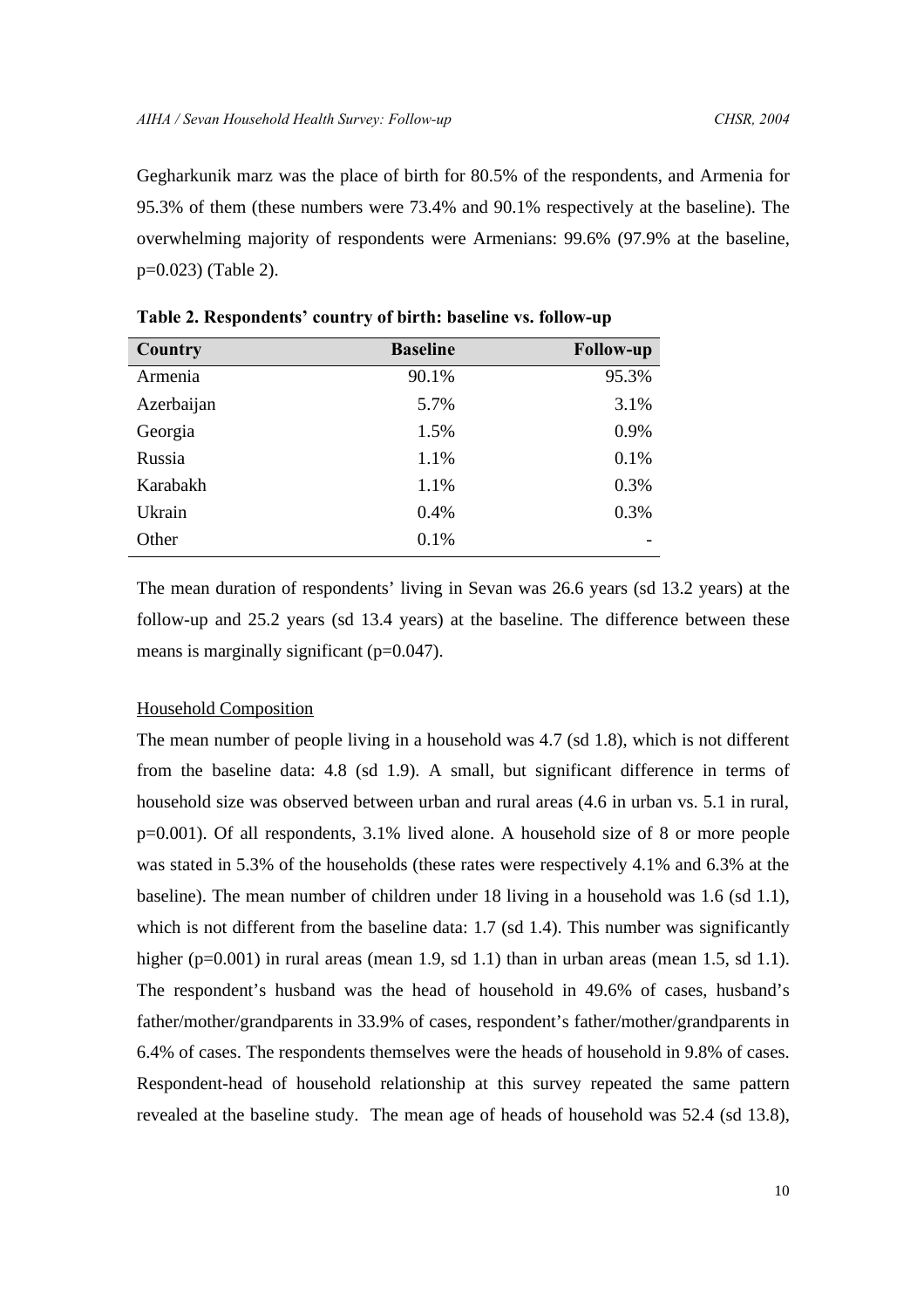which is not different from the baseline data (52.2, sd 12.82). The percentage of heads of household aged 60 years old or older was 31.3% (31.7% at the baseline).

# Education

The highest level of education completed by the respondents was less than 10 years of school in 5.7% of cases, 10 years of school in 26.3%, professional technical education in 52.0%, and institute/university in 16.0%. These were not different from the baseline data. The household heads' educational level was somewhat lower: 15.2% completed less than 10 years of school, 30.2% 10 years of school, 39.4% received professional technical education, 15.0% completed institute/university, and 0.3% had postgraduate education.

#### Employment

Of the respondents, 22.1% and 34.7% of the heads of their household were reported as being employed (similar to the baseline rates of 23.4% and 32.8% respectively). Meanwhile, 43.5% of respondents reported that none of their household members were currently employed (this data was not available for the baseline survey). Lack of appropriate workplaces was mentioned as the main reason for unemployment for both the respondents and the heads of household (66.5% respondents and 57.6% household heads). Lack of childcare was the second most common reason for respondents' unemployment (10.6%). Some 4.6% of respondents mentioned being unable to work because of a permanent health impairment, 7.2% of them were retired, and 4.6% were homemakers. Out of all unemployed heads of household, 30.0% were retired, and 10.3% were unable to work because of a permanent health impairment. Virtually all employed respondents and employed heads of household had only one job. The government was the primary employer for 91.4% of employed respondents and for 57.9% of employed heads of household. While there were no significant differences between the baseline and follow-up surveys in terms of distribution of respondents' primary employers, there were significant differences in proportions of heads of household' employers: the role of government as a primary employer decreased and the role of private organizations and self-employment increased significantly (Figure 1 and 2).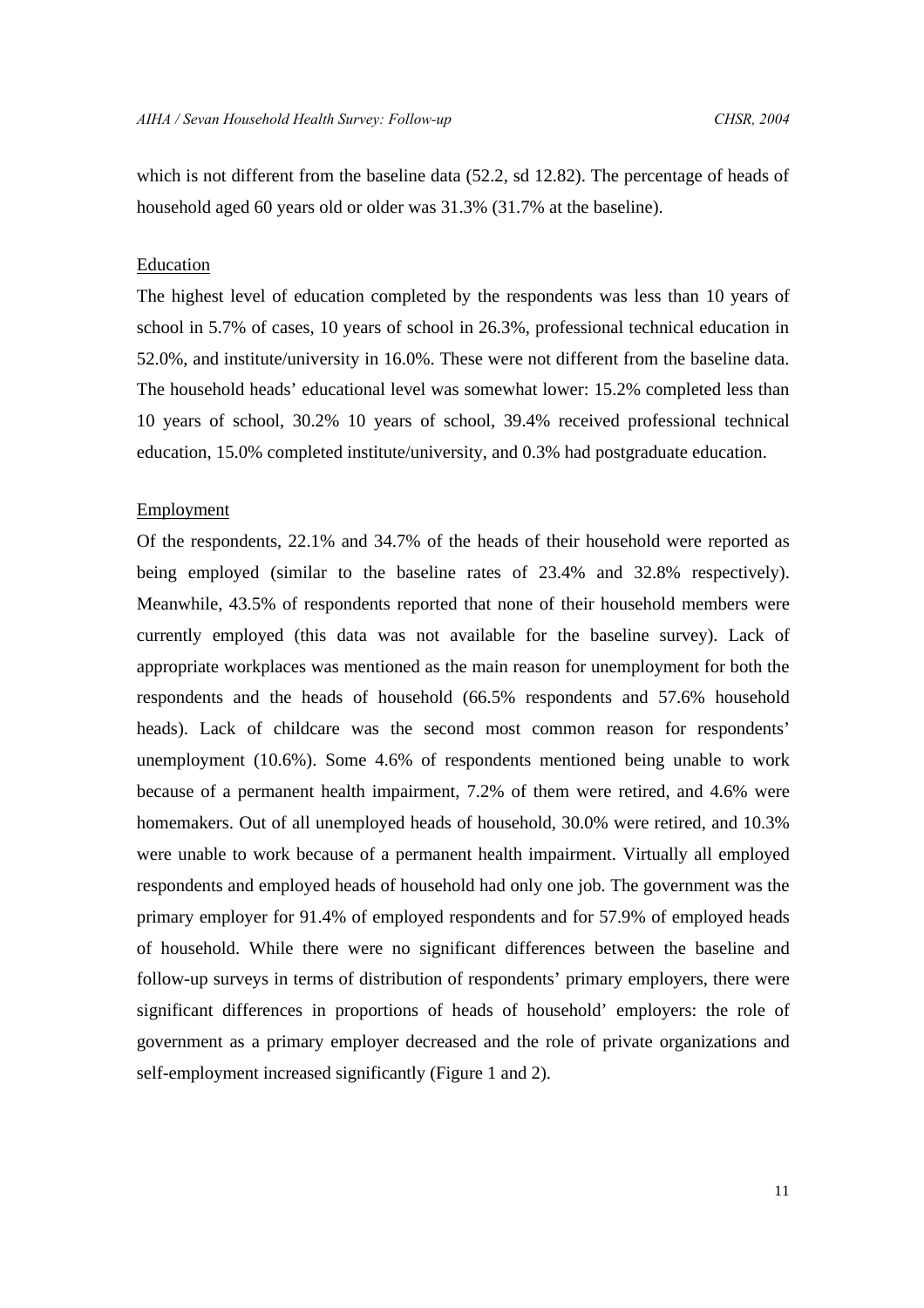



The mean number of working hours per week was 51.2 (sd 20.2) for heads of household and 35.2 (sd 22.0) for respondents. For the former, the duration of working hours per week was not significantly different from that at the baseline (49.6, sd 22.3), but for respondents, significant increase in working hours was observed as compared to the

baseline (29.5, sd 19.8, p=0.019).

According to the respondents' perception, their current position was inconsistent with their professional/vocational training in 29.6% of cases (not different from the baseline rate of 24.0%). This was true for the heads of household in 46.4% (35.3% at the baseline survey, p=.042).

# Living Conditions

The mean number of rooms in the respondents' house/apartment was 3.0 (SD 1.1). As at the baseline, heaters with flue or vent, burning wood, kerosene, oil, etc. were mentioned as the most common means of heating the living quarters (77.5% at the follow-up and 66.0% at the baseline). The role of other heating means was much less (portable electric heaters 5.9%, built-in electric units 2.1%, room heaters without flue/vent 4.4%, hot water heating system in 0.3%). The proportion of those not heating their living quarters during winter decreased significantly: from 15.8% at the baseline to 5.6% at the follow-up  $(p<0.001)$ .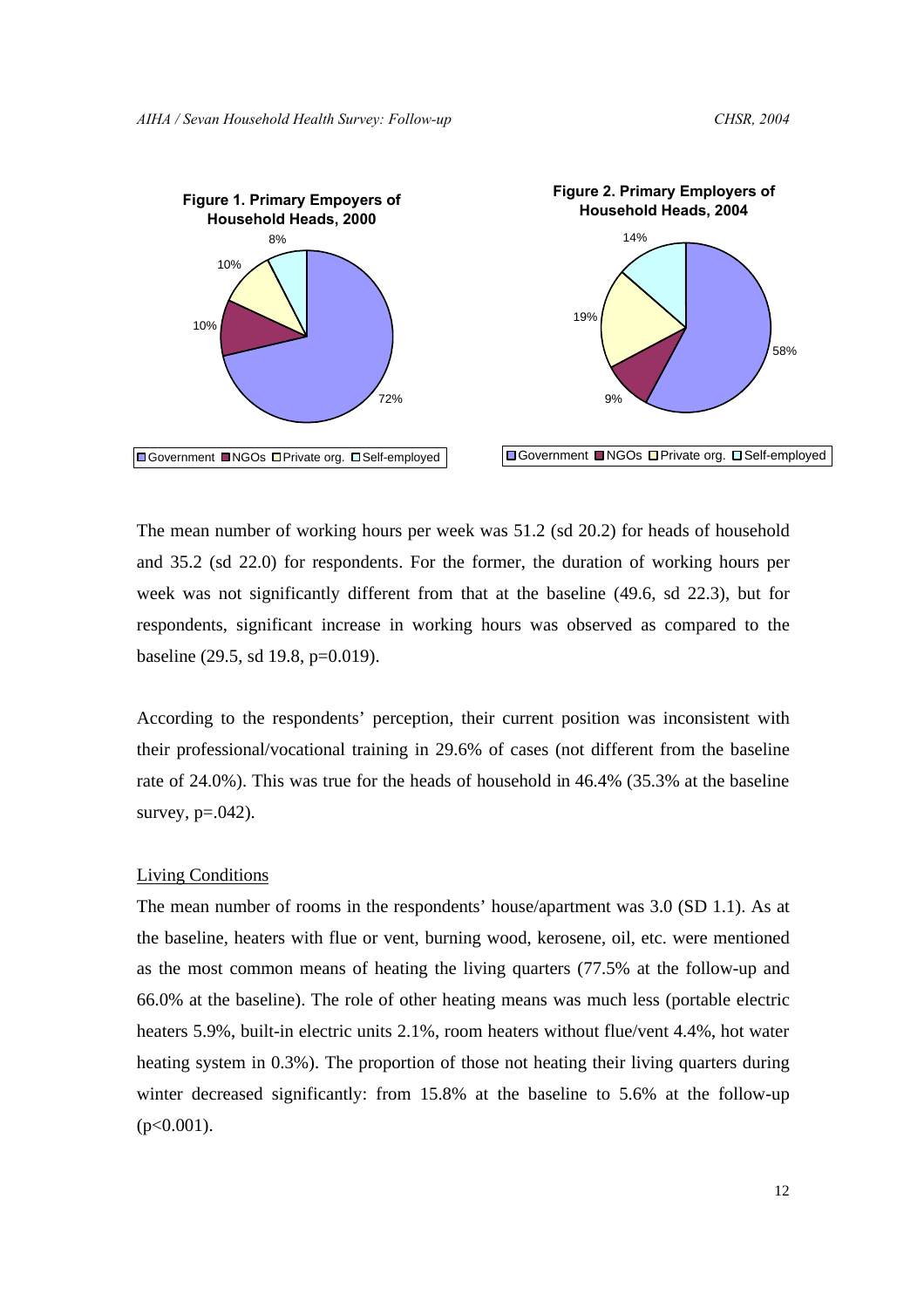There was significant change in the type of fuel people use for cooking. Electricity, which was the most frequently mentioned fuel at the baseline, was mostly replaced with piped gas, which was the primary fuel for cooking for 54.6% of respondents (0.7% at the baseline). The second most frequently used fuel for cooking was tank gas: 28.6%, followed by electricity: 10.9% (Figures 3, 4).



# Convenience Items/Household Expenditures

Possession of selected convenience items and monthly expenditures of the household were used as proxy measures for socio-economic status. Out of these items, no significant decrease in possession of any was observed. Furthermore, statistically significant increases were observed in percentages of those households equipped with indoor toilet, hot water tank, color TV, VCR, and cellular phone (Table 3).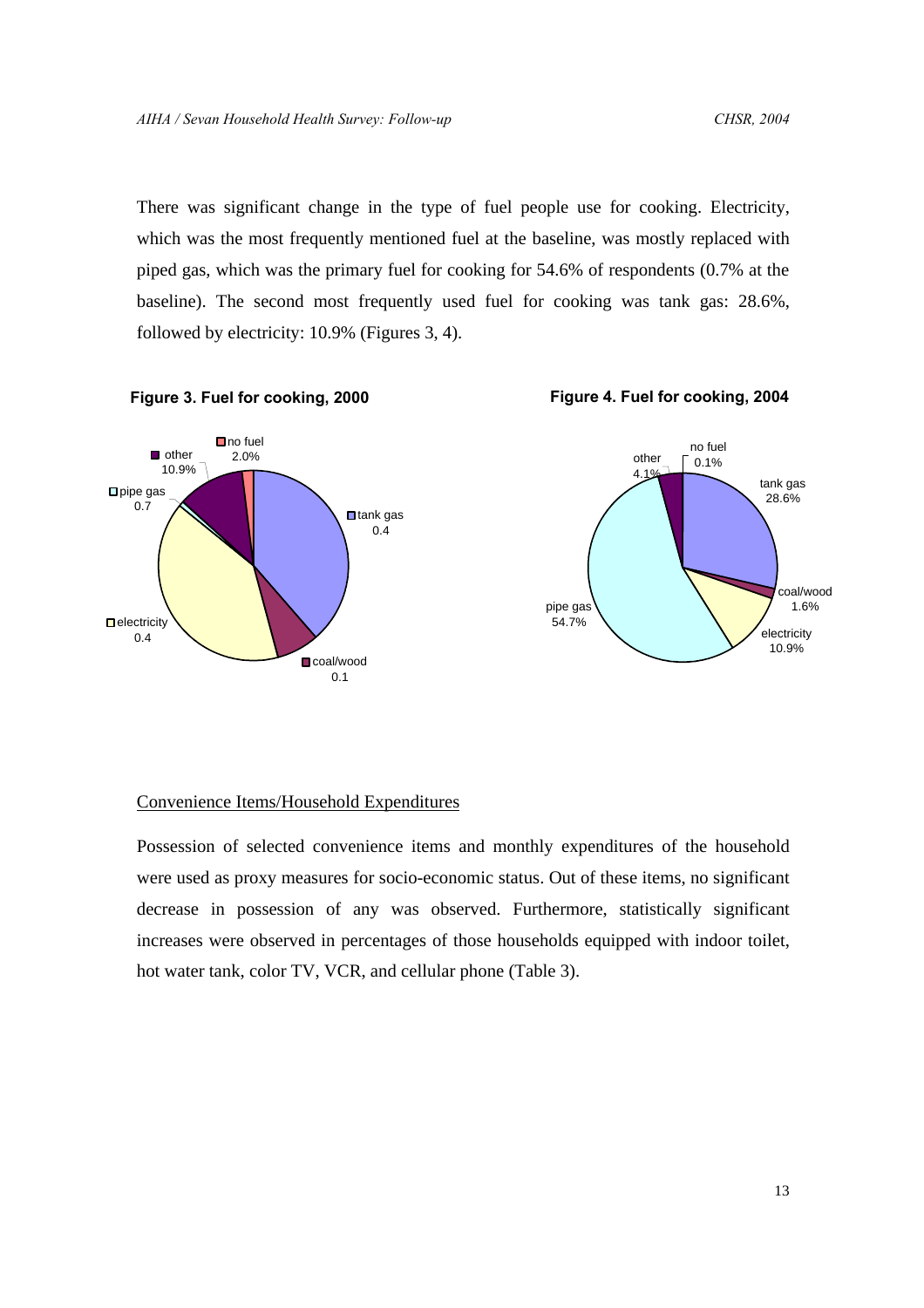| <b>Convenience Items</b> | <b>Baseline</b> (%) | Follow-up $(\% )$ | p-value* |
|--------------------------|---------------------|-------------------|----------|
| Indoor toilet            | 60.1                | $76.5^{\dagger}$  | .000     |
| Hot water tank           | 4.1                 | $8.8^{\dagger}$   | .000     |
| Color television         | 55.5                | $63.9^{\dagger}$  | .001     |
| <b>VCR</b>               | 20.2                | $27.7^{\dagger}$  | .001     |
| Automobile               | 20.0                | 18.1              |          |
| Auto washing machine     | 55.5                | 58.8              |          |
| Telephone                | 72.8                | 70.9              |          |
| <b>Personal Computer</b> | 1.2                 | 2.1               |          |
| Cable/satellite TV       | 2.2                 | 3.0               |          |
| Cellular phone           | 1.0                 | $8.2^{\dagger}$   | .000     |
| Vacation home/villa      | 2.0                 | 2.7               |          |
| Non of the above         | 8.0                 | 6.2               |          |

**Table 3. Possession of convenience/luxury items, baseline vs. follow-up**

*\* Pearson chi-square test*

*† Statistically significant difference between baseline and follow-up*

The situation changed also in terms of monthly expenditures. The proportion of those households spending less than \$50 during the last month decreased from 60.9% to 44.2%, those spending \$50-99 increased from 12.2% to 23.8%, and those spending \$100-500 increased from 3.5% to 9.1% (the difference was statistically significant, p<.000, Pearson chi-square test). In both surveys, the proportion of "don't know" and "refuse to answer" responses to this question was high, but similar (27.9% at the baseline and 27.8% at the follow up). The proportion of those respondents thinking that the monthly income of their family is enough to meet the family needs increased significantly: from 1.6% at the baseline survey to 7.5% at the follow-up (p<.000).

At the follow-up survey, respondents were asked if members of their household attended the health fair organized by the partnership in Sevan polyclinic in 2001. Of the respondents, 22.3% answered positively to this question and out of them, 22.0% indicated that more than one members of their household attended the health fair. Adults constituted the main proportion  $(-78.5%)$  of those who attended the health fair, children  $\sim$  11.6% and adolescents  $\sim$ 9.9%.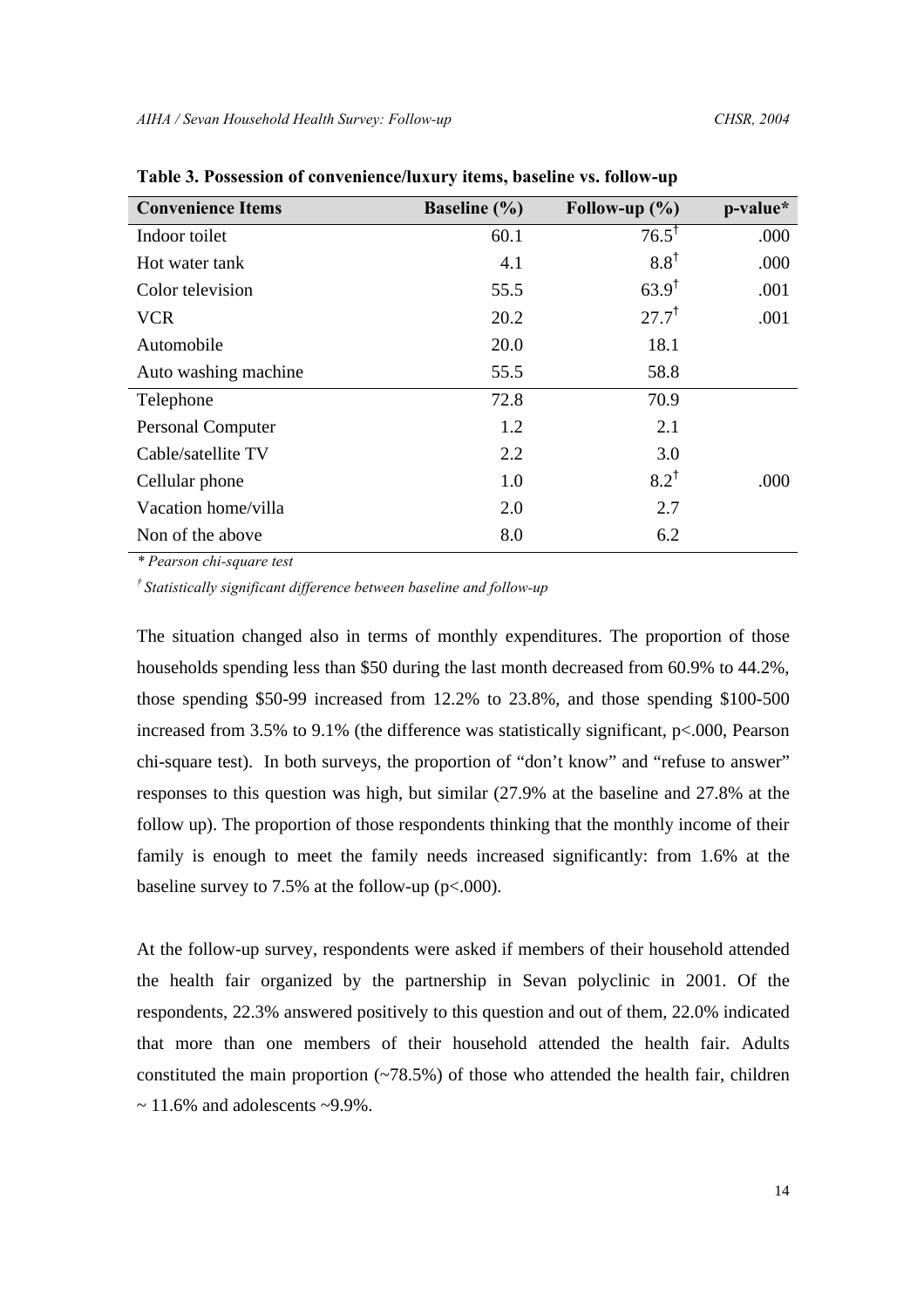# **3.3 Quality of Life**

# *3.3.1 Health Status of Household Members*

#### Children

The respondents rated the health of children in their household as excellent/good/very good in 55.3% of the surveys and fair/poor in 44.7%. At the baseline, these numbers were 50.2% and 49.8% respectively; this difference was insignificant. However, the proportion of those respondents mentioning health problem(s) in children in their household decreased significantly: from 23.9% at the baseline to 15.3% at the follow-up (p<.000). Problems with respiratory system and gastro-intestinal pathology were reported to be the most common reasons of poor health of children, followed by vision impairment and neurological pathology. This pattern was somewhat different from at the baseline survey, where vision impairment was reported as the most common reason of poor health of children.

#### Respondents & Household Heads

Significant increase in perceived health status of both respondents and heads of household was observed at this survey as compared to the baseline data. The respondents rated their own health in the last month as good/very good/excellent in 38.1% of surveys (29.7% at the baseline, p=.001, Pearson chi-square test) and the health of their household heads as such in 35.8% of surveys (26.0% at the baseline, p=.001). Figure 5 demonstrates the perceived rating of household heads', respondents', and children's health at the baseline and follow-up surveys.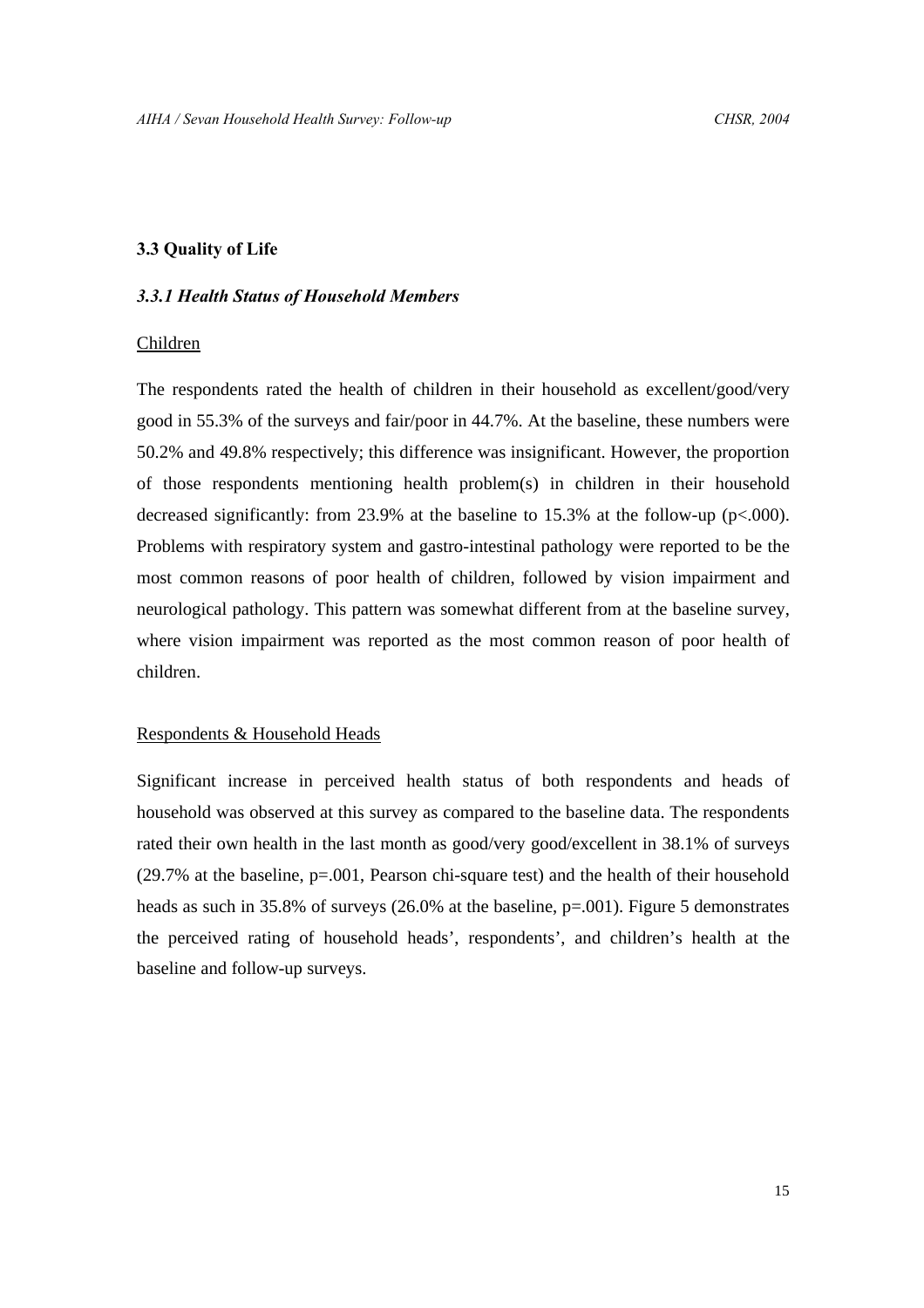

**Figure 5: Health of household members during last month: baseline vs. follow-up**

# Health Dynamics

When asked about the dynamic of the overall health of their family members compared to one year ago, respondents rated the health of children in the household, their own health, and the heads of household health significantly better now than at the baseline survey. Children's health was rated as 'better' in 20.9% and 'worse' in 4.6% of surveys (at the baseline, 17.5% and 14.8% respectively, p<.000). Respondents perceived their own health as getting better in 14.3% and worse in 25.8% of surveys (at the baseline, 10.3%) and 41.4% respectively,  $p<.000$ ). The health of the heads of household was rated as 'better' in 11.8% and 'worse' in 29.4% of surveys (at the baseline, 8.5% and 43.1% respectively, p<.000). The perceived health dynamic of household members at the follow-up and baseline are demonstrated in Figure 6.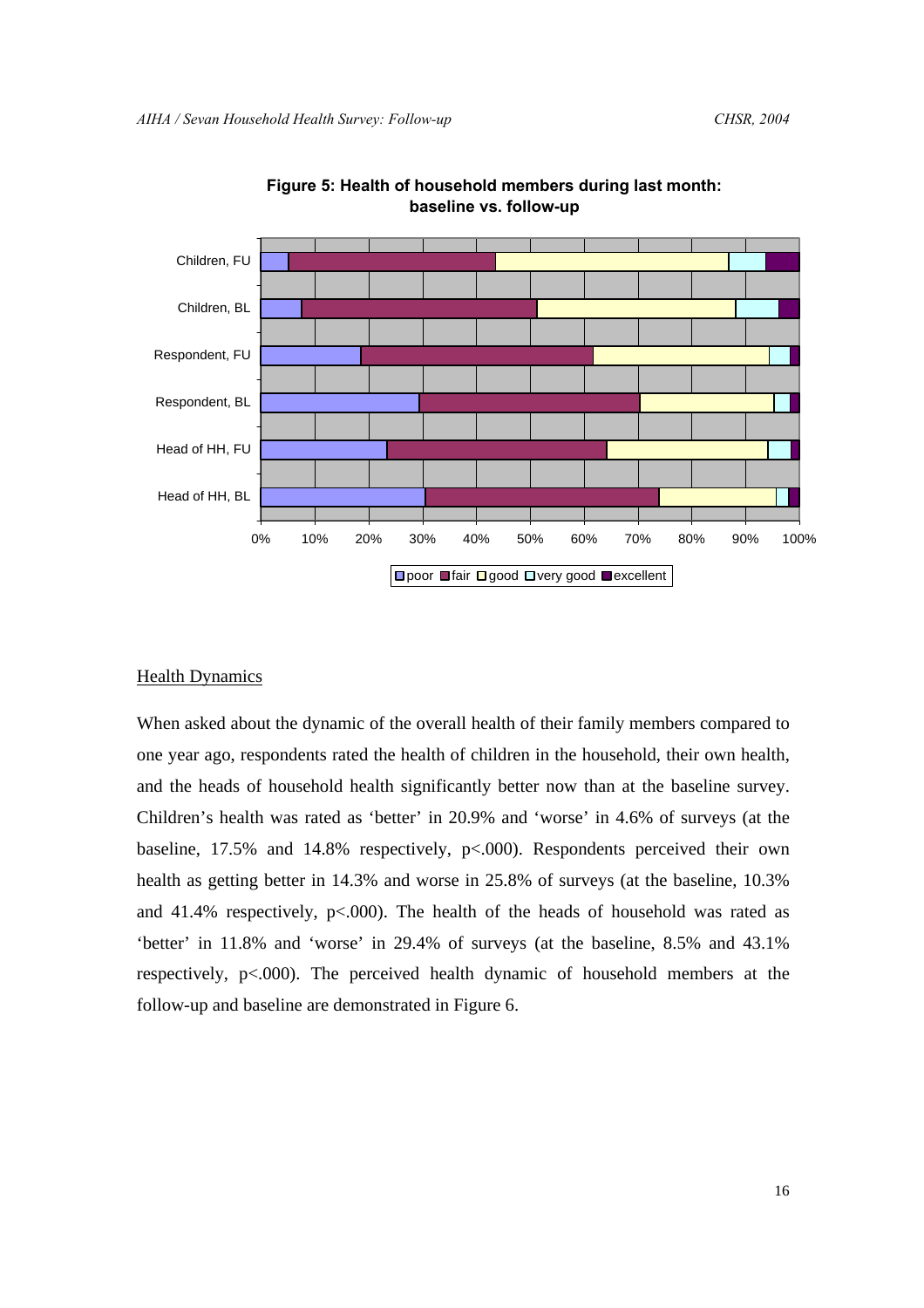

**Figure 6. Health of household members compared to 1 year ago: baseline vs. follow-up**

# Chronic Health Conditions

The respondents were asked to indicate any chronic health conditions they or anyone from their household suffered from. The most common chronic conditions among household members were high blood pressure (reported in 25.2% of respondents, 24.8% of household heads, and 13.7% of other family members) and vision problems (in 20.5% of respondents, 25.8% of household heads, and 17.5% of other family members). These were followed by cardiac diseases (reported in 16.2% of respondents, 16.6% of household heads, and 8.6% of other family members) and gastro-intestinal pathology (reported in 15.7% of respondents, 16.0% of household heads, and 11.9% of other family members). The next chronic conditions in terms of frequency were kidney diseases (reported in 13.8% of respondents, 11.5% of household heads, and 8.7% of other family members) and lung diseases (reported in 5.5% of respondents, 9.1% of household heads, and 6.1% of other family members). Diabetes, mental diseases and cancer were reported less frequently. This pattern repeated that from the baseline survey. The interesting finding of the follow-up was the declining frequency of reporting each condition. The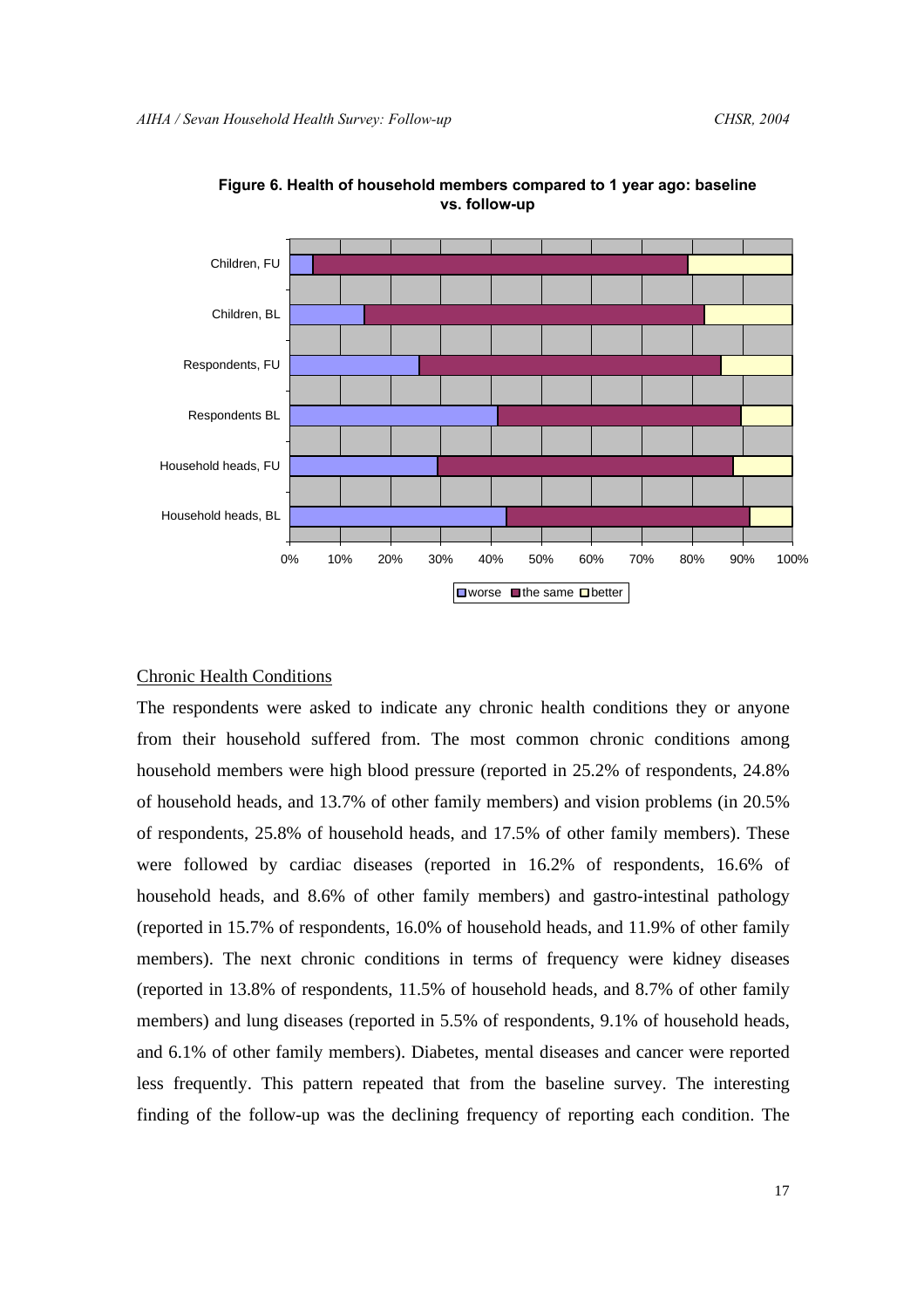prevalence of all these conditions among all household members decreased since the baseline survey; often this reduction was statistically significant (Table 4).

| <b>Chronic health condition</b> |                 | <b>Heads of HH</b><br><b>Respondents</b> |                 |                  | <b>Other family</b> |                  |  |
|---------------------------------|-----------------|------------------------------------------|-----------------|------------------|---------------------|------------------|--|
| <i>(perception)</i>             |                 |                                          |                 |                  | members             |                  |  |
|                                 | <b>Baseline</b> | Follow-                                  | <b>Baseline</b> | <b>Follow-</b>   | <b>Baseline</b>     | <b>Follow-</b>   |  |
|                                 | $(\%)$          | $up($ %)                                 | (%)             | $up($ %)         | (%)                 | $up($ %)         |  |
| High blood pressure             | 36.6            | $25.2^{\dagger}$                         | 36.9            | $24.8^{\dagger}$ | 24.8                | $13.7^{\dagger}$ |  |
| Problems with vision            | 33.1            | $20.5^{\dagger}$                         | 43.0            | $25.8^{\dagger}$ | 28.1                | $17.5^{\dagger}$ |  |
| Cardiac diseases                | 28.1            | $16.2^{\dagger}$                         | 26.8            | $16.6^{\dagger}$ | 20.4                | $8.6^{\dagger}$  |  |
| Gastro-intestinal diseases      | 26.3            | $15.7^{\dagger}$                         | 33.8            | $16.0^{\dagger}$ | 20.4                | $11.9^{\dagger}$ |  |
| Kidney problems                 | 24.9            | $13.8^{\dagger}$                         | 25.8            | $11.5^{\dagger}$ | 21.1                | $8.7^{\dagger}$  |  |
| Lung diseases                   | 7.5             | 5.5                                      | 14.1            | $9.1^{\ddagger}$ | 8.0                 | 6.1              |  |
| Mental disorders                | 2.8             | 2.0                                      | 2.0             | 1.7              | 3.7                 | 3.0              |  |
| <b>Diabetes</b>                 | 2.5             | 1.4                                      | 3.7             | 2.4              | 1.5                 | 1.3              |  |
| Cancer                          | 1.5             | 1.4                                      | 1.3             | $0.3^*$          | 1.3                 | 0.7              |  |

**Table 4: Frequency of chronic health conditions in household members according to respondents' perception, baseline vs. follow-up** 

*† Pearson Chi-square test results, p<.000*

*‡ Pearson Chi-square test results, p<.01*

*\* Pearson Chi-square test results, p=.045*

As at the baseline, there were no major urban-rural differences in the perceived prevalence for the majority of these chronic diseases. An exception was poor vision among respondents, which was more frequently stated in urban than in rural areas (23.0% vs. 9.4%, p=0.000). This exception was observed at the baseline survey as well: urban residents reported poor vision in 35.2% of surveys, rural residents in 24.6% (p=0.028). Among heads of household, self-reported cardiac diseases at the follow-up survey were more frequent in rural areas than in the city (18.3% vs. 9.9%, p=0.022).

# Injuries

The proportion of those respondents who mentioned some accident, injury or poisoning during the past 12 months among household members requiring professional help decreased significantly as compared to the baseline (27.8% of all surveyed households at the baseline, 17.5% at the follow-up, p<.000, Pearson Chi-square test). Again, the most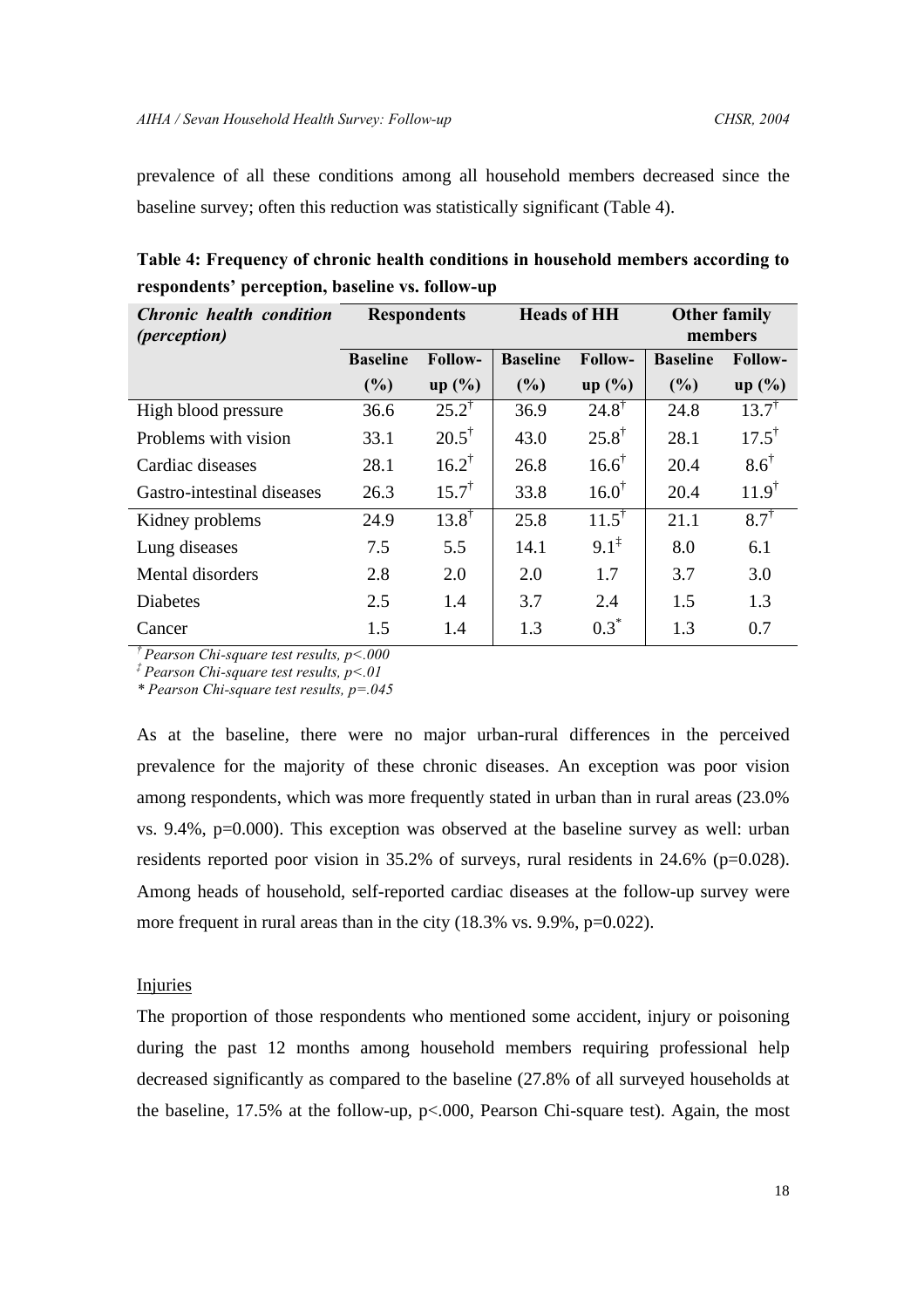common type of injury was fall, mentioned by 42.7% of those respondents who answered positively to the question concerning injuries in their household during the past 12 months. Cut/slash/puncture was the next most common type of injury mentioned by 22.2% of them. The next common injury was poison/overdose, the frequency of which decreased significantly as compared to the baseline survey (17.9% at the follow-up, 36.8% at the baseline, p=0.033). The frequencies of different types of injuries experienced by the household members during 1999-2000 (baseline) and 2003-2004 (follow-up) are provided in Table 5.

**Table 5. Frequencies of different injuries reported by participants: baseline vs. follow-up**

| Type of injury              | <b>Baseline</b> (%) | Follow-up $(\% )$ |
|-----------------------------|---------------------|-------------------|
|                             | $(n=180)$           | $(n=117)$         |
| auto crash                  | 8.3                 | 6.8               |
| pedestrian/vehicle          | 5.0                 | 2.6               |
| fall                        | 36.7                | 42.7              |
| fire/scalding               | 18.9                | 11.1              |
| drowning                    | 1.1                 | 2.6               |
| poison/overdose             | 36.8                | $17.9^{\dagger}$  |
| cut/slash/puncture          | 23.8                | 22.2              |
| gunshot                     | 3.4                 | 1.7               |
| hit/struck by person/object | 13.0                | 6.0               |
| other                       | 17.6                | 11.1              |

*† Statistically significant difference between baseline and follow-up: p=0.033 (Pearson Chi-square test)*

The majority of accidents happened just once during 12-month period. Accidents like fall and poisoning/overdose were more likely to happen repeatedly (27.9% of all reported falls and 28.5% of all reported poisons/overdoses happened more than once). The reported mean frequencies for each type of injury per 100 households per year are provided in Table  $6<sup>i</sup>$ 

-

<sup>&</sup>lt;sup>i</sup> These data is available only from the follow-up survey, since at the baseline people often mentioned "more than once" or "several times" instead of writing the exact number of the injuries. "More than once" responses were found only rarely at the follow-up survey and were recoded to 2 (the most conservative approach was applied) for calculating the mean number of injuries per household.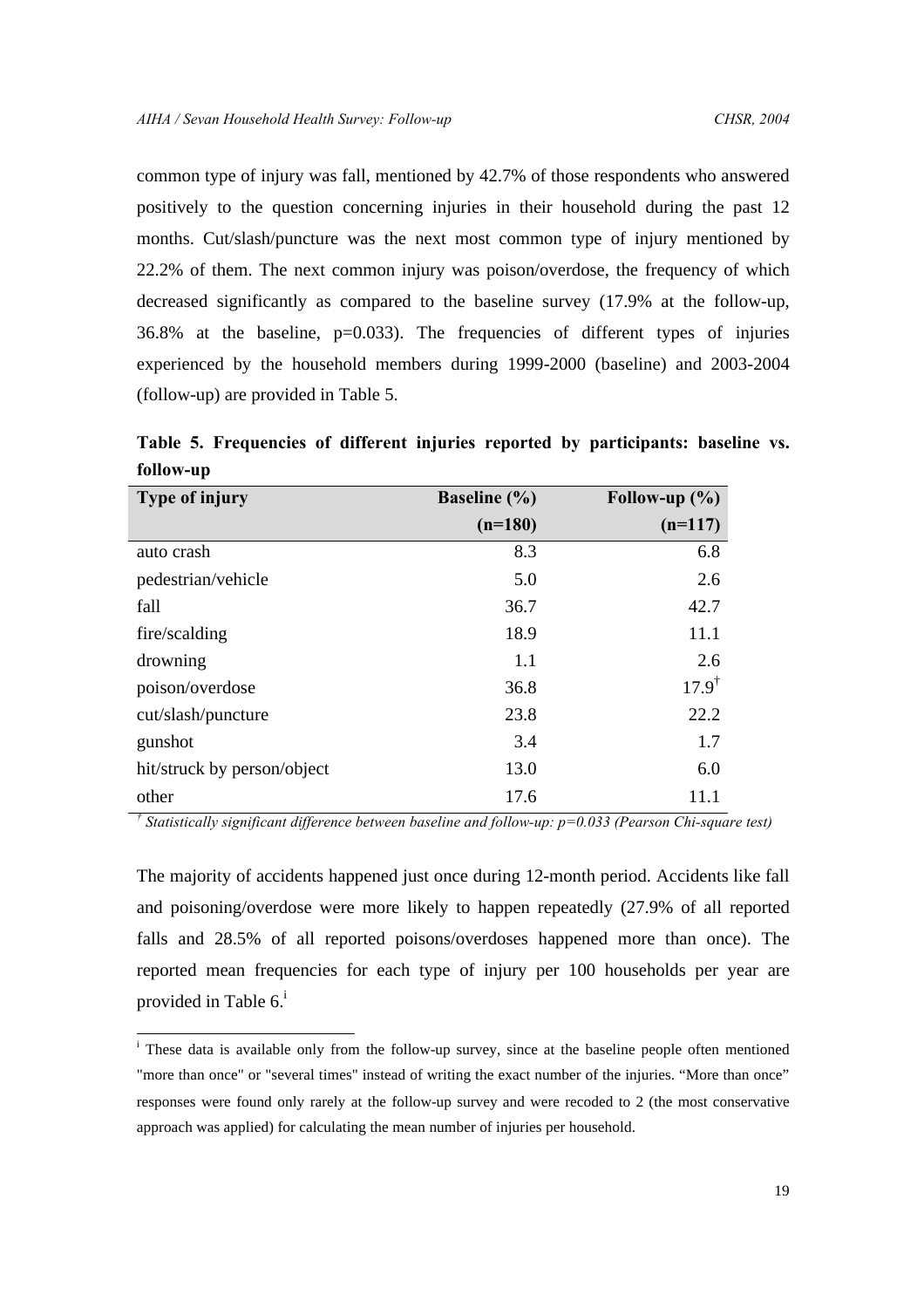| Type of injury              | <b>Mean number of injuries</b> |
|-----------------------------|--------------------------------|
|                             | per 100 households per year    |
| auto crash                  | 1.3                            |
| pedestrian/vehicle          | 0.9                            |
| fall                        | 10.7                           |
| fire/scalding               | 2.4                            |
| drowning                    | 1.3                            |
| poison/overdose             | 4.4                            |
| cut/slash/puncture          | 5.5                            |
| gunshot                     | 0.4                            |
| hit/struck by person/object | 0.9                            |
| other                       | 3.1                            |
| <b>Total</b>                | 30.9                           |

**Table 6. Mean numbers of different injuries per 100 households per year reported by participants of the follow-up phase of the Sevan Household Health Survey, 2004**

# Everyday Activities

1

The respondents were asked to assess the extent to which their health limits them in everyday activities. Again, the situation improved significantly as compared with the baseline with respect to several daily activities including walking different distances, bending/kneeling/stooping, climbing stairs, and lifting/carrying groceries (Table 7).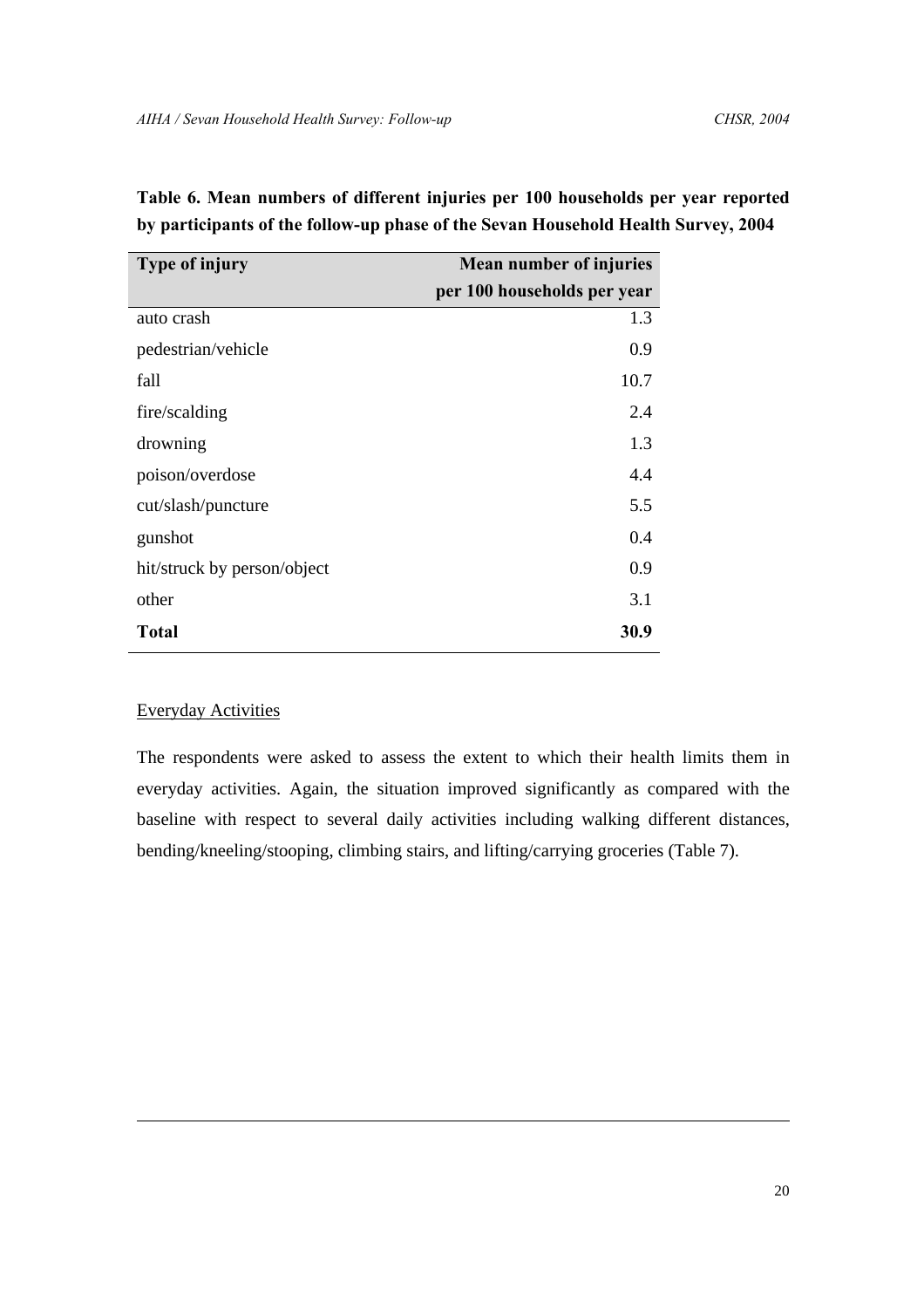| <b>Activity</b>                                                                                            | <b>Baseline</b> (%)     | $(n = 576 - 617)$          | Follow-up $(\% )$<br>$(n = 565 - 615)$ | $p-$                       |                           |
|------------------------------------------------------------------------------------------------------------|-------------------------|----------------------------|----------------------------------------|----------------------------|---------------------------|
|                                                                                                            | <b>Limited</b><br>a lot | <b>Limited</b><br>a little | <b>Limited</b><br>a lot                | <b>Limited</b><br>a little | value <sup><i>j</i></sup> |
| Bathing or dressing oneself                                                                                | 7.8                     | 11.5                       | 6.9                                    | 9.0                        |                           |
| Walking one hundred yards                                                                                  | 13.1                    | 17.8                       | 10.1                                   | 11.5                       | .001                      |
| Walking several hundred yards                                                                              | 24.2                    | 19.0                       | 16.1                                   | 19.0                       | .002                      |
| Walking more than a mile.                                                                                  | 34.1                    | 22.1                       | 24.6                                   | 22.2                       | .001                      |
| Bending, kneeling, or stooping                                                                             | 22.8                    | 27.2                       | 18.4                                   | 19.9                       | .000                      |
| Climbing one flight of stairs                                                                              | 11.2                    | 18.8                       | 10.5                                   | 10.8                       | .001                      |
| Climbing several flights of stairs                                                                         | 27.7                    | 29.0                       | 19.9                                   | 21.9                       | .000                      |
| Lifting or carrying groceries                                                                              | 28.8                    | 27.5                       | 20.3                                   | 23.1                       | .000                      |
| Moderate activities <i>(moving a table,</i><br>pushing a vacuum cleaner)                                   | 12.8                    | 24.7                       | 14.2                                   | 18.8                       |                           |
| Vigorous activities (running, lifting<br>heavy objects, participating in<br>the strenuous sports)<br>$\pi$ | 38.7                    | 26.7                       | 34.3                                   | 25.7                       |                           |

| Table 7: Proportion of respondents with limited activities because of health |
|------------------------------------------------------------------------------|
| condition, baseline vs. follow-up, Sevan, 2004                               |

*† Pearson chi-square test* 

1

 Despite the observed improvement since the baseline survey, the proportion of respondents feeling limited in their everyday activities because of health condition remained rather high: 60.0% felt limited in vigorous activities such as running, lifting heavy objects, participating in strenuous sports; 46.8% in walking more than a mile, 43.4% in lifting or carrying groceries, 41.8% in climbing several flights of stairs, and 38.3% in bending/kneeling/stooping. Some 15.9% of respondents felt limited even in bathing or dressing themselves<sup>ii</sup>.

<sup>&</sup>lt;sup>ii</sup> For the questions concerning limitation of daily activities due to health condition, many respondents showed tendency to check only those response options that indicate limited function and simply to skip over the options that indicate unlimited function, which resulted in rather high proportion (19%-25%) of missing values. This was the case during both baseline and follow-up surveys and should be taken into consideration as possible source of bias resulting in higher than real percentages of limitation in different daily activities due to health condition.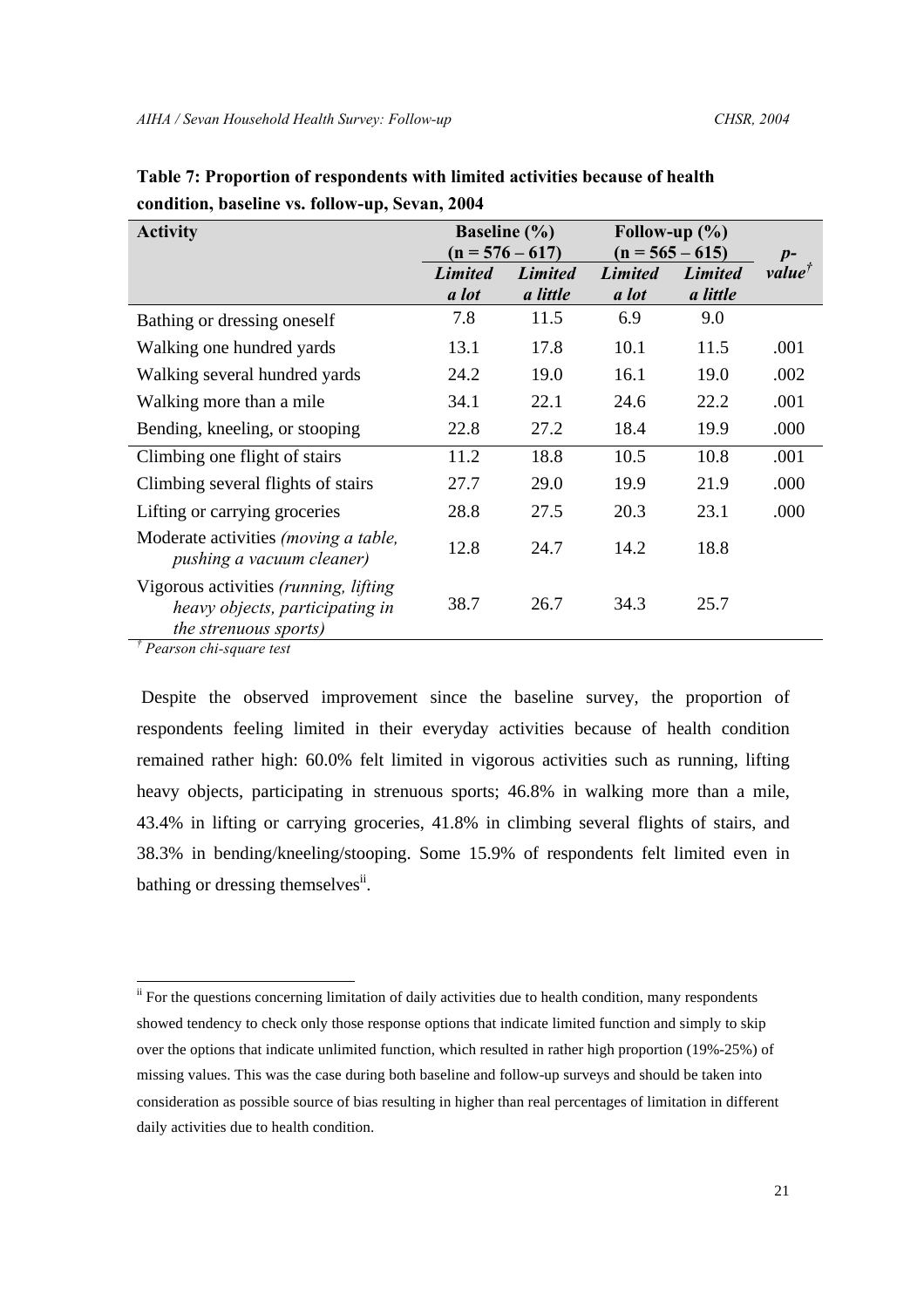With increasing age, the proportion of those with limits in their daily activities increased considerably, as shown in Figure 7. The age-related correlation was significant both at the baseline and follow-up surveys: for both surveys and for each activity, the correlation between increasing age and limitation of daily activities was statistically significant (p<.000, Spearman correlation test).





Compared to the baseline survey, positive dynamic was observed also in responses to the question "how much bodily pain did you feel during the past four weeks". The proportion of those answering 'none' to this question increased from 21.1% to 38.0%. The proportion of those who reported feeling severe or very severe pain during the past four weeks decreased from 23.1% to 11.8%. The Pearson Chi-square test showed significant difference between baseline and follow-up data on the amount of pain reported by the respondents (p<.000).

# *3.3.2 Satisfaction With Own Health and Life*

Considerable increase in respondents' satisfaction with their health and life was observed, covering almost all the areas touched in this topic. Most of all, the respondents were satisfied with the time spent with their family/friends (65.4%), the help they get from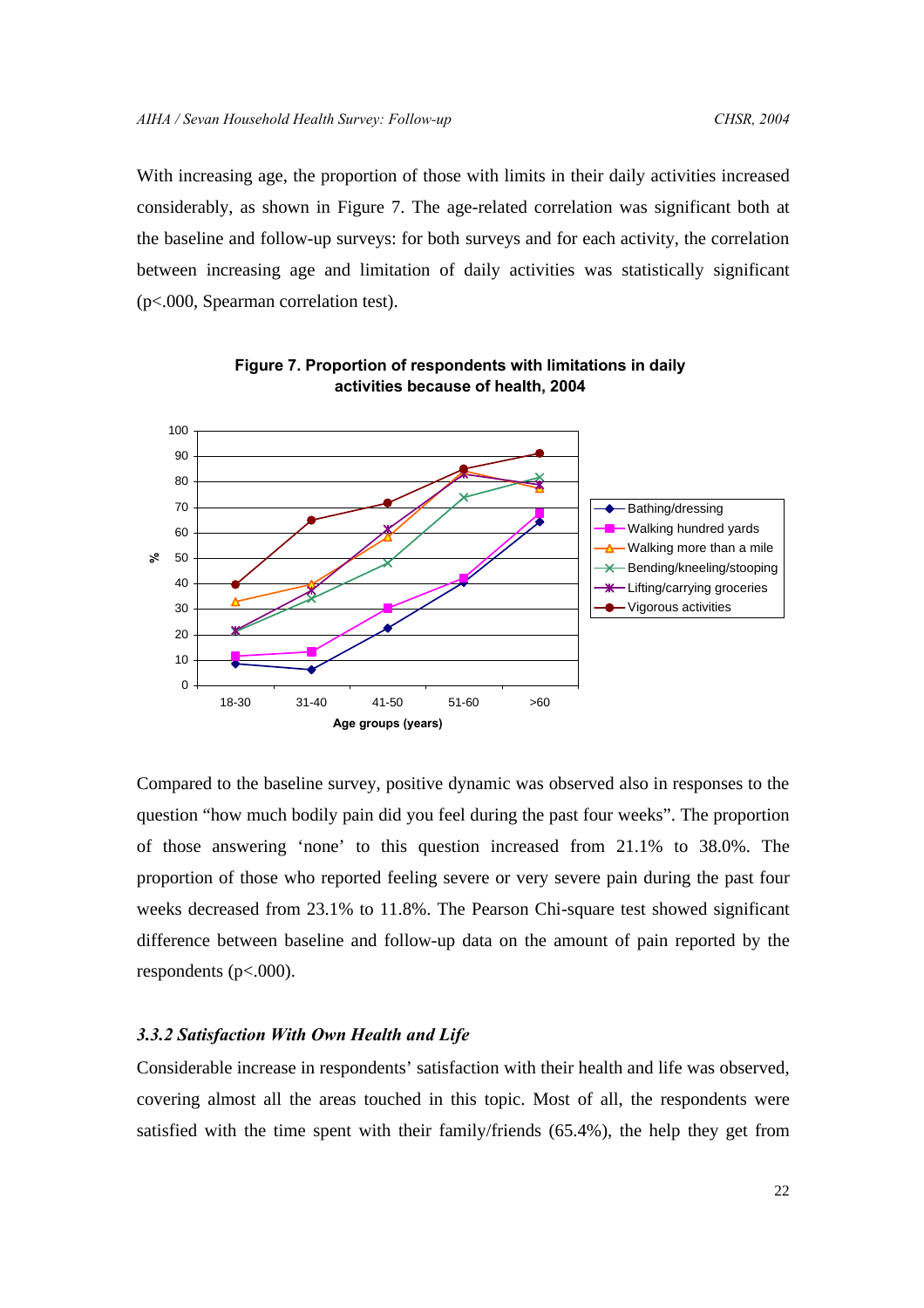their family/friends (64.4%), their sexual activities (63.4%), and their ability to think (59.6%). The majority of respondents (60.1%) still felt dissatisfied with the ability of their household income to meet the family needs. The proportions of those respondents feeling dissatisfied with their recreational/leisure time activities and the health of their body were still rather high: 37.4% and 30.5% respectively. However, even in these areas considerable improvement was observed (Table 8).

| <b>Satisfaction with:</b>                |                    | Extrem.<br>dis-<br>satisfied | Dis-<br>satisfied | <b>Neither</b><br>dissatis-<br>fied nor<br>satisfied | <b>Satisfied</b> | <b>Very</b><br>satisfied |
|------------------------------------------|--------------------|------------------------------|-------------------|------------------------------------------------------|------------------|--------------------------|
| the health of their body $(\%)$          | $BL^*$             | 14.8                         | 26.1              | 39.7                                                 | 16.3             | 3.1                      |
|                                          | $\mathrm{FU}^{**}$ | 8.8                          | 21.7              | 36.8                                                 | 29.7             | 3.1                      |
| their ability to think $(\%)$            | <b>BL</b>          | 6.7                          | 17.1              | 26.2                                                 | 42.4             | 7.6                      |
|                                          | <b>FU</b>          | 2.6                          | 13.7              | 24.0                                                 | 50.2             | 9.4                      |
| their sexual activity $(\%)$             | BL                 | 8.9                          | 9.9               | 27.8                                                 | 46.5             | 6.9                      |
|                                          | <b>FU</b>          | 6.8                          | 7.3               | 22.4                                                 | 53.6             | 9.9                      |
| how much they see their                  | <b>BL</b>          | 4.5                          | 10.2              | 24.7                                                 | 49.5             | 11.1                     |
| family/friends (%)                       | FU                 | 2.2                          | 6.6               | 25.7                                                 | 54.7             | 10.7                     |
| the help that they get from              | BL                 | 5.8                          | 13.7              | 26.2                                                 | 44.7             | 9.7                      |
| family/friends (%)<br><b>FU</b>          |                    | 2.6                          | 7.2               | 25.7                                                 | 54.5             | 10.0                     |
| their daily activities (%)               | <b>BL</b>          | 11.0                         | 27.5              | 32.9                                                 | 24.8             | 3.8                      |
|                                          | <b>FU</b>          | 4.1                          | 19.0              | 35.1                                                 | 38.2             | 3.5                      |
| their recreational or leisure            | <b>BL</b>          | 18.7                         | 35.7              | 25.0                                                 | 17.6             | 2.8                      |
| time activities $(\% )$                  | <b>FU</b>          | 10.9                         | 26.5              | 31.3                                                 | 28.2             | 3.1                      |
| their household income                   | <b>BL</b>          | 47.2                         | 31.1              | 13.7                                                 | 5.7              | 2.4                      |
| meeting their needs $(\% )$<br><b>FU</b> |                    | 25.6                         | 34.5              | 23.5                                                 | 14.8             | 1.7                      |
| their ability to help in their           | <b>BL</b>          | 12.0                         | 18.7              | 37.1                                                 | 26.3             | 6.0                      |
| community (%)                            | <b>FU</b>          | 5.5                          | 11.8              | 41.0                                                 | 37.8             | 3.9                      |

**Table 8: Respondents' satisfaction with own health and life in 2000 and 2004, Sevan.**

*\* Baseline survey, 2001.*

*\*\* Follow-up survey, 2004.*

To measure if the changes were significant as compared to the baseline survey data, the satisfaction measuring questions were recoded into dichotomous variables, where 'satisfied' and 'very satisfied' responses were combined in one option, and 'very dissatisfied', 'dissatisfied', and 'neither dissatisfied nor satisfied' responses into another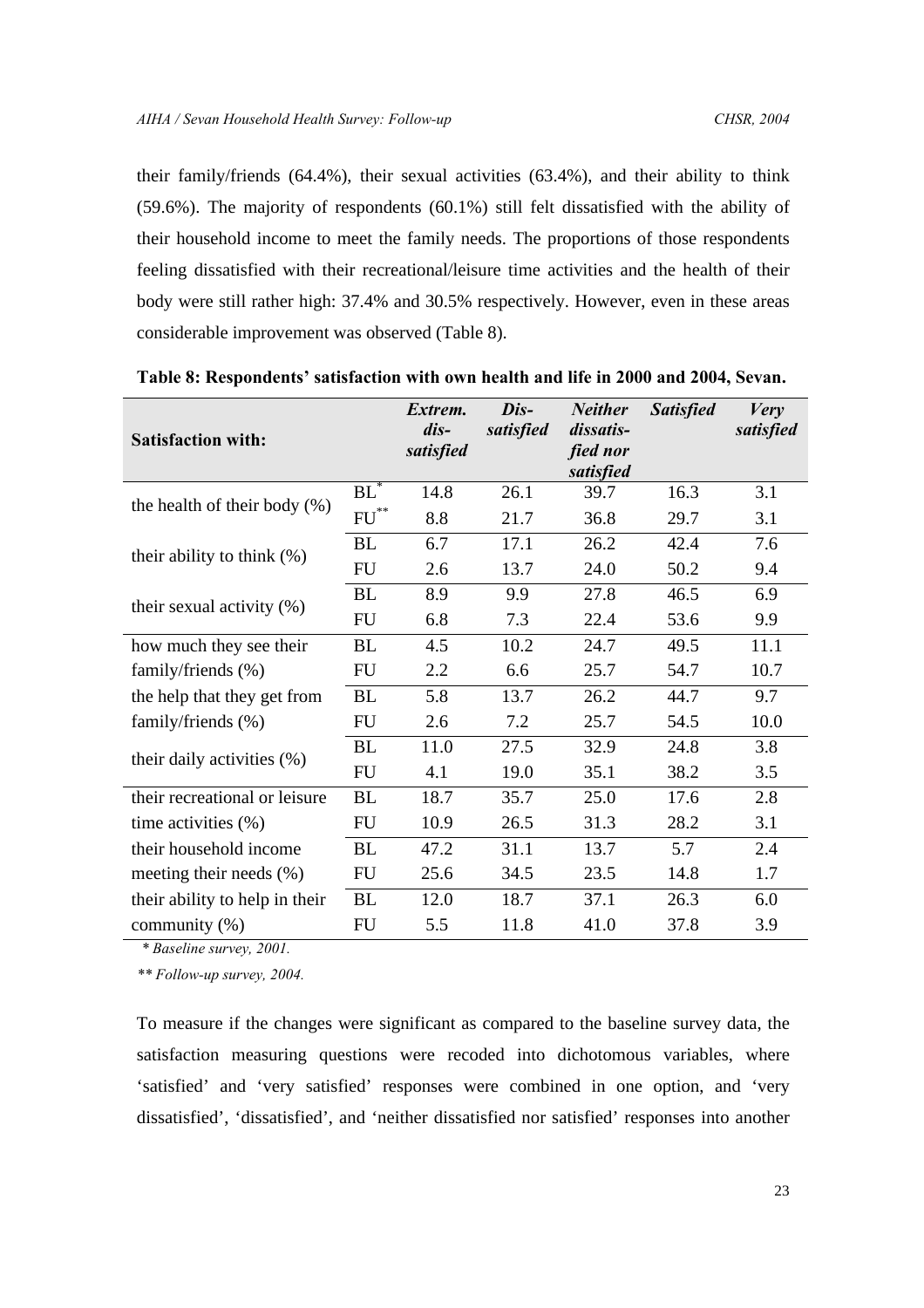option. As with analyses of other respondent-specific items, the age outlier (the 85 yearsold participant of the baseline survey) was excluded from the analyses. The results showed statistically significant increase of satisfaction in all measured areas besides the 'time spent with family/friends' (Table 9).

| % of respondents satisfied with:              | <b>Baseline</b> | <b>Follow-up</b> | p-value |
|-----------------------------------------------|-----------------|------------------|---------|
| the health of their body                      | 19.3            | 32.6             | .000    |
| their ability to think                        | 50.0            | 59.6             | .000    |
| their sexual activity                         | 53.4            | 63.4             | .000    |
| how much they see their family/friends        | 60.5            | 65.4             | .061    |
| the help that they get from family/friends    | 54.2            | 64.4             | .000    |
| their daily activities                        | 28.7            | 41.7             | .000    |
| their recreational or leisure time activities | 20.5            | 31.2             | .000    |
| their household income meeting their needs    | 8.1             | 16.3             | .000    |
| their ability to help in their community      | 32.2            | 41.8             | .000    |

| Table 9. Proportions of respondents satisfied with their health and life, baseline, |  |  |  |  |  |
|-------------------------------------------------------------------------------------|--|--|--|--|--|
| 2000 vs. follow-up, 2004, Sevan                                                     |  |  |  |  |  |

**\*** *Pearson Chi-square test*

Figure 8 visually demonstrates the changes in respondents' satisfaction with different aspects of their health and life between baseline and follow-up surveys.



**Figure 8. Respondents' satisfaction with their health and life: baseline vs. follow-up**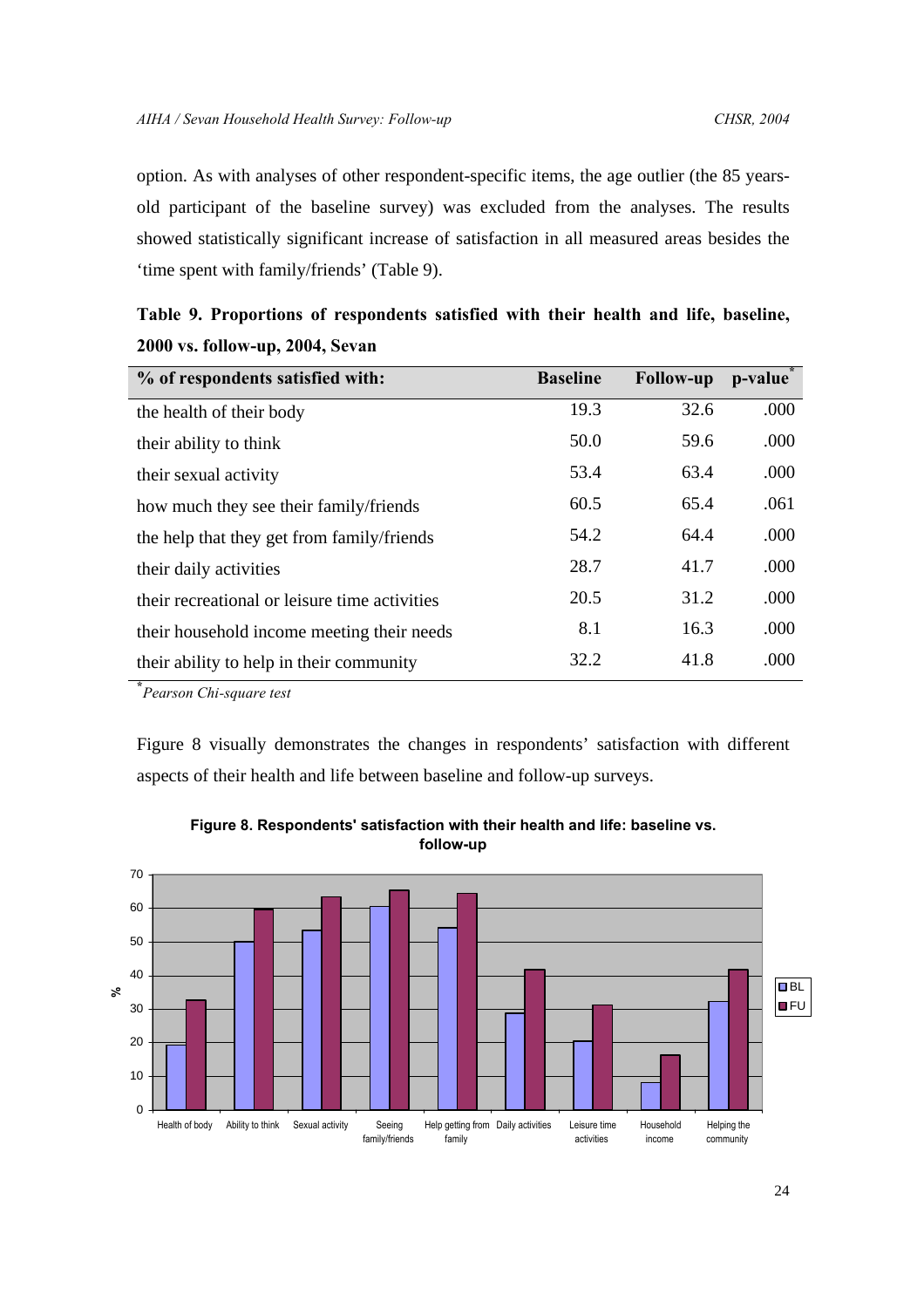# *3.3.3 Health Behavior*

Smoking behavior and respondents' attitude towards smoking was measured through the same items as at the baseline survey with a small difference: a new question was added to measure the extent of passive smoking among target population. Of the respondents, 731 answered to the questions on their smoking behavior (716 at the baseline). The proportion of those who reported smoking cigarettes some time in their life was significantly lower than at the baseline: 3.0% vs. 7.0%, p=.001. No other differences in terms of smoking behavior were observed between the surveys.

Out of the 22 respondents who ever smoked, 14 (63.6%) were current smokers (64.6% at the baseline), constituting 1.9% of all respondents. The average number of cigarettes they smoked per day was 15.9+9.7 (not different from the baseline: 16.8+11.5). Out of all household members who were more than 12 years of age  $(3.63+1.4 \text{ in a household})$ , 28.7% smoked (29.0% at the baseline). On average, '1.01'males and '0.03' females smoked in each household, meaning that the male/female ratio in this group of smokers was  $\sim$ 34:1 ( $\sim$ 25:1 at the baseline).

An interesting finding was that all the respondents who reported ever smoking were Sevan residents. Among rural residents, no respondent reported ever smoking. The difference between the city and villages was statistically significant: p=.021.

Concerning the prevalence of passive smoking, 41.2% of the respondents mentioned that their family members always smoke in the presence of non-smokers. An additional 19.3% of respondents stated that this is a 'usual' behavior for smokers in their family. Thus, the members of at least 60.5% of the target households were exposed to cigarette smoke through either active or passive smoking (Figure 9).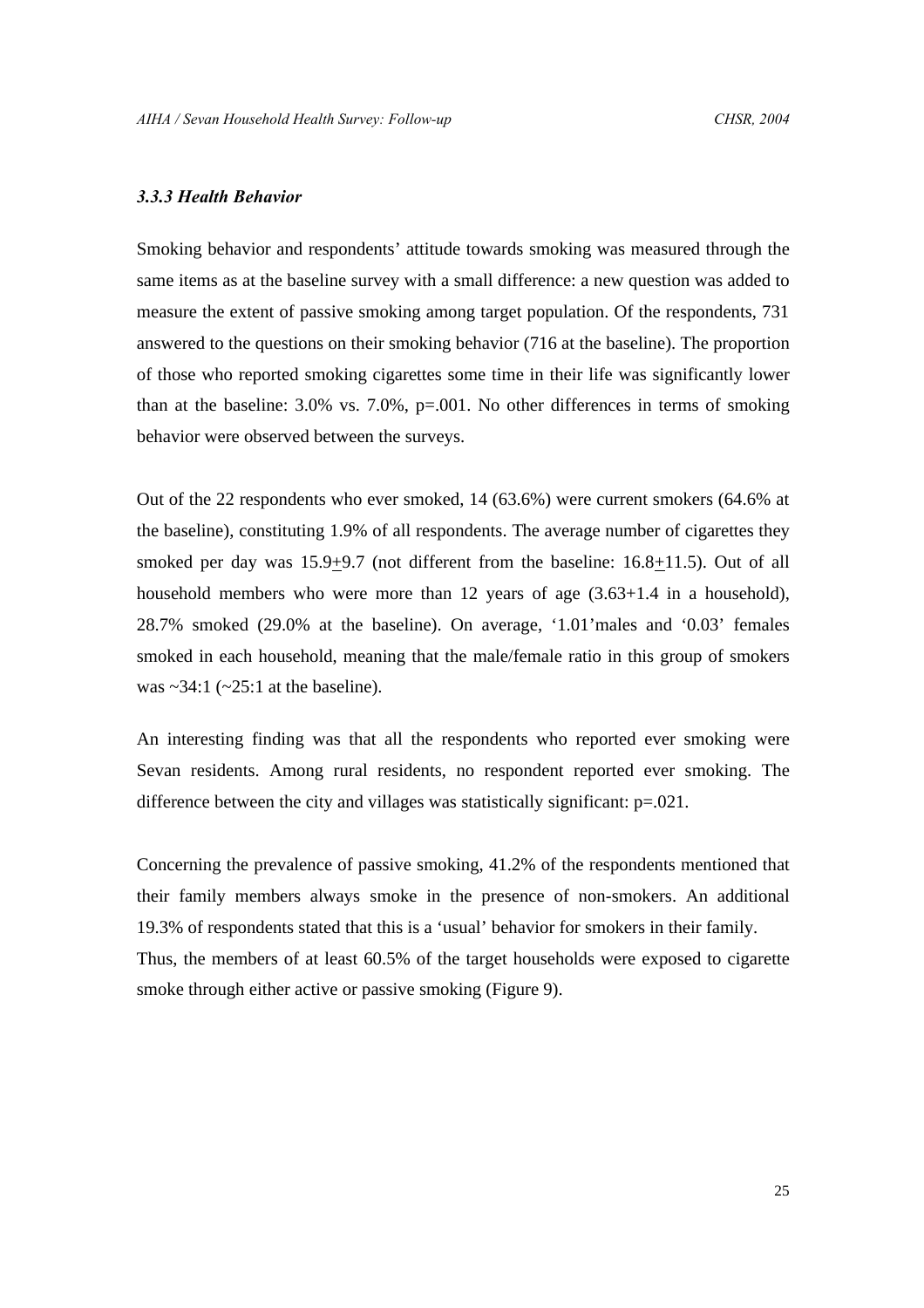

# **Figure 9. Smoking in the presence of non-smokers, Sevan, 2004**

Items measuring respondents' attitude towards smoking were recoded to dichotomous variables, where positive attitudes were assigned the value 1, negative or indifferent attitudes value 0. As at the baseline, the majority of respondents expressed negative attitude toward smoking. More than 90% of them agreed or strongly agreed that smoking is harmful for both smokers' health and the health of people breathing smoke from another person's cigarette. Also, 84.7% of respondents were against allowing students to smoke in public, 72.5% against allowing workers to smoke while on the job (a statistically significant increase was observed here as compared to the baseline), and 56.1% for prohibiting smoking in public buildings and restaurants (Table 10).

| <b>Statements</b>                                   | <b>Baseline:</b> | Follow-up: |  |
|-----------------------------------------------------|------------------|------------|--|
|                                                     | 2000, (%)        | 2004, (%)  |  |
| Smoking tobacco is harmful to a person's health     | 92.0             | 94.2       |  |
| Breathing smoke from another person's cigarette is  | 91.1             | 92.3       |  |
| harmful to a person's health                        |                  |            |  |
| Student should be allowed to smoke in public        | 83.8             | 84.7       |  |
| Workers should be allowed to smoke while on the job | 65.5             | $72.5^*$   |  |
| Smoking should be prohibited in public buildings    | 56.8             | 57.6       |  |

**Table 10: Proportion of respondents with desired attitude toward smoking: baseline vs. follow-up, Sevan** 

\* *Statistically significant difference between baseline and follow up data: p=.005 (Pearson Chi-square test)*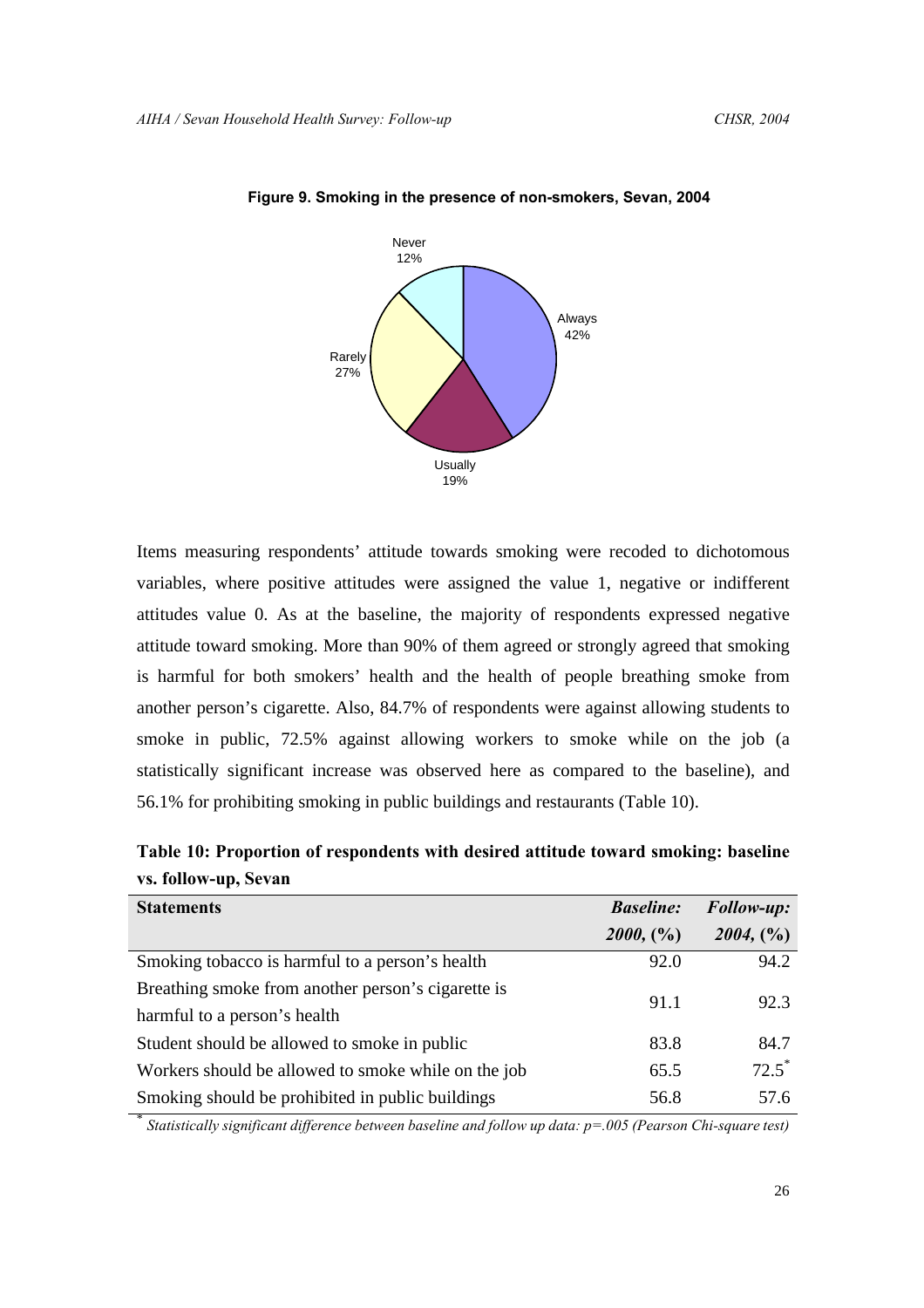With respect to drinking alcohol, 79.3% of respondents mentioned that they did not have a drink of alcohol during the past 30 days. This was not different from the baseline proportion of 79.2%. To the question about average frequency of drinking alcohol, 94.5% of respondents answered rarely or seldom: one-two times a month or less (92.9% at the baseline, the difference is insignificant). Only 8 respondents out of 697 who answered this question (1.1%) mentioned drinking two-three times a week or more, including 2 respondents (0.3%) who reported drinking daily. At the baseline survey, the reported frequency of drinking alcohol two-three times a week or more was not statistically different: 1.7%. However, the proportion of those mentioning that they had drinking problem ever in their life was significantly lower now than at the baseline survey (1.5% vs. 5.2%, p<.000). Significant difference from the baseline was observed also in the proportions of those household members who had a drinking problem some time in their life (11.5% at the follow-up, 15.4% at the baseline, p=.034). Of the respondents, 29.2% knew where to get help if someone in their family had a drinking problem (at the baseline, 25.0%, the difference is insignificant).

Statistically significant difference was observed also in the proportions of those respondents who knew someone in Sevan who had a problem with drug addiction. Again, this percentage was lower at follow-up (2.9% vs. 5.8%, p=.007). Meanwhile, 0.8% of the respondents mentioned that someone in their family had a problem with drug addiction (0.9% at the baseline). Of the respondents, 18.8% knew where to get help if someone in their family were drug addicted (17.8% at the baseline, the difference is insignificant).

# *3.3.4 Attitude Toward Nutrition*

Several questions in the survey assessed respondents' beliefs about nutrition. The overwhelming majority of respondents, 96.0%, agreed (including 61.5% of those who strongly agreed) that good nutrition (healthy food) is necessary for a healthy body. With this respect, there were no differences between the baseline and follow-up data. However, the answers to the next question differed significantly: at the baseline, only 21.9% of the respondents believed that their family was receiving good nutrition. This proportion increased almost twofold at the follow up: 40.4% (p=.000).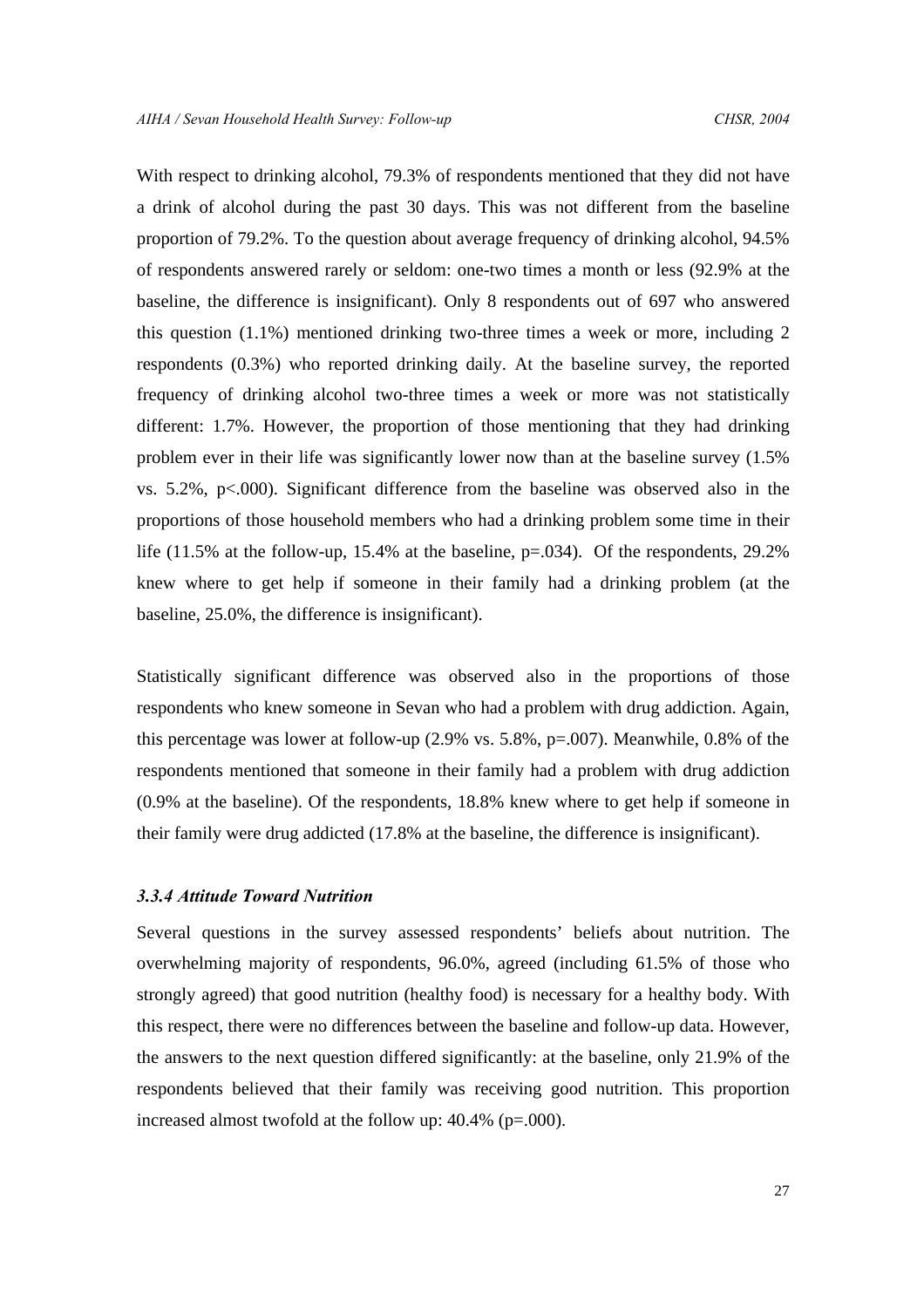The situation considerably improved also with the ability of families to get food. At the baseline, 79.5% of respondents worried that their family will not have enough to eat, including 27.5% of those who worried about this always or usually. This proportion decreased to 54.2% at the follow-up (p=.000). Consistent with this, the proportion of respondents who mentioned never or only occasionally having enough money to buy food for their family decreased from 76.6% at the baseline to 63.0% at the follow-up (p=.000). The answers to the question on the frequency of going to sleep hungry showed the same tendency of improvement: the proportion of "always" and "usually" responses decreased from 16.1% at the baseline to 4.5% at the follow-up, p=.000 (Table 11).

**Table 11. Ability of families to get food, baseline vs. follow-up, Sevan, 2004**

|                                                   | <b>Always</b> |      | <b>Usually</b> |           | Occasionally  |      | <b>Never</b>  |           |       |  |
|---------------------------------------------------|---------------|------|----------------|-----------|---------------|------|---------------|-----------|-------|--|
|                                                   | $\frac{9}{6}$ |      | (%)            |           | $\frac{6}{6}$ |      | $\frac{1}{2}$ |           | $p-$  |  |
|                                                   | <b>BL</b>     | FU   | BL             | <b>FU</b> | BL            | FU   | BL            | <b>FU</b> | value |  |
| 'Worry for not having<br>enough to eat'           | 17.8          | 5.7  | 9.7            | 6.5       | 51.9          | 42.1 | 20.5          | 45.8      | .000  |  |
| 'Went to sleep hungry<br>during the last 30 days' | 8.0           | 1.8  | 8.1            | 2.7       | 43.3          | 21.4 | 40.7          | 74.1      | .000  |  |
| 'Have enough money to<br>buy food'                | 6.4           | 12.2 | 17.0           | 24.7      | 34.3          | 41.9 | 42.3          | 21.2      | .000  |  |

*\* Difference between baseline and follow-up data according to the Pearson Chi-square test*

# *3.3.5 Knowledge of Child-bearing and Caring of Young Children*

Several questions measured respondents' knowledge and beliefs about childbearing and caring for young children. These questions were intentionally addressed to those respondents who had at least one household member less than 10 years of age. A total of 384 respondents answered these questions.

The respondents were asked to choose the best answer from the given response choices for the first three questions of this section. Of the respondents, 15.6% knew the recommended minimum length of time ("2 years") for birth spacing (13.1% at the baseline). The percentage of correct answers on the question concerning the optimal duration of exclusive breastfeeding ("6 months") was again rather low: 29.0% (21.2% at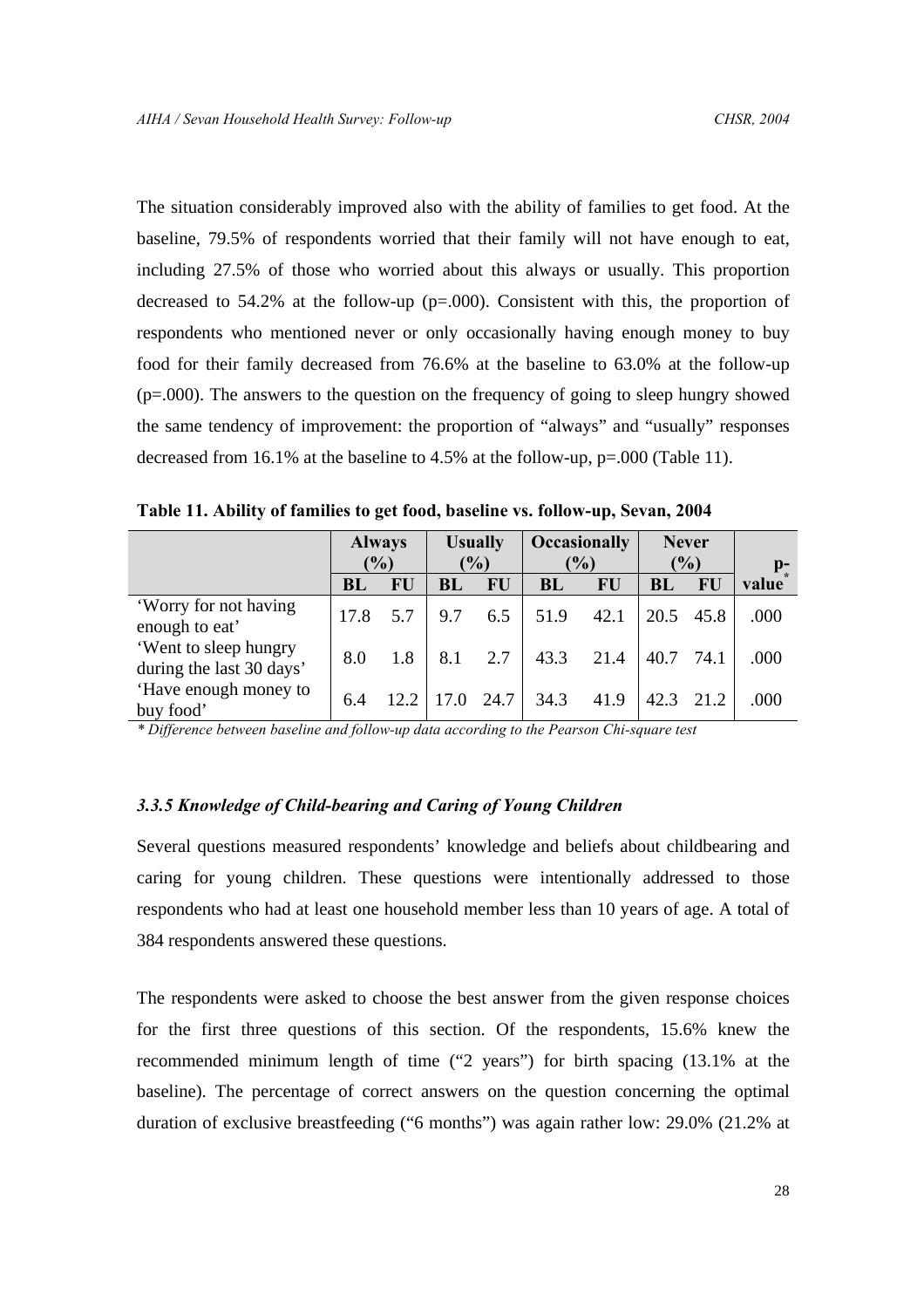the baseline, which is marginally different,  $p=0.065$ ). The situation was better with the question on amount of liquids that should be given when a child has diarrhea: 67.0% of the respondents answered this question correctly by choosing "more liquids than a child normally drinks" option. The baseline proportion of correct answers to this question was lower:  $60.7\%$ , but the difference was insignificant ( $p=.065$ ).

For several questions the respondents were asked to indicate if the statement given was true or false. The question on positive association between breastfeeding frequency and breast milk production received the highest proportion of correct answers 77.3% (74.6% at the baseline) among the questions in this group. The question on the risk for a child contracting HIV if given an injection with an unsterilized needle gathered the next highest proportion of correct answers:  $65.6\%$ , (similar to the baseline). No significant differences were found also in the proportions of correct answers to questions on risk of contracting HIV from a sterilized needle (45.2% at baseline, 50.4% at follow-up) and rapid breathing in a child as a sign of pneumonia (57.8% at baseline and 59.9% at followup). Among this group of questions, the question on child bearing (effect of alcohol usage during pregnancy on the fetus) received the lowest proportion of correct answers (Table 12). However, statistically significant increase was observed in the proportion of correct answers to this question as compared to the baseline (31.0% at the baseline and 42.6% at the follow-up,  $p=.001$ ).

**Table 12: Proportions of correct answers to questions measuring respondents' child bearing and childcare knowledge, baseline vs. follow-up, Sevan** 

| <i><b>Questions</b></i>                           | <b>Baseline</b> | <b>Follow-up</b> | $P-$      |
|---------------------------------------------------|-----------------|------------------|-----------|
|                                                   | (%)             | (%)              | value     |
| Recommended minimum length of time between births | 13.1            | 15.6             | $NS^*$    |
| Optimal duration for exclusive breastfeeding      | 21.2            | 29.0             | <b>NS</b> |
| Quantity of liquids for a child with diarrhea     | 60.7            | 67.0             | <b>NS</b> |
| Alcohol usage during pregnancy affects the fetus  | 31.0            | 42.6             | .001      |
| Frequent breast feedings increase milk production | 74.6            | 77.3             | <b>NS</b> |
| Injection with unsterilized needle may cause AIDS | 64.6            | 65.6             | <b>NS</b> |
| Injection with sterilized needle may cause AIDS   | 45.2            | 50.4             | <b>NS</b> |
| Rapid breathing could be a sign of pneumonia      | 57.8            | 59.9             | <b>NS</b> |

*\* NS-not significant (Pearson Chi-square test)*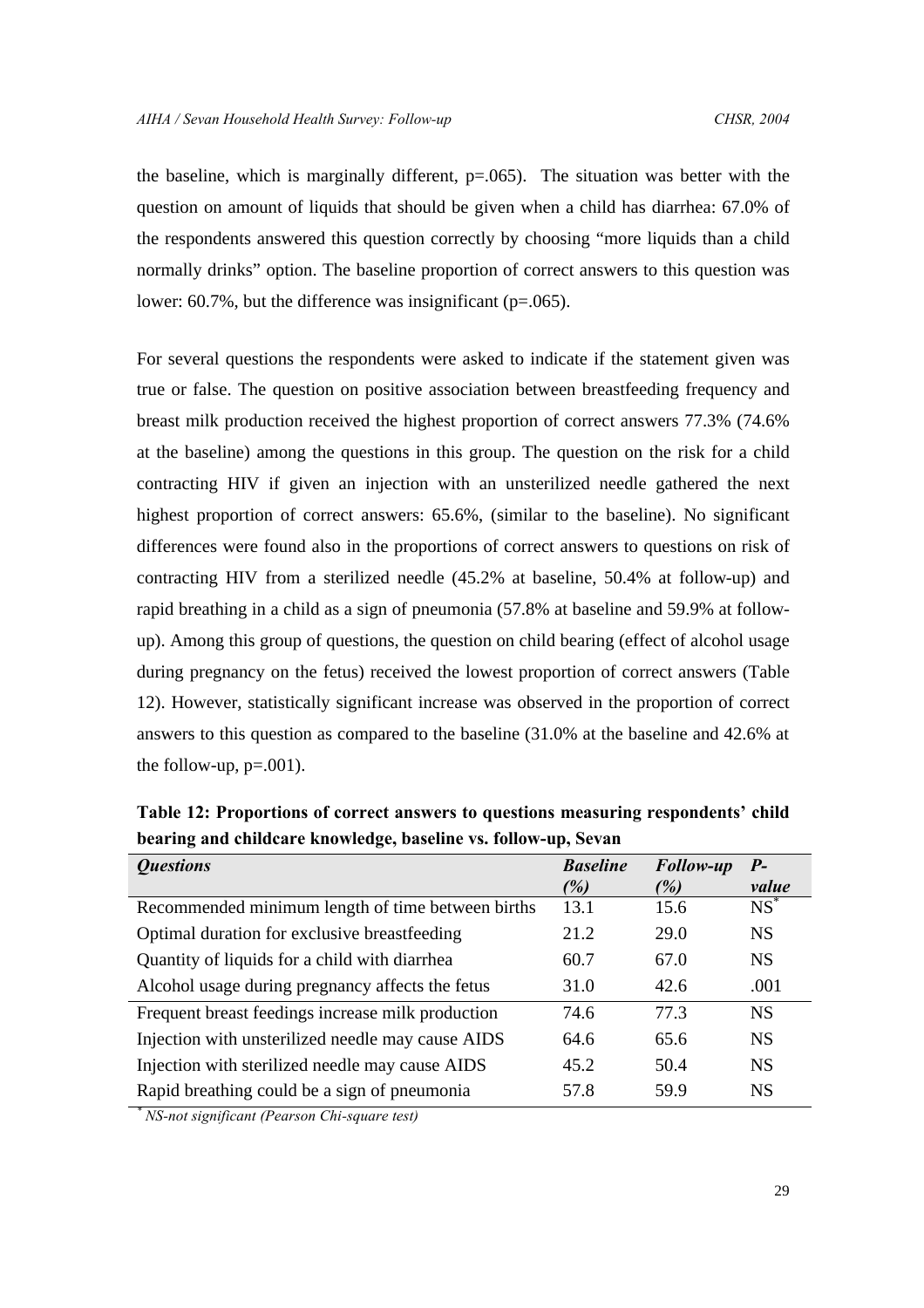The respondents were also asked to express the extent of their agreement or disagreement with 8 statements regarding different aspects of childcare. The highest proportion of positive attitudes were expressed toward the questions on breastfeeding: 83.1% of the respondents agreed that breast milk is better for an infant's health than "Narine" (a product of cow milk fermented by acidophilus bacilli widely promoted in Armenia as one of the healthiest infant foods); and 68.3% agreed that breastfeeding in the second year of child's life is in his best interest. However, these proportions were not significantly different from that at the baseline. Unlike this, the demonstrated attitudes toward the questions on immunization, diarrhea and antibiotics, smoke and pneumonia, and child development improved significantly as compared to the baseline (Table 13).

**Table 13: Proportions of correct attitudes to statements on childcare, baseline vs. follow-up, Sevan, 2004**

| <b>Statements</b>                                                            | <b>Baseline</b> | Follow- | $P-$      |
|------------------------------------------------------------------------------|-----------------|---------|-----------|
|                                                                              | (%)             | up(%)   | value     |
| Breastmilk is better for an infant's health than<br>"Narine"                 | 78.3            | 83.1    | $NS^*$    |
| Breastfeeding into the second year of life is in child's<br>best interests   | 73.8            | 68.3    | <b>NS</b> |
| It does not really matter if the vaccine schedule is<br>followed             | 44.6            | 52.9    | .019      |
| I can make decision to treat my child's diarrhea with<br>antibiotics         | 40.1            | 57.7    | .000      |
| Smoky surroundings have no effect on whether a<br>baby catches pneumonia     | 39.1            | 46.9    | .028      |
| A child with a cough or cold should be kept as hot as<br>possible            | 23.7            | 35.5    | .000      |
| Physical punishment is necessary to make a child<br>obey and respect parents | 54.4            | 62.7    | .017      |
| Playing is not an important part of children's<br>development                | 60.3            | 64.5    | <b>NS</b> |

*\* NS-not significant (Pearson Chi-square test)*

The mean summative knowledge score of the respondents on childbearing and child caring (the mean of the sum of correct answers to all childbearing and child caring questions, where each correct answer is taken as 1) was 8.8 (sd 2.8) out of the highest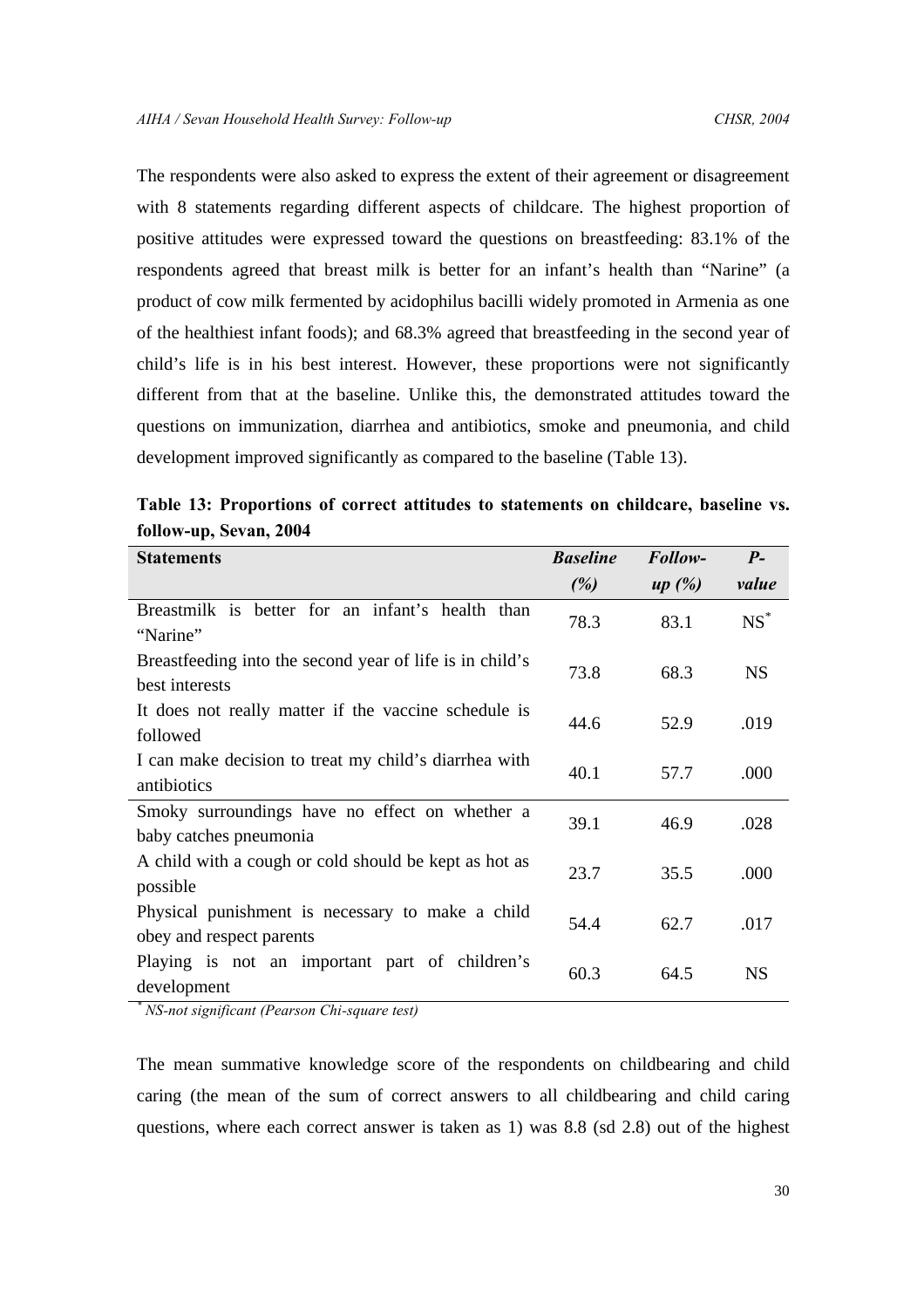possible value of 16. At the baseline, this score was lower: 7.8 (sd 2.8). The difference between the baseline and follow-up summative knowledge scores was statistically significant: p<.000 (Independent Samples T-test for Equality of Means). The mean summative knowledge scores on different topics of child caring are provided in Table 14. As demonstrated in Table 14, statistically significant increase in mean knowledge scores as compared to the baseline was observed in all areas except BF (where the highest mean scores were observed both at the baseline and follow-up surveys).

**Topics Highest possible score Baseline**  *(mean+sd)* **Follow-up**  *(mean+sd)* **p-value\*** Reproductive Health  $2 \t 0.44+0.57 \t 0.58+0.61 \t .001$ Breastfeeding  $\frac{4}{2.48 \pm 1.05}$   $\frac{2.58 \pm 1.04}{2.58 \pm 1.04}$  NS<sup>\*\*</sup> Child Development 2  $1.15+0.82$   $1.27+0.76$   $.025$ HIV/immunization 3 1.55+1.01 1.69+0.95 .038 Diarrhea/ARI 5 2.22 $\pm$ 1.21 2.67 $\pm$ 1.23 .000 Summative knowledge score 16 7.82+2.80 8.80+2.76 .000

**Table 14. Mean summative knowledge scores of the respondents on different topics of child caring, baseline vs. follow-up, Sevan, 2004** 

*\* Independent Samples T-test for Equality of Means*

*\*\* NS-not significant*

# *3.3.6 Respondents' Mental Health and Depression*

A 20 question-scale (CES-D Scale<sup>6</sup> translated into Armenian) was included in the questionnaire to estimate the level of depression in the target population. The completed scale was not considered valid even if one answer out of the 20 was missing. As a result, some 224 questionnaires out of 750 (29.9%) at the baseline and some 232 (30.9%) at the follow-up were considered not valid, decreasing the response rate for this particular section to 70.1% and 69.1% respectively.

A cumulative depression score was calculated for each respondent. According to the scale, a cumulative score of 17-22 was considered as a sign of possible depression and a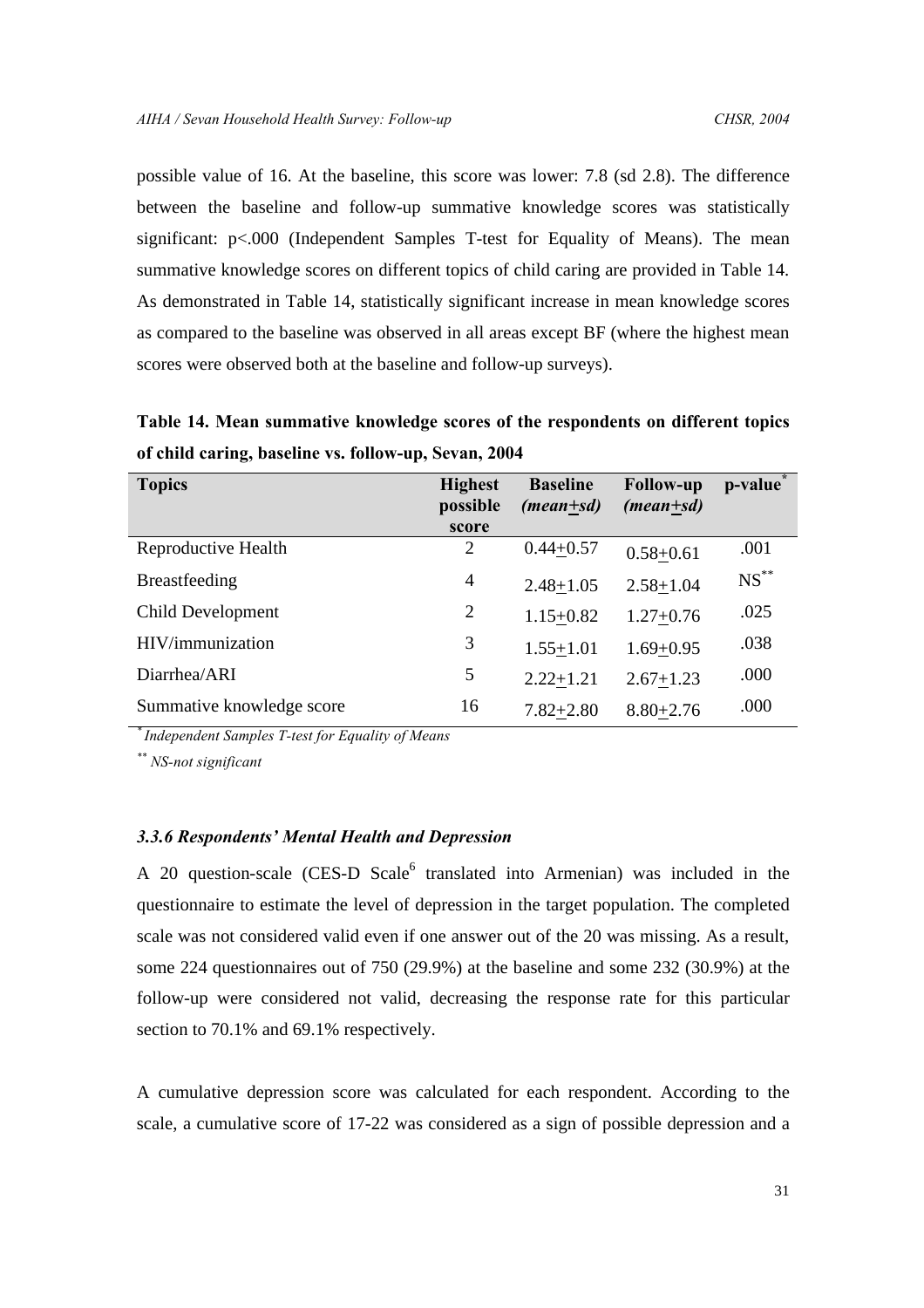cumulative score 23 and over as a sign of probable depression. The results revealed that probable depression existed in 32.3% of respondents, with possible depression in an additional 25.3% of them. At the baseline survey, these proportions were 44.1% and 22.9% respectively. The observed reductions in the prevalence of both probable depression alone (from  $44.1\%$  to  $32.3\%$ ,  $p<.000$ ) and probable plus possible depression (from  $67.0\%$  to  $57.6\%$ ,  $p=.002$ ) were statistically significant (Table 15).

|                     |      | <b>Baseline</b> $(\%)$ <b>Follow-up</b> $(\%)$ | <i>p-value</i> |
|---------------------|------|------------------------------------------------|----------------|
| Probable depression | 44.1 | 32.3                                           | .000           |
| Possible depression | 22.9 | 25.3                                           |                |
| No Depression       | 33.0 | 42.4                                           | .002           |

**Table 15: Depression prevalence among respondents, baseline vs. follow-up, Sevan**

*\* Pearson Chi-square test*

 $\overline{a}$ 

The average depression score for the sample was 19.05 (sd 10.0), which is significantly lower than that at the baseline: 21.7 (sd 10.2) (the Independent Samples T-test resulted in a p-value less than .000). However, the observed average score is still much higher than the US population average score of  $7.8 - 9.92$ <sup>iii</sup>.

A clear tendency of increase in proportions of probably depressed was observed with age both at the baseline and follow-up surveys (p<.000, Spearman correlation test) (Table 16, Figure 10).

iii It should be noted that the measure of CES-D has not been clinically validated in Armenia. A validation study is planned for Fall 2004.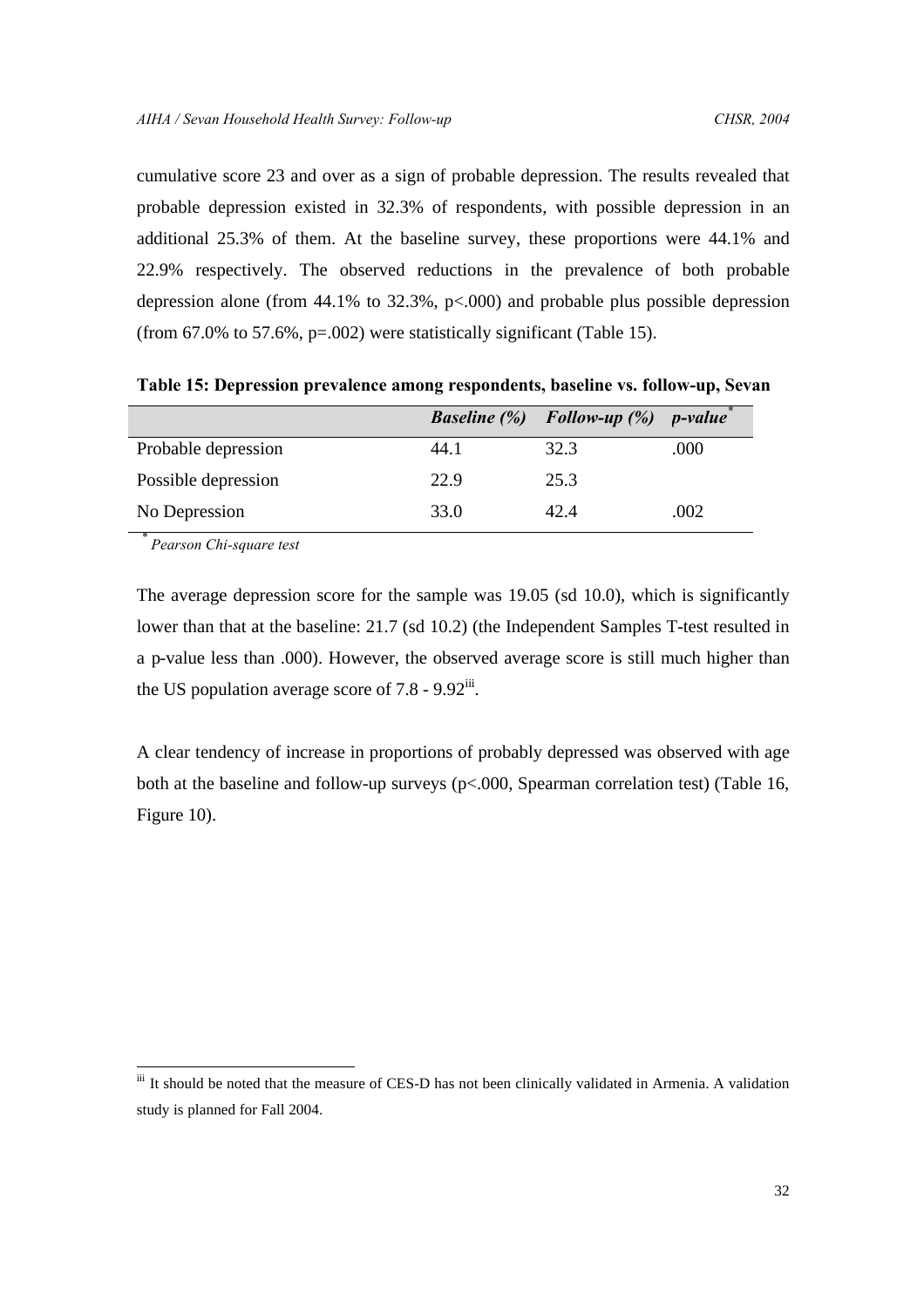| <b>Depression level</b> |           | Age       |           |           |       |      |
|-------------------------|-----------|-----------|-----------|-----------|-------|------|
|                         |           | $18 - 30$ | $31 - 40$ | $41 - 50$ | 51-60 | >60  |
| Probable Depression (%) | BL        | 35.4      | 42.2      | 53.1      | 63.6  | 47.6 |
|                         | <b>FU</b> | 24.8      | 26.9      | 37.5      | 60.0  | 72.0 |
| Possible Depression (%) | <b>BL</b> | 24.3      | 21.1      | 21.1      | 21.2  | 38.1 |
|                         | <b>FU</b> | 25.7      | 24.4      | 32.7      | 20.0  | 4.0  |
| No Depression $(\%)$    | <b>BL</b> | 40.3      | 36.6      | 25.8      | 15.2  | 13.6 |
|                         | FU        | 49.5      | 48.7      | 29.8      | 20.0  | 24.0 |

# **Table 16: Prevalence of Depression by Age, Sevan, 2004**

**Figure 10. Prevalence of Probable Depression by Age: Baseline vs. Follow-up**



# **3.4 Access to Medical Care**

# *3.4.1 Personal Health Care Services*

The survey also evaluated the accessibility of medical care and its changes since the baseline survey. Several measures of access such as availability of transportation and medications, waiting time for getting medical care, cost of health services, and treatment of medical staff were studied. The answers to these questions were analyzed through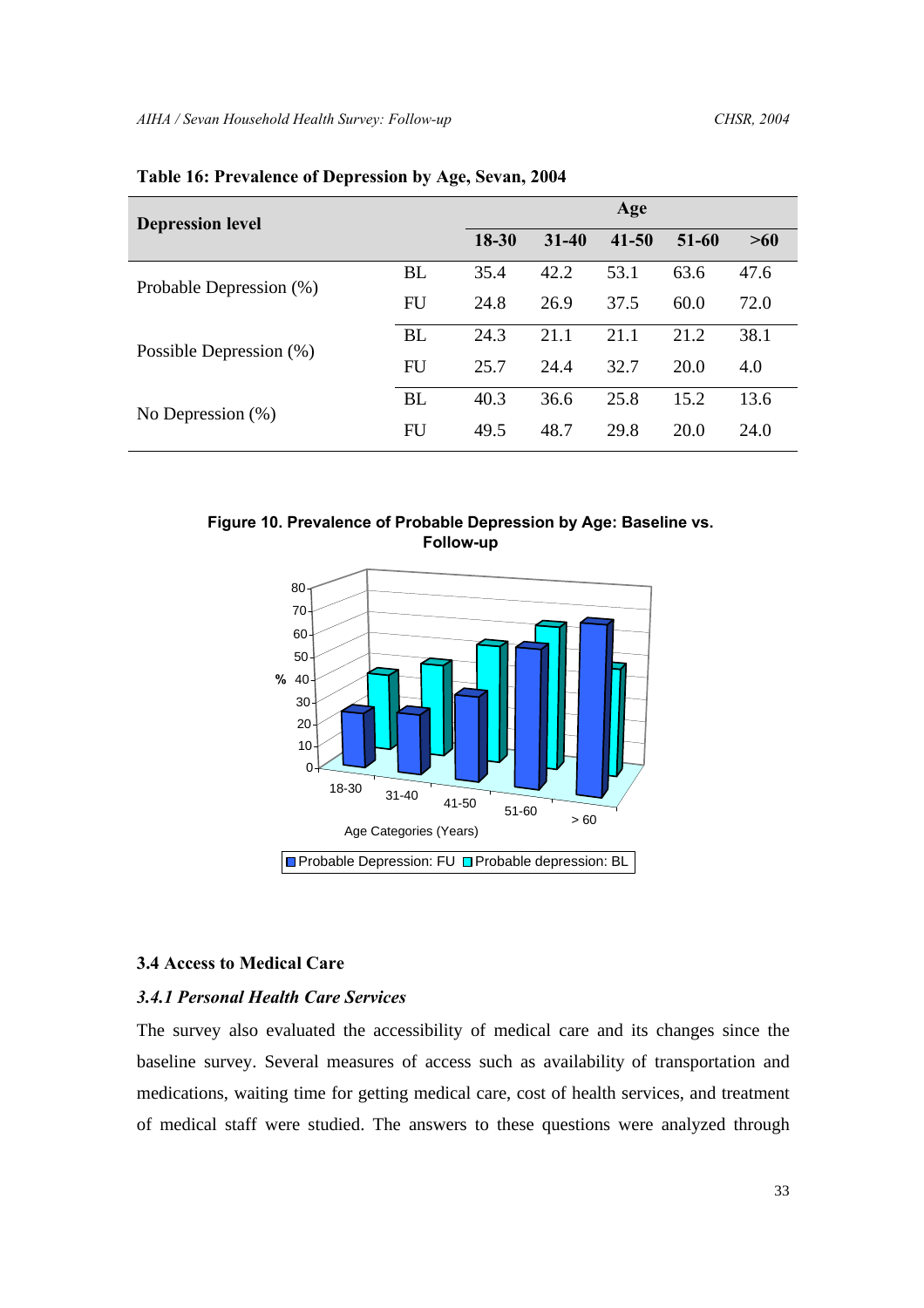recoding "always" and "usually" replies into one response option and "occasionally" and "never" replies into another response option. Thus, dichotomous variables were created and compared with each other to judge about changes between the baseline and follow-up data on personal health services. The results of this comparison are provided in Table 17.

| <b>Statements</b>                                                               | <b>Baseline</b> | Follow- | <i>p</i> -value |
|---------------------------------------------------------------------------------|-----------------|---------|-----------------|
|                                                                                 | (%)             | up(%)   |                 |
| I have to wait too long at the polyclinic before<br>receiving care              | 22.4            | 12.8    | .000            |
| It is difficult to get to the doctor or polyclinic to get<br>medical care       | 38.4            | 17.8    | .000            |
| It is difficult to get an appointment for medical care                          | 38.5            | 16.2    | .000            |
| I can get transport to see a doctor when I am sick                              | 30.0            | 44.1    | .000            |
| I can afford the cost of a doctor visit                                         | 12.0            | 23.5    | .000            |
| I go to the doctor so that I will not get sick in the<br>future                 | 11.1            | 16.4    | .004            |
| I have enough money to buy the medicines<br>recommended by the doctor           | 13.2            | 23.1    | .000            |
| I am able to get medicines prescribed by doctor                                 | 19.0            | 33.7    | .000            |
| Physicians and staff treat me with courtesy/respect<br>during my medical visits | 63.9            | 75.3    | .000            |
| I can get childcare when needed so that I can get<br>medical care for myself    | 44.8            | 50.0    | $NS^{\ast\ast}$ |

**Table 17: Perception of accessibility of medical care, baseline vs. follow-up, Sevan** *(Proportions of "always" and "usually" responses to the given statements)*

*\* Pearson Chi-square test*

*\*\* Difference is not significant*

As shown in Table 14, the situation with all the measures besides the ability to get childcare improved significantly since the baseline survey, indicating both increased accessibility of health care services and improved ability of people to take care of their own health. However, the proportion of those respondents who could afford medical care always or usually was still very low: 23.5%. The same was true with some other measures: the proportion of those making preventive check-ups (16.4%), being able to pay for prescribed medications (23.1%) or get those medications (33.7%). Less than half of the respondents (44.1%) reported being able to get transportation to visit a doctor.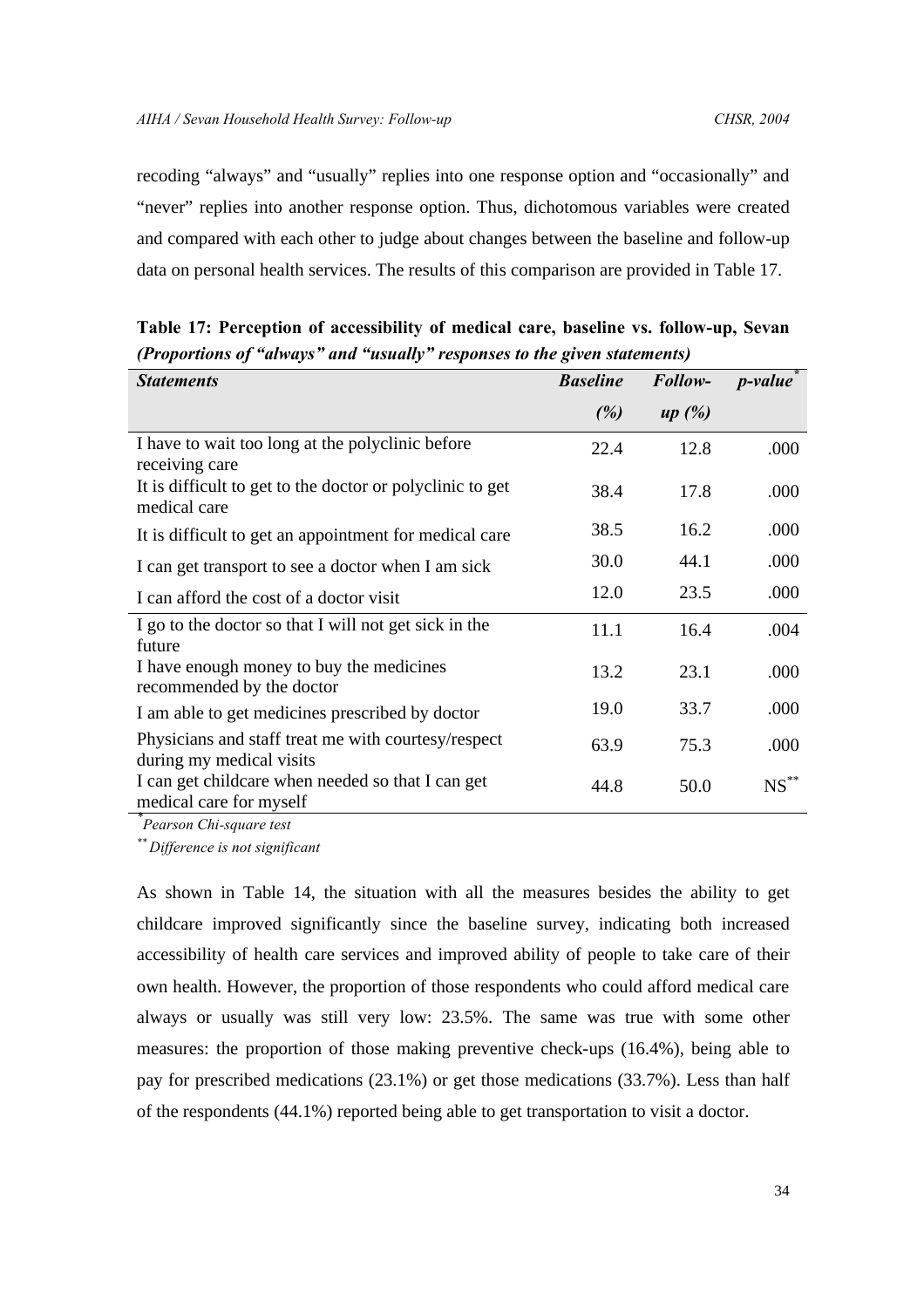# *3.4.2 Access to Health Services*

1

Information was gathered about the extent of use of health care services by the target population. To avoid recall bias, most questions referred to the past four weeks. There was no significant difference between baseline and follow-up surveys in proportions of those households whose members made visit(s) to the polyclinic during that period of time. These proportions were 16.6% for adults and 18.3% for children at the baseline and 18.1% at the follow-up (for both children and adults)<sup>iv</sup>. However, the proportion of those respondents mentioning that they or someone in their family needed to go to polyclinic or hospital during that period but did not, decreased significantly: from 54.6% at the baseline survey to  $38.1\%$  at the follow-up (p<.000). Again, lack of money to pay for services was mentioned as the most common reason for this (69.3%). Lack of time (4.0%), mistrust of providers (3.3%), self-treatment (3.3%), fear of diagnosis/medical care (2.6%), indifference to own health (0.7%), and difficulties with transportation (0.7%) were among other reasons. Some 16.1% of respondents did not mention any reason.

The average waiting time at the polyclinic to see a doctor or nurse was less than 15 minutes for 63.2% of the respondents, and 15 to 30 minutes for 30.5% of them. Only 1.1% of the respondents mentioned waiting more than 1 hour. Waiting time was not a problem at the baseline survey either: 60.7% mentioned waiting less than 15 minutes, 28.0% 30-60 minutes, and 4.7% more than an hour. Nevertheless, the observed improvement in waiting time to see a doctor/nurse was statistically significant: the proportion of those waiting less than 30 minutes increased from 88.6% at the baseline to 93.8% at the follow-up, p=.003 (Pearson Chi-square test).

Sevan is a small city and at the baseline survey, not surprisingly, some 69.6% of respondents stated that they usually walk to the polyclinic. However, the proportion of those walking to the polyclinic decreased significantly at the follow-up survey: to 51.9%

<sup>&</sup>lt;sup>iv</sup> The adult and pediatric polyclinics in Sevan city were separate institutions located in different buildings at the time of baseline survey. Now they are located in the same building and act as a single provider.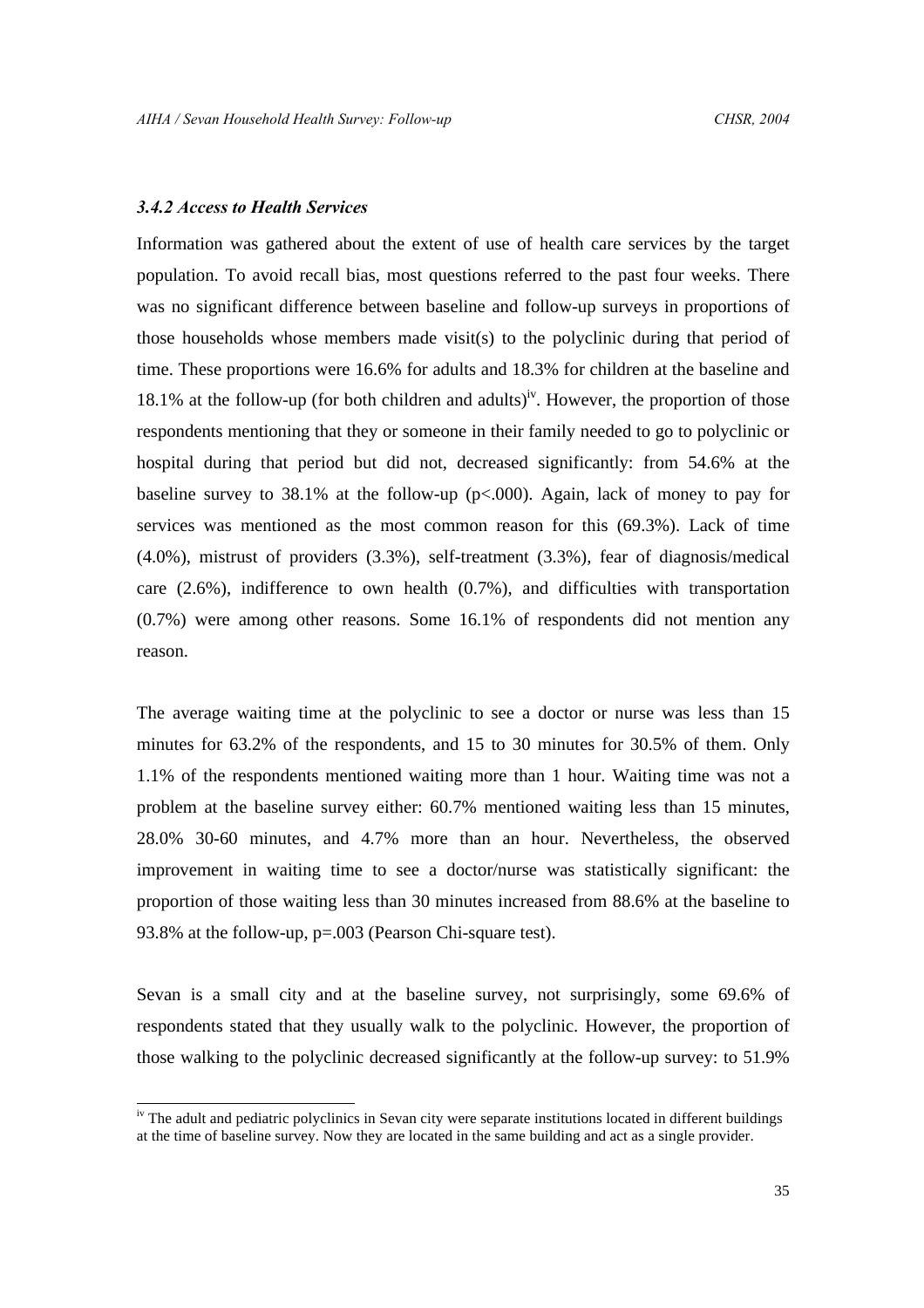(p<.000). Accordingly, the proportions of those usually visiting polyclinic by car, bus, or taxi increased (Figures 11, 12).



With respect to frequency of hospitalizations, 17.3% of the respondents mentioned that someone from their household was hospitalized during the past 12 months. This proportion was significantly lower from that at the baseline survey (22.4%, p=.015).

Of the respondents, 61.3% reported that when referred to a specialist in past, their household members have primarily seen a specialist in Sevan. Another 15.8% mentioned referring primarily to a specialist in Yerevan. These proportions were not significantly different from the baseline data: 67.6% and 22.8% respectively. The only significant difference here was observed in the proportion of those who marked "other" response option (23.0% at the follow up vs. 9.6% at the baseline,  $p<.000$ ). The overwhelming majority of the respondents who answered in this way could not specify a usual place of referral and mentioned seeing specialists in both Sevan and Yerevan.

The proportion of respondents thinking that specialists in Yerevan were more qualified than in Sevan remained unchanged (46.9% at the follow-up and 47.5% at the baseline). Considerable proportion of the respondents answered "do not know" to this question both at the follow-up and baseline surveys (39.8% and 37.0% respectively). However, the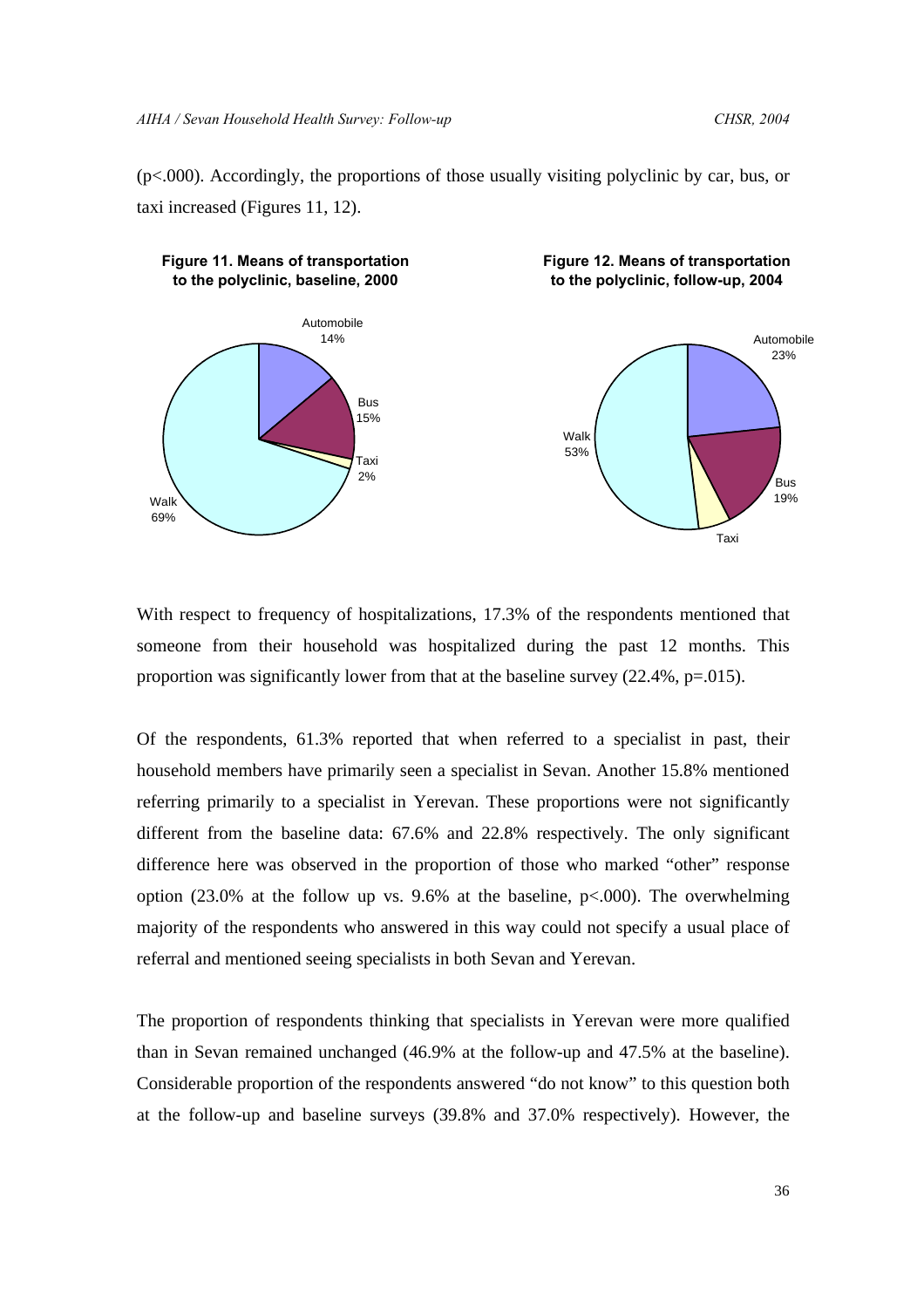proportion of those who's household members would prefer to be referred to a specialist in Yerevan increased significantly: from 17.8% to 22.6%. Accordingly, the proportion of those preferring to be referred to a specialist in Sevan decreased from 31.9% to 25.1% (p=.001). For a considerable proportion of respondents (47.7% at the follow-up and 43.2% at the baseline), the choice of preferred referral site depended on the illness.

# *3.4.3 Attitude toward Access to Medical Care*

Respondents were asked to indicate the extent of their agreement with several statements to identify their attitude toward access to medical care. To compare to the baseline survey results, these questions were recoded into new dichotomous variables, where "strongly disagree", "disagree" and "neither agree nor disagree" responses were combined in one option, while "agree" and "strongly agree" responses in another option.

The comparison showed that there were no significant changes in the proportions of those who agreed that most people need medicines from a doctor in order to be healthy (72.6% at the follow-up and 74.1% at the baseline) and most people could become healthier by changing their lifestyle and behaviors (79.3% and 81.9% respectively). Unlike this, the observed increases in proportions of those who knew where to go to get medical care (78.3% at the follow-up and 71.6% at the baseline) and who reported receiving good care during her last illness (72.3% and 60.1% respectively) were statistically significant. Of the employed respondents, 56.2% agreed that they were able to take paid time off from work to get medical care for themselves. At the baseline, this proportion was lower (51.2), but the difference was not significant (Table 18).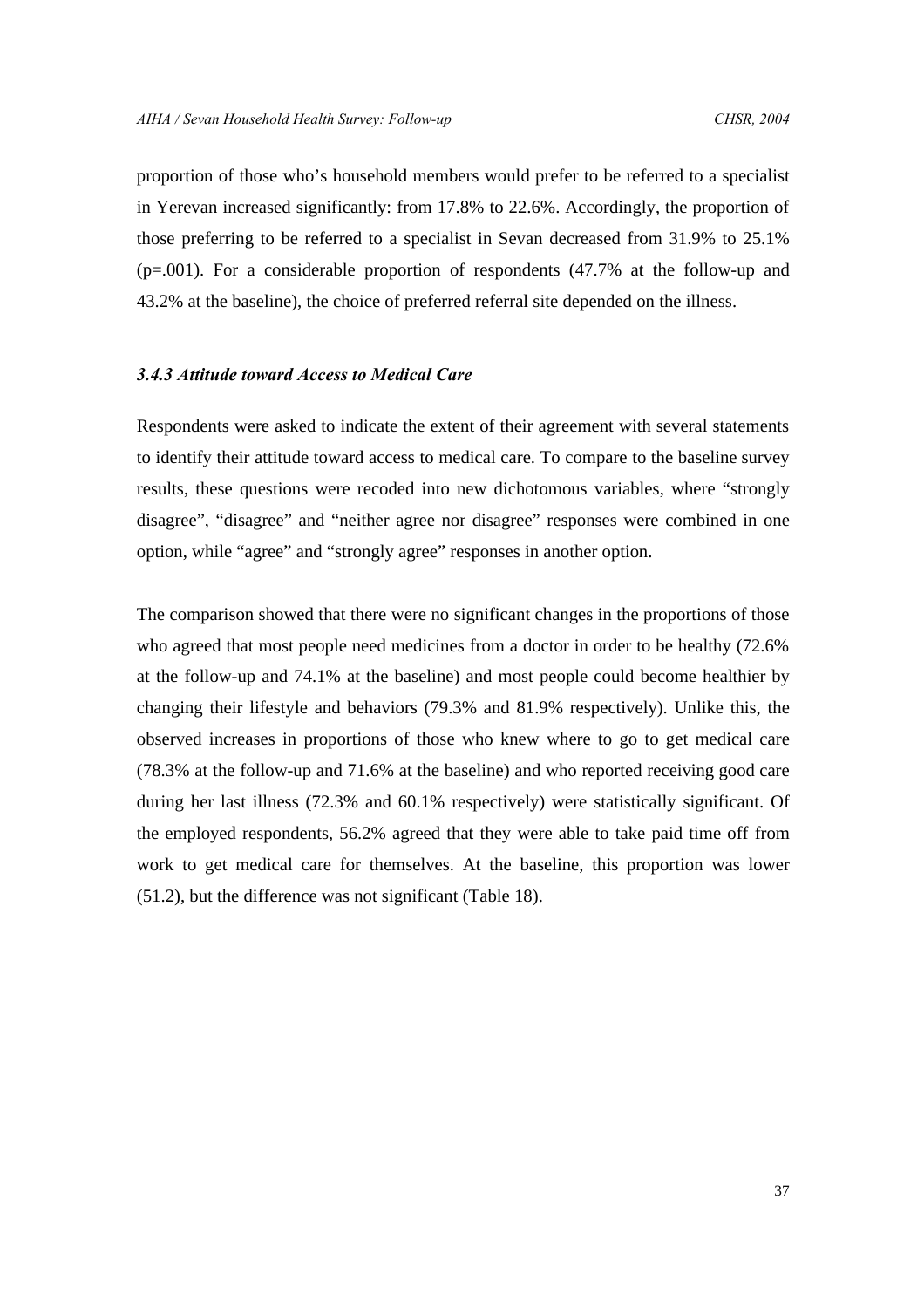| <b>Statements</b>                                                                     | <b>Baseline</b> ,<br>2000(%) | Follow-up,<br>2004(%) | <i>p</i> -value |
|---------------------------------------------------------------------------------------|------------------------------|-----------------------|-----------------|
| Most people need medicines from a doctor in order to<br>be healthy.                   | 74.1                         | 72.6                  | $NS$ **         |
| Most people can become healthier by changing their<br>lifestyle and behaviors.        | 81.9                         | 79.3                  | <b>NS</b>       |
| I know were to go so that I can get medical care.                                     | 71.6                         | 78.3                  | .004            |
| I received good medical care from a doctor during my<br>last sickness.                | 60.1                         | 72.3                  | .000            |
| I am able to take time off from work with pay to get<br>the medical care that I need. | 51.2                         | 56.2                  | <b>NS</b>       |

|  |                        | Table 18. Attitudes of respondents towards access to medical care, baseline vs. |  |  |  |  |
|--|------------------------|---------------------------------------------------------------------------------|--|--|--|--|
|  | follow-up, Sevan, 2004 |                                                                                 |  |  |  |  |

*\* Pearson Chi-square test*

*\*\* Difference is not significant*

Some new items on nurse leadership and providers' skills to counsel/educate patients were included to measure the impact of some specific interventions conducted by the partnership since the baseline survey. Less than half of the respondents (43.8%) agreed that nurses could educate patients as well as doctors. Considerably higher percentage of the respondents agreed that doctor was interested in their overall health (60.7%) and knowledgeable about their specific illness (65.1%). However, the proportion of those who received health-related informational literature during the last visit to doctor was not as high: 31.2% (Table 19).

| Table 19: Attitudes of respondents to the additional items on accessibility/quality of |  |  |
|----------------------------------------------------------------------------------------|--|--|
| medical care, Sevan, 2004                                                              |  |  |

| <b>Statements</b>                                                                 | <b>Strongly</b><br>disagree<br>(%) | <b>Disagree</b><br>(%) | <b>Neither</b><br>agree nor<br>disagree<br>(%) | <b>Agree</b><br>(%) | <b>Strongly</b><br>agree<br>(%) |
|-----------------------------------------------------------------------------------|------------------------------------|------------------------|------------------------------------------------|---------------------|---------------------------------|
| Most people feel nurses can<br>educate patients as well as doctors                | 6.4                                | 24.1                   | 25.7                                           | 35.8                | 8.0                             |
| The doctor was interested in my<br>overall health in addition to my<br>complaint. | 4.8                                | 16.7                   | 17.7                                           | 48.7                | 12.0                            |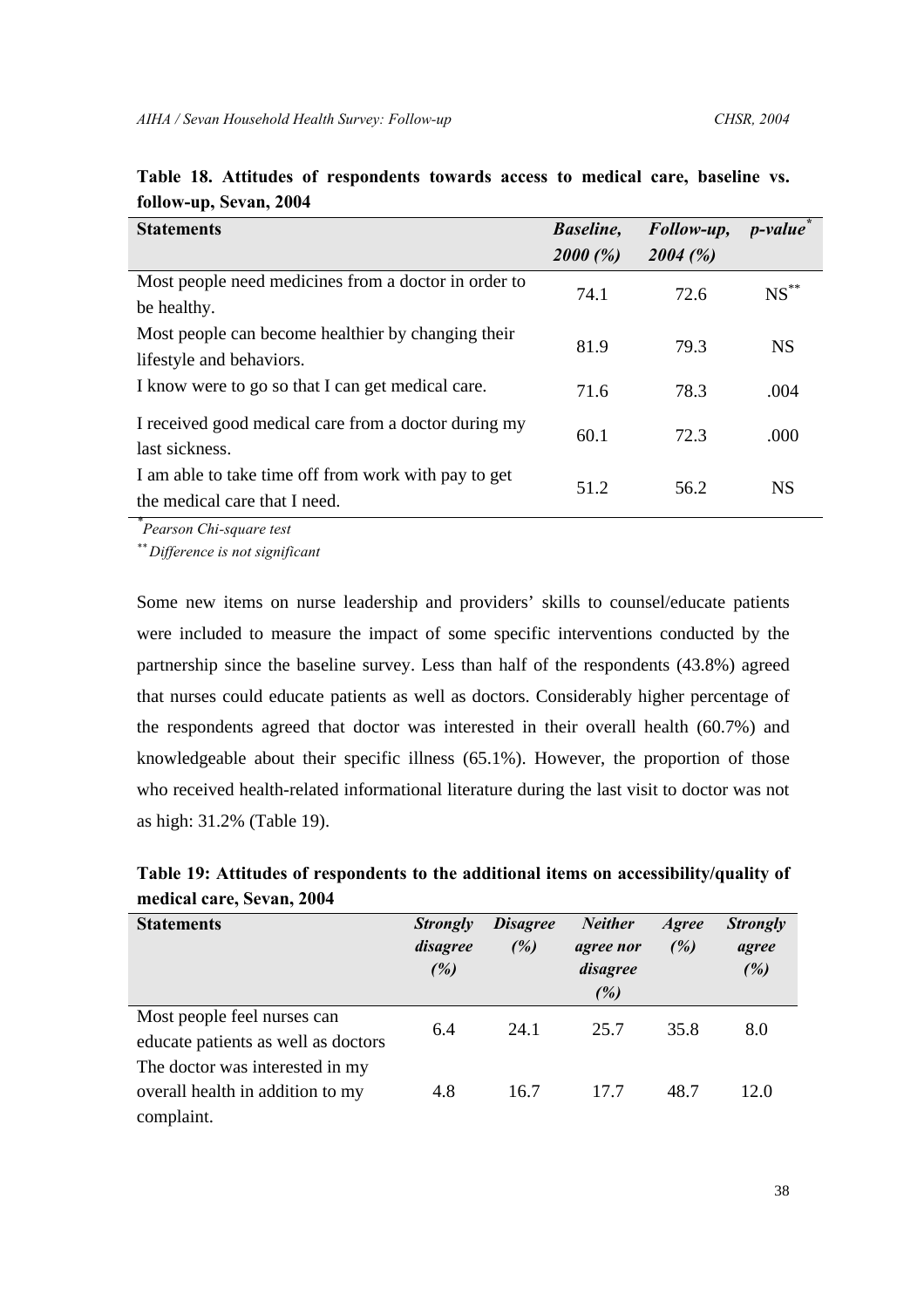| <b>Statements</b>                    | <b>Strongly</b><br>disagree<br>(%) | <b>Disagree</b><br>(%) | <b>Neither</b><br>agree nor<br>disagree<br>(%) | Agree<br>(%) | <b>Strongly</b><br>agree<br>(%) |
|--------------------------------------|------------------------------------|------------------------|------------------------------------------------|--------------|---------------------------------|
| I was educated about my specific     |                                    |                        |                                                |              |                                 |
| illness/disease from a doctor during | 3.1                                | 11.2                   | 20.5                                           | 55.1         | 10.0                            |
| my last sickness.                    |                                    |                        |                                                |              |                                 |
| I received health-related            |                                    |                        |                                                |              |                                 |
| information or brochures the last    | 15.9                               | 35.8                   | 17.1                                           | 25.8         | 5.4                             |
| time I visited a doctor.             |                                    |                        |                                                |              |                                 |

Respondents were asked to rate the importance of several factors in selecting a specialist. Physician's referral was considered the most important factor. The next factors in terms of perceived importance were specialist's reputation and cost of treatment. These were followed by hospital/clinic reputation and personal experience. Friend's referral was considered as the least important factor. In terms of importance, the sequence of the first three factors was different at the baseline survey: cost of treatment was considered as the most important factor followed by specialist's reputation, and doctor's referral. The proportion of those considering doctor's referral very important increased significantly. Meanwhile, the respondents considered "cost of treatment" and "hospital reputation" as very important significantly less frequently (Table 20).

**Table 20: Proportions of respondents considering the following factors "very important" in selecting a specialist, baseline vs. follow-up, Sevan, 2004**

| <b>Factors</b>                        | <b>Baseline</b> (%) | Follow-up $(\%)$ | <i>p</i> -value <sup>†</sup> |
|---------------------------------------|---------------------|------------------|------------------------------|
| Physician's referral                  | 68.2                | 74.4             | .011                         |
| Friend's referral                     | 18.0                | 20.0             | <b>NS</b>                    |
| Cost of treatment                     | 75.7                | 67.4             | .001                         |
| Specialist's reputation               | 73.5                | 68.9             | <b>NS</b>                    |
| Hospital/clinic reputation            | 61.2                | 55.4             | .031                         |
| Previous experience (own of friend's) | 51.2                | 51.8             | <b>NS</b>                    |

*\* Pearson Chi-square test*

*\*\* Difference is not significant*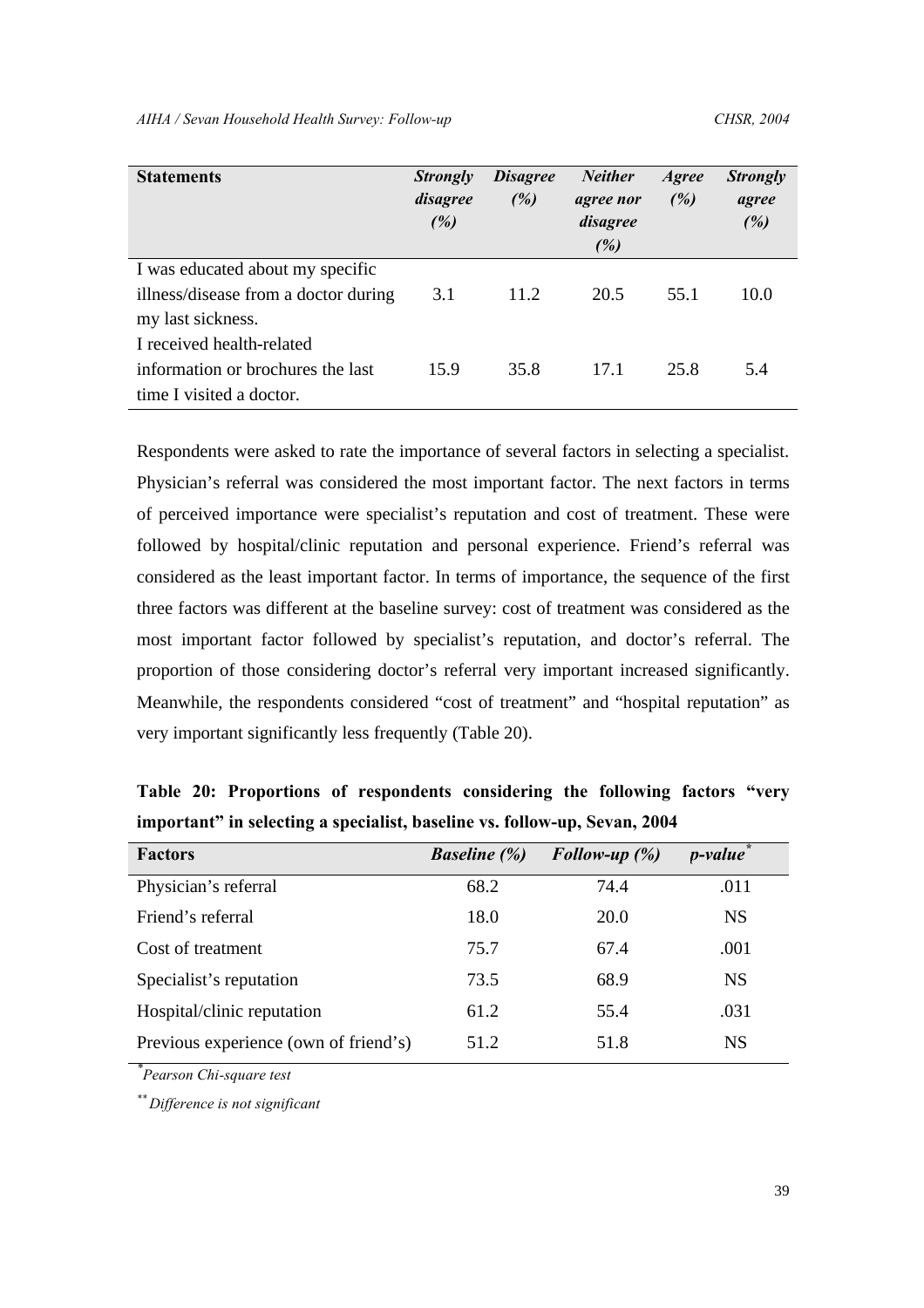Among other factors listed by respondents as important in selecting a specialist, specialist's kind attitude towards the patients, his professional level, his experience, and the cleanliness/comfort of the medical facility were the most commonly mentioned ones.

# *3.4.4 Access to Early Diagnosis and Prevention Services*

Respondents were asked about their knowledge and behavior regarding screening for the early detection of certain diseases and health problems such as cervical cancer and breast cancer. Some 42.9% of the respondents mentioned that they had ever heard about Pap smear as a screening test to detect the early stages of cervical cancer. This proportion was almost the same at the baseline survey: 42.5%. Of those having heard of the Pap smear, 61.9% answered correctly to the question about recommended frequency of having Pap smear, i.e., once a year (59.6% at the baseline). Only 4.7% of the respondents knew the correct starting age for a PAP smear: 18 years old (5.2% at the baseline). There were no significant differences in this respect between baseline and follow-up surveys.

With respect to their own behavior, out of all women who heard about Pap smear, some 17.0% mentioned having had one within the last year, and additional 9.5% of them within the past 1-2 years. The majority of respondents either never had (54.6%) or had one more than 4 years ago (8.8%). There were no significant differences in this area between the baseline and follow-up surveys.

For the question on recommended frequency of having a screening mammography, 57.9% of respondents answered correctly: every year or every two years (depending on age). Again, this proportion was similar with that at the baseline survey: 58.5%. There was a very small proportion (2.6%) of correct answers to the question on recommended starting age of having the first mammogram (35-39 years old). Some 10.4% of respondents mentioned 40 years of age, which also can be considered a correct answer according to American Cancer Society recommendations. The situation was similar with the one observed at the baseline survey: 4.4% of correct answers and 5.5% of those who mentioned 40 years of age.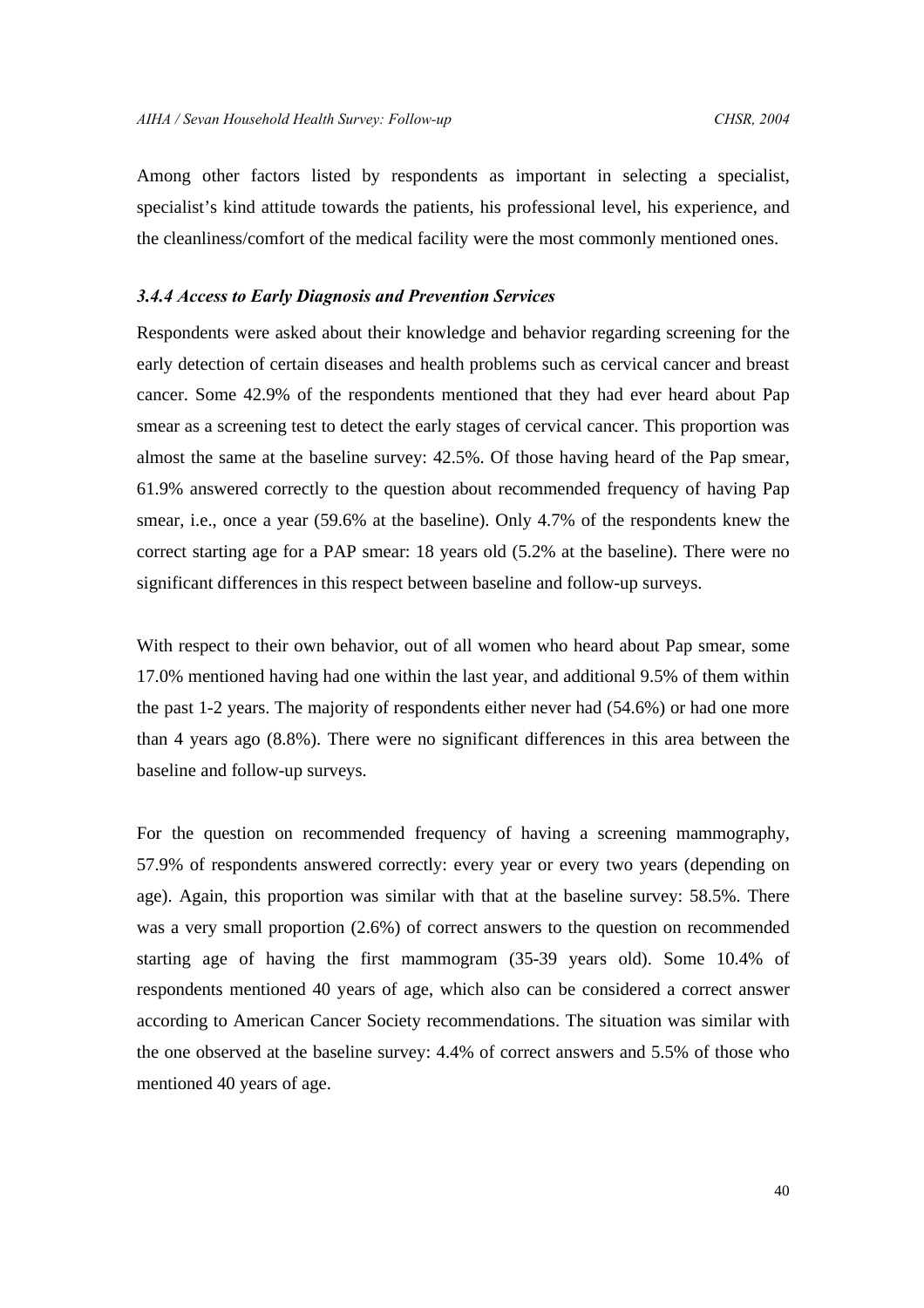With respect to their own practices, 11.1% of the respondents over 35 years of age mentioned that they had a screening mammogram sometime in their life. Out of them 50.0% had it within the last year, 22.5% 1-2 years ago, 17.5% 3-4 years ago, and 10.0% 4 or more years ago. The proportion of women over 35 who reported ever having a screening mammogram was significantly lower at the baseline survey: 4.9% (p=.001).

A positive change was observed in terms of ever checking blood cholesterol level. The proportion of those who positively answered to this question increased from 13.1% at the baseline survey to 21.1% at the follow-up, p<.000 (Pearson Chi-square test).

A new question was added on the time the respondents last had their blood pressure checked. The vast majority of them (76.7%) had it checked within the last year. However, 11.6% of those who replied to this question could not remember if their blood pressure was ever checked (Figure 13).





As at the baseline, the coverage of children with immunization was among the best indicators: 93.6% of the respondents positively answered the question if the children in their household were immunized. This number was not statistically different from the baseline data of 91.3%. Statistically significant improvement was observed in the coverage of adolescents (15-17 years old) with their medical exam: the proportion of positive answers to this question increased from 56.5% at the baseline to 72.2%, p=.004.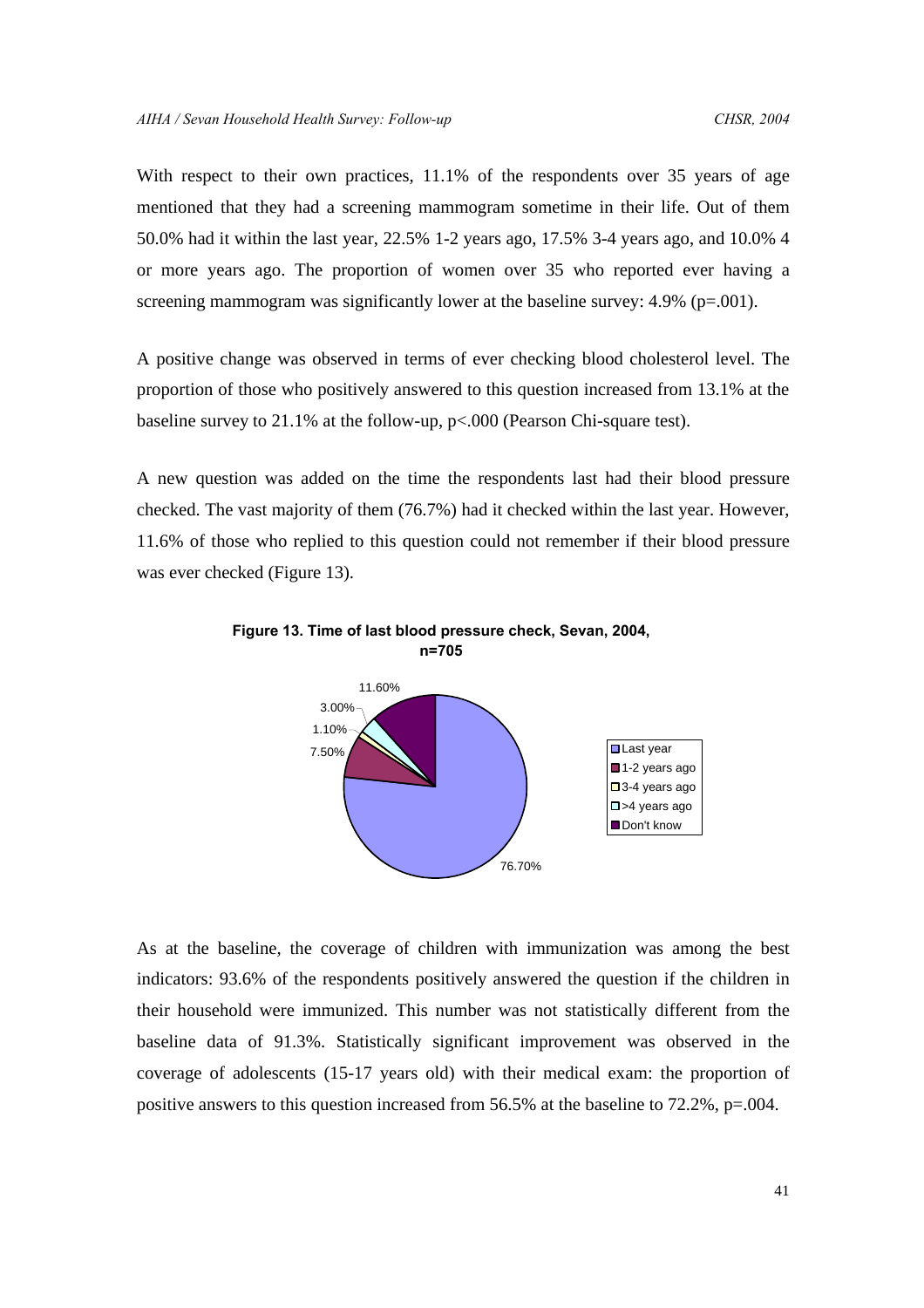# **3.5 Reproductive Health Knowledge and Practices**

The respondents were asked about the number of pregnancies they had in their life, including miscarriages, stillbirths, and abortions. Those respondents who could not recall the exact number of pregnancies were provided with answer options "don't remember but more than 5" and "don't remember but more than 10". To calculate the mean number of pregnancies, "don't remember but more than 5" answers were recoded to 7.5 (mean of the range 5 to 10) and "don't remember but more than 10" answers to 11 (the most conservative approach). With this methodology, the mean number of pregnancies constituted 4.3 (sd 3.6) at the follow-up survey and 5.6 (sd 4.9) at the baseline.<sup> $v$ </sup> The difference was statistically significant: p<.000 (two independent samples t-test). The data was analyzed also through defining the following categories: 'no pregnancy', '1-5 pregnancies', '6-10 pregnancies', and 'more than 10 pregnancies'. Again, the analysis revealed significant difference between the baseline and follow-up data: the proportion of those having 1-5 pregnancies increased since the baseline (from 51.7% to 63.8%) and the proportion of those having 6 or more pregnancies decreased from 42.2% to 29.6%  $(p<.000)$ . The proportion of those who never was pregnant was almost the same at the baseline and follow-up surveys: 6.2% and 6.6% respectively (Figure 14).





<sup>v</sup> As with the other respondent-specific data analysis, the age outlier (85 years old) was excluded from the data to make the groups similar in terms of age.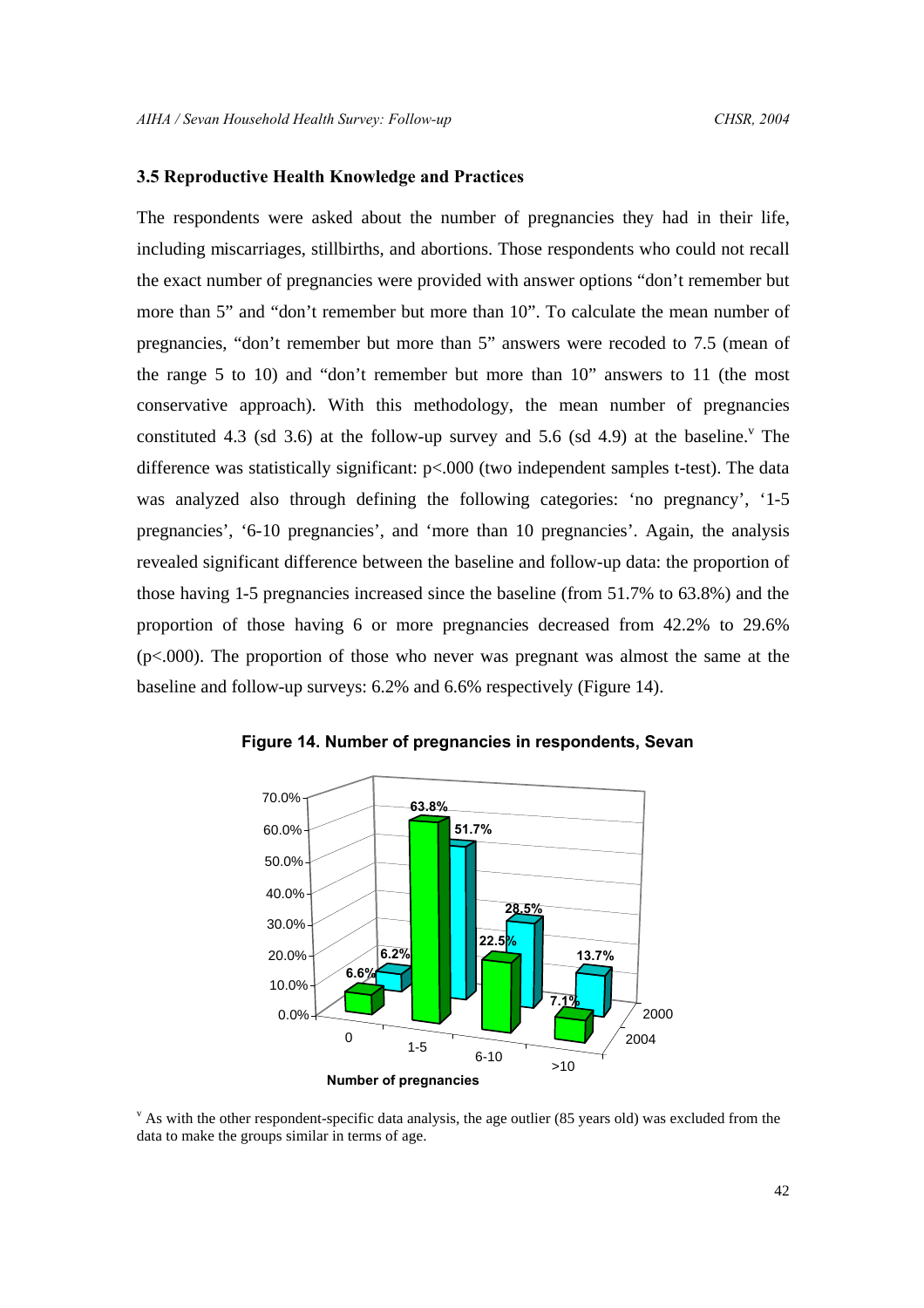2.2 (sd 1.1) at the follow-up. Again, the difference was statistically significant ( $p<0.000$ , Two Independent Samples T-test). The proportions of respondents by the number of children they gave to birth are provided in Figure 15.





Of all respondents, 77.4% mentioned being sexually active (74.2% at the baseline). When asked, what decision they would make if they become pregnant, 42.9% answered that they would keep the baby (this proportion was only 28.2% at the baseline). Meanwhile, 38.5% of the respondents indicated that they would get an abortion (48.8% at the baseline). The observed difference between the responses to this question was statistically significant ( $p<0.000$ ), indicating that more people were inclined now to keep the baby than before. Some 16.9% of sexually active respondents reported they were unable to become pregnant (20.6% at the baseline). The vast majority of the respondents, 94.5%, mentioned being aware of where to get a pregnancy test. This proportion increased significantly since the baseline survey, when it was  $88.6\%$  (p=.007).

The proportion of those not using any method of contraception was rather high: 39.2%, but not statistically different from the baseline data of 33.6%. Among contraceptives, the use of IUD increased significantly: from  $3.3\%$  at the baseline to  $16.2\%$  now (p<.000). Meanwhile, the use of other contraceptives decreased significantly, including withdrawal,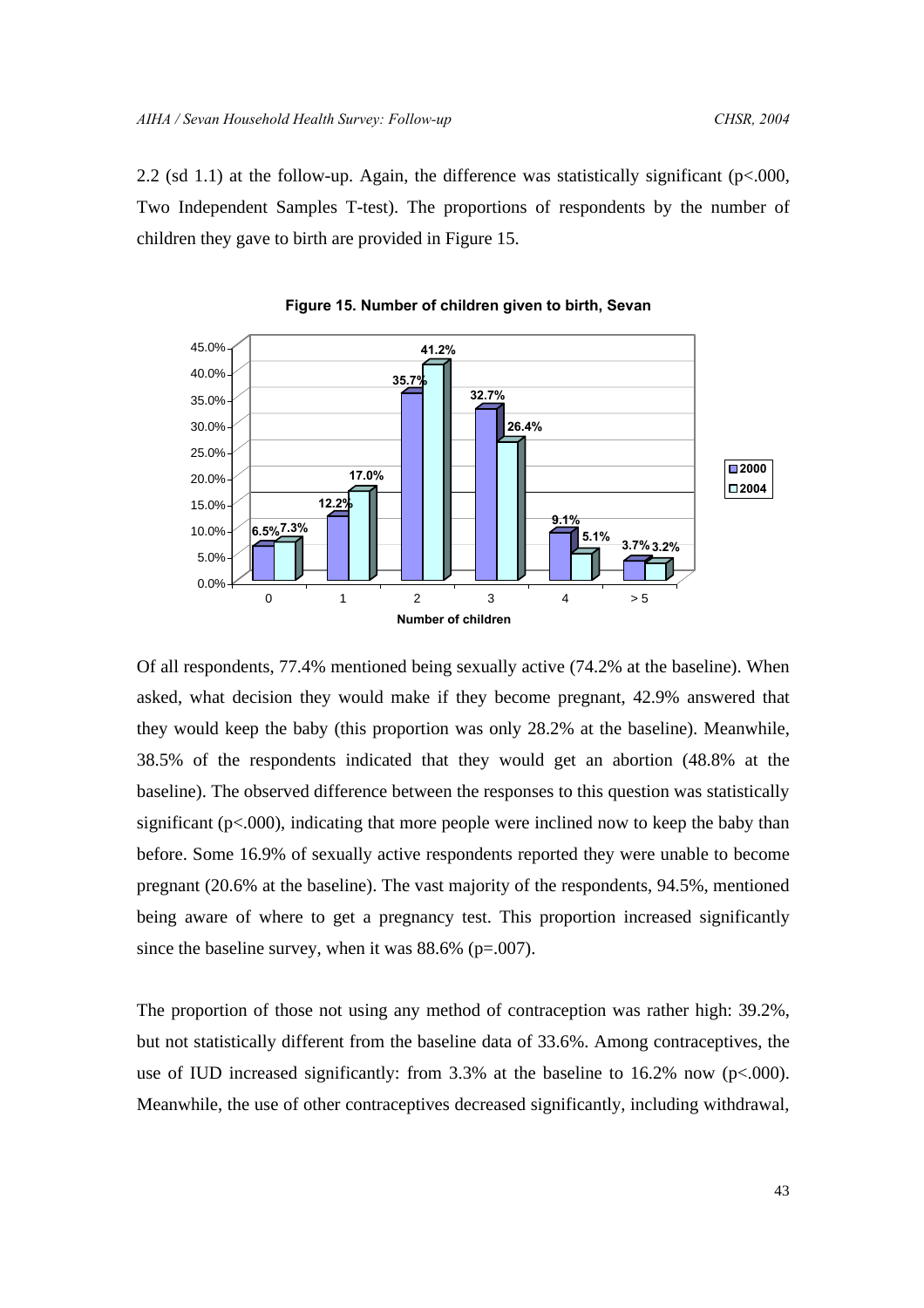safe period, douching, abortion, female sterilization, and Depo-Provera. The most common methods of contraception were male condoms (17.5%), IUD (16.2%), safe period (9.7%), and withdrawal (8.2%), (Table 21).

| <b>Method of contraception</b>                     | <b>Baseline</b> (%) | Follow-up $(\%)$ | <i>p</i> -value      |
|----------------------------------------------------|---------------------|------------------|----------------------|
| Pills                                              | 8.6                 | 6.1              | $NS^{\overline{**}}$ |
| <b>IUD</b>                                         | 3.3                 | 16.2             | .000                 |
| Depo-Provera/injections                            | 1.0                 |                  | .036                 |
| Male condoms                                       | 21.6                | 17.5             | <b>NS</b>            |
| Spermicide/cream/jelly                             | 0.2                 |                  | <b>NS</b>            |
| Female sterilization: tubal ligation               | 1.9                 | 0.4              | .040                 |
| Male sterilization: vasectomy                      | 0.5                 | 0.9              | <b>NS</b>            |
| Emergency contraception: "Morning-<br>after" pills | 0.2                 |                  | <b>NS</b>            |
| Abortion                                           | 9.5                 | 4.1              | .001                 |
| Safe period method (calendar)                      | 16.2                | 9.7              | .004                 |
| <b>Lactational Amenorrhea Method</b>               | 0.5                 |                  | <b>NS</b>            |
| Withdrawal                                         | 12.3                | 8.2              | .045                 |
| Douching                                           | 10.5                | 6.5              | .034                 |
| Other methods                                      | 1.2                 | 1.5              | <b>NS</b>            |
| Use no method                                      | 33.6                | 39.2             | <b>NS</b>            |

**Table 21. Contraception methods used by respondents, baseline vs. follow-up, Sevan**

*\* Pearson Chi-square test*

*\*\* Difference is not significant*

The respondents were also asked to express their attitude to several statements regarding sexual education and family planning. Their attitude was positive to the statement about the necessity of sexual education for high school students: 75.4% agreed, which is not different from the baseline data of 78.8%. However, surprisingly, as compared to the baseline survey data, the respondents were less favorable toward educating students at school how to use contraceptives (agreed 46.6% vs. 56.0% at the baseline, p=.001), or enabling high school students to get condoms at school health centers (agreed 9.9% vs. 18.3% at the baseline,  $p<.000$ ). The proportion of those respondents who agreed that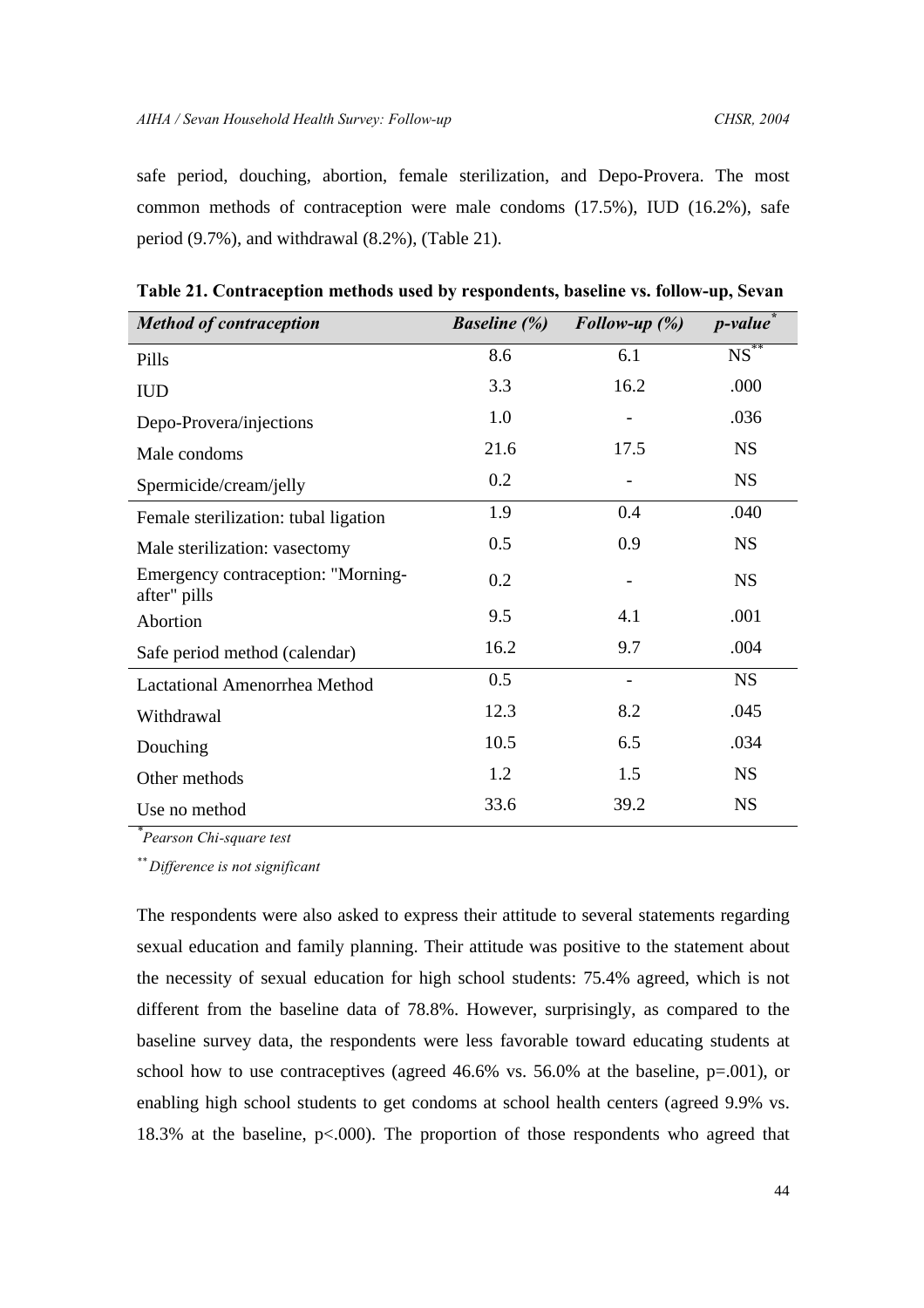modern family planning methods effectively prevent from pregnancy, and those who thought that condoms prevent from getting STDs also decreased significantly (Table 22). The expressed attitude toward the remaining two statements was not different from the baseline: 67.6% of the respondents thought that they knew how to prevent getting pregnant, and 24.2% of them knew that not all birth control methods protect against STDs.

**Table 22: Proportion of favorable/correct attitudes toward statements on sexual education and family planning, baseline vs. follow-up, Sevan**

| <b>Statements</b>                                  | <b>Baseline</b> | Follow- | <i>p</i> -value    |  |
|----------------------------------------------------|-----------------|---------|--------------------|--|
|                                                    | (%)             | up(%)   |                    |  |
| Modern family planning methods (tablets, condoms,  |                 |         |                    |  |
| IUD etc.) are an effective way to prevent a woman  | 60.1            | 54.5    | .041               |  |
| from pregnancy.                                    |                 |         |                    |  |
| I know how to prevent getting pregnant if I do not | 67.4            | 67.6    | $\mathrm{NS}^{**}$ |  |
| want to have a child.                              |                 |         |                    |  |
| All birth control methods will protect me against  | 23.2            | 24.2    | <b>NS</b>          |  |
| getting a sexually transmitted disease.            |                 |         |                    |  |
| High school students need to be taught about sex   | 78.8            | 75.4    | <b>NS</b>          |  |
| education in the schools.                          |                 |         |                    |  |
| High school students need to be taught in the      |                 |         |                    |  |
| schools how to use contraceptives to prevent       | 56.0            | 46.6    | .001               |  |
| pregnancy and sexually transmitted diseases.       |                 |         |                    |  |
| High school students should be able to get condoms | 18.3            | 9.9     | .000               |  |
| at school health centers.                          |                 |         |                    |  |
| Condoms prevent from getting sexually transmitted  |                 |         | .013               |  |
| diseases.                                          | 61.3            | 54.7    |                    |  |

*\* Pearson Chi-square test*

*\*\* Difference is not significant*

# **3.6 Personal safety**

Several questions were included in the questionnaire to measure respondents' attitude toward public and private safety. Of the respondents, 65.4% felt safe at work always or usually. The proportion of those feeling safe (always or usually) while shopping was lower: 57.6%. Interestingly, the overwhelming majority of the respondents, and even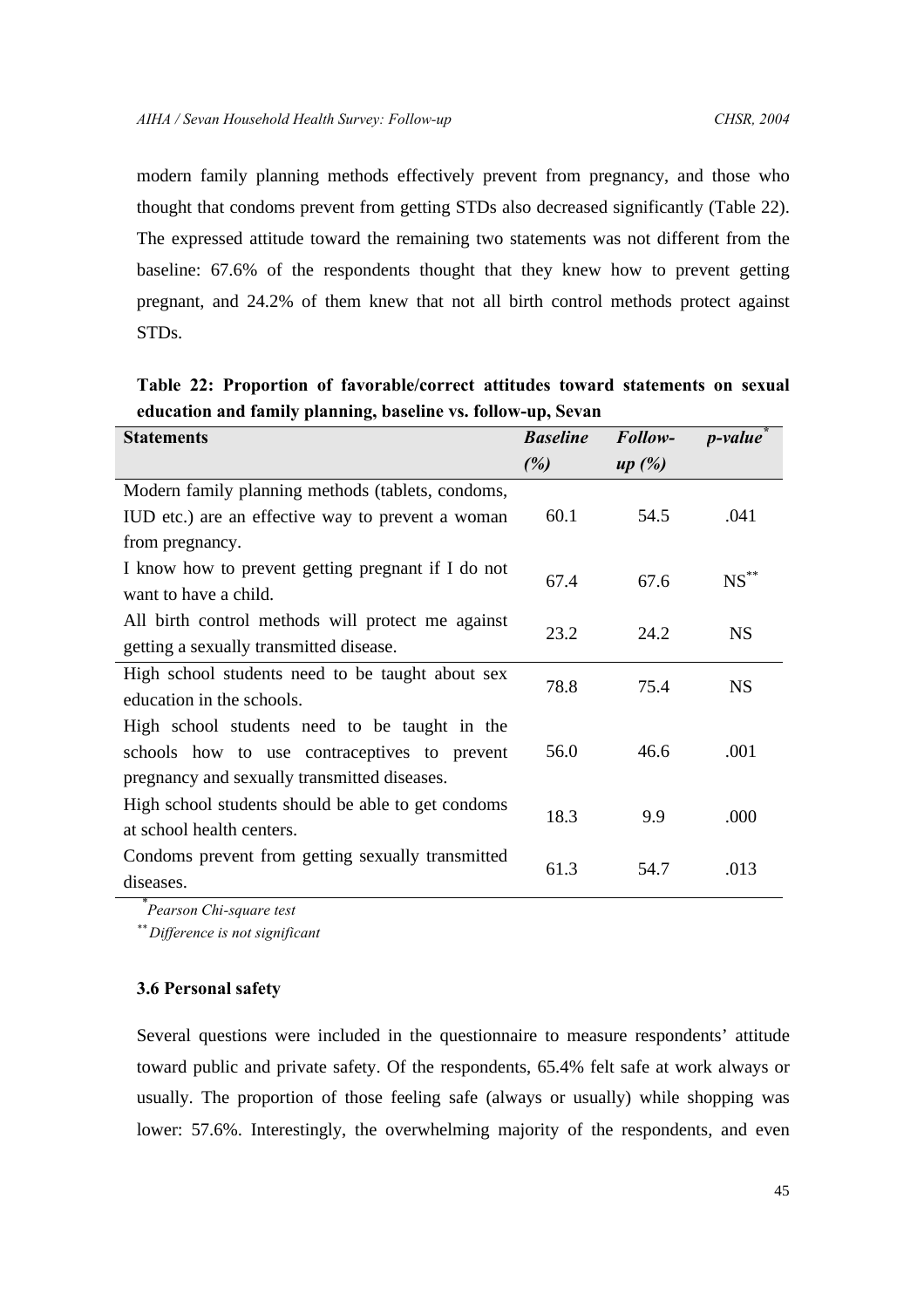those who felt unsafe while shopping, indicated that they never worry (or only occasionally worry) that they would be robbed or attacked while shopping (97.0%) or while at home (97.9%). A possible explanation for this contradiction could be misinterpretation of the meaning of the verb used for safe in Armenian because the verb has two meanings depending on context: feeling secure and feeling safe.

The questions on personal/public safety were recoded into dichotomous variables through combining "always" and "usually" responses in one option and "occasionally" and "never" responses in another option to measure if the observed changes in perceived safety were significant. The analysis showed that there were no major differences in perceived safety between baseline and follow-up surveys (Table 23). The only significant decrease since the baseline survey was observed in proportions of those who worry that will be robbed while at home always (from 1.5% to 1.0%), usually (from 2.9% to 1.0%), or occasionally (from 14.1% to 11.0%).

**Table 23: Proportion of positive answers to questions on personal safety, baseline vs. follow-up, Sevan**

| <b>Statements</b>                                                  | <b>Baseline</b> | Follow- | <i>p</i> -value |
|--------------------------------------------------------------------|-----------------|---------|-----------------|
|                                                                    | (%)             | up(%)   |                 |
| I feel safe when I go shopping.                                    | 58.7            | 57.6    | <b>NS</b>       |
| I feel safe when I am at work.                                     | 68.8            | 65.4    | <b>NS</b>       |
| I worry that I might be robbed or attacked while I<br>am shopping. | 96.0            | 97.0    | <b>NS</b>       |
| I worry that I will be robbed or attacked while I<br>am at home.   | 95.5            | 97.9    | -014            |

*\* Pearson Chi-square test*

*\*\* Difference is not significant*

The respondents (all women) were also asked to express the extent of their agreement with several statements concerning relationships between men and women in the family. The majority of respondents (60.7%) agreed that women have the right to disagree with the men in family. Meanwhile, 69.7% of them agreed also that women must obey men; and an even higher proportion, 79.2% agreed that men have a right to discipline women in their home. The latter two proportions, however, decreased significantly as compared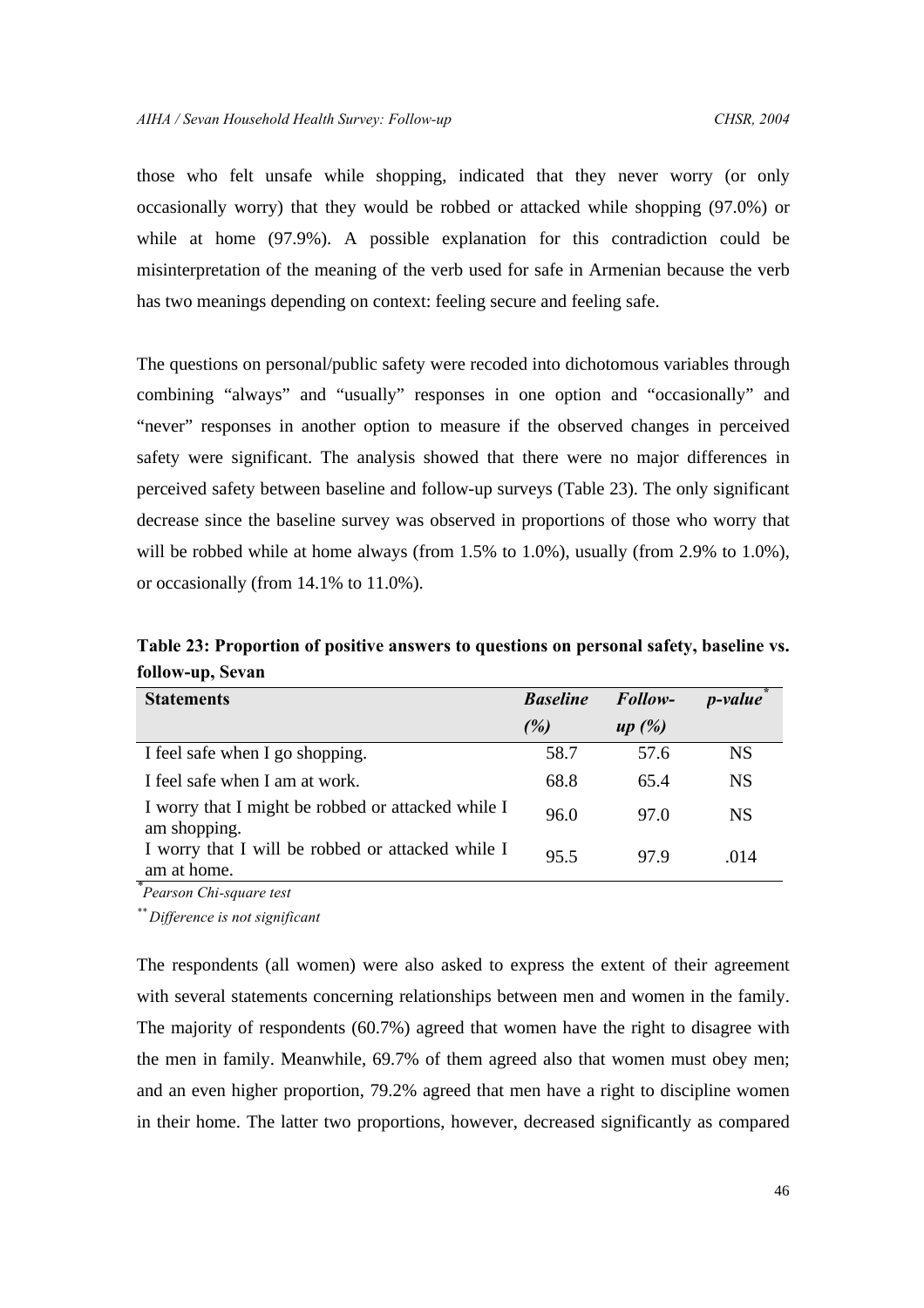to the baseline data:  $74.5\%$  (p=.045) and 85.9% (p=.001) respectively (Table 24).

Several questions concerning trust of police were included in the questionnaire. Of the respondents, 48.6% agreed that they could count on police to protect them. The proportion of those who felt that police would help them if they were attacked or robbed was higher: 63.5%. Some 51.4% agreed that police would help them if someone in their household would intentionally hurt them. This proportion was significantly lower than at the baseline (57.2%, p=.030). The proportion of those who felt being able to seek medical care if someone that they live with intentionally hurt them was somewhat higher: 68.1% (Table 24).

**Table 24: Proportions of those who agreed to the statements on men-women relationships in family and trust to police, baseline vs. follow-up, Sevan**

| <b>Statements</b>                                                                                        | <b>Baseline</b> | Follow- | $P-$      |
|----------------------------------------------------------------------------------------------------------|-----------------|---------|-----------|
|                                                                                                          | (%)             | up(%)   | value     |
| At home, women have the right to disagree with the men<br>in the house.                                  | 64.5            | 60.7    | $NS$ **   |
| Men have the right to discipline women in their home.                                                    | 85.9            | 79.2    | .001      |
| Women must obey men.                                                                                     | 74.5            | 69.7    | .045      |
| I can count on the police to protect me.                                                                 | 47.5            | 48.6    | <b>NS</b> |
| The police will help me if I am attacked or robbed.                                                      | 61.2            | 63.5    | <b>NS</b> |
| I think that the police will help me if I am intentionally<br>hurt at home by some one that I live with. | 57.2            | 51.4    | .030      |
| I can seek medical care if someone that I live with<br>intentionally hurts me.                           | 69.7            | 68.1    | <b>NS</b> |

*\* Pearson Chi-square test*

*\*\* Difference is not significant*

Several questions were asked to measure the degree of exposure of the target population to violence. Some 6.4% of respondents mentioned that they personally witnessed a severe argument, fight, or other violence during the past 30 days. Meanwhile, 2.2% of them indicated that someone intentionally hit them within the last 30 days. These proportions were not different from those observed at the baseline survey (8.5% and 3.5% respectively). Concerning the questions on being threatened or hit/bit by a household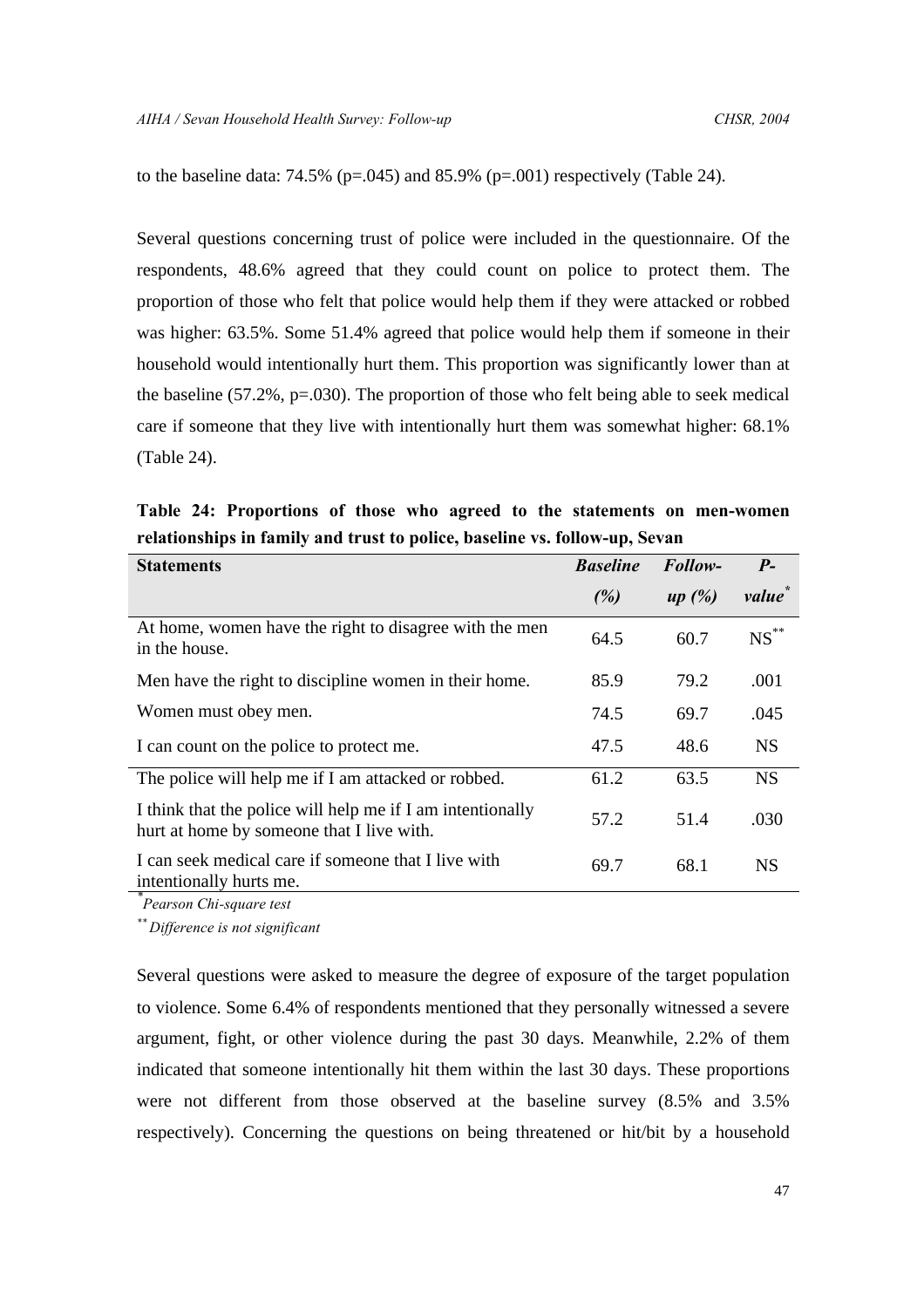member, the obtained data was significantly different from the baseline. The proportion of those who reported being threatened with physical violence by a household member decreased from 6.0% at the baseline to 3.3% at the follow up (p=.016). Similarly, 8.8% reported being ever hit or bit by a household member as compared to 15.9% at the baseline  $(p=.000)$ .

# **3.7 Dental Care**

Questions on dental care were directed to measure both the respondents' attitude to preventive dental check-ups and their own behavior. Of the respondents, 43.3% stated that they went to a dentist within the last year and 17.8% 1-2 years ago. Meanwhile, 10.0% of them indicated visiting a dentist 4 or more years ago, and 7.6% never. The proportion of those who visited a dentist within last year has significantly increased since the baseline: 43.3% vs. 37.9%, p=.038.

The picture was similar with the respondents' family members' last visit to a dentist: 51.0% of the respondents answered that the last time when one or more of their family members went to a dentist was within the last year, and 17.8% 1-2 years ago. The proportion of those respondents whose family members went to a dentist last time 4 or more years ago was 5.2%. Another 5.9% answered "never" to this question. Again, significant difference was found in proportions of those who's family members visited a dentist within last year: 41.7% at the baseline and 51.0% at the follow-up, p=.001.

A considerable proportion of respondents (44.2%) indicated that normally an adult should receive a dental check-up every 6 months (43.5% at the baseline). Some 28.0% considered this frequency being every year (this number was significantly higher from that at the baseline: 21.4%, p=.004). There was a rather large proportion of "don't know" answers to this question both at the baseline and follow-up surveys: 25.4% and 22.2% respectively. For the right frequency of children's dental check-up and cleaning, 51.9% of the respondents mentioned "every 6 months" and 20.3% "every year" (similar to the baseline proportions of 52.5% and 16.9% respectively). Again, the proportion of "don't know" responses was considerable: 20.0% at the follow-up and 21.4% at the baseline.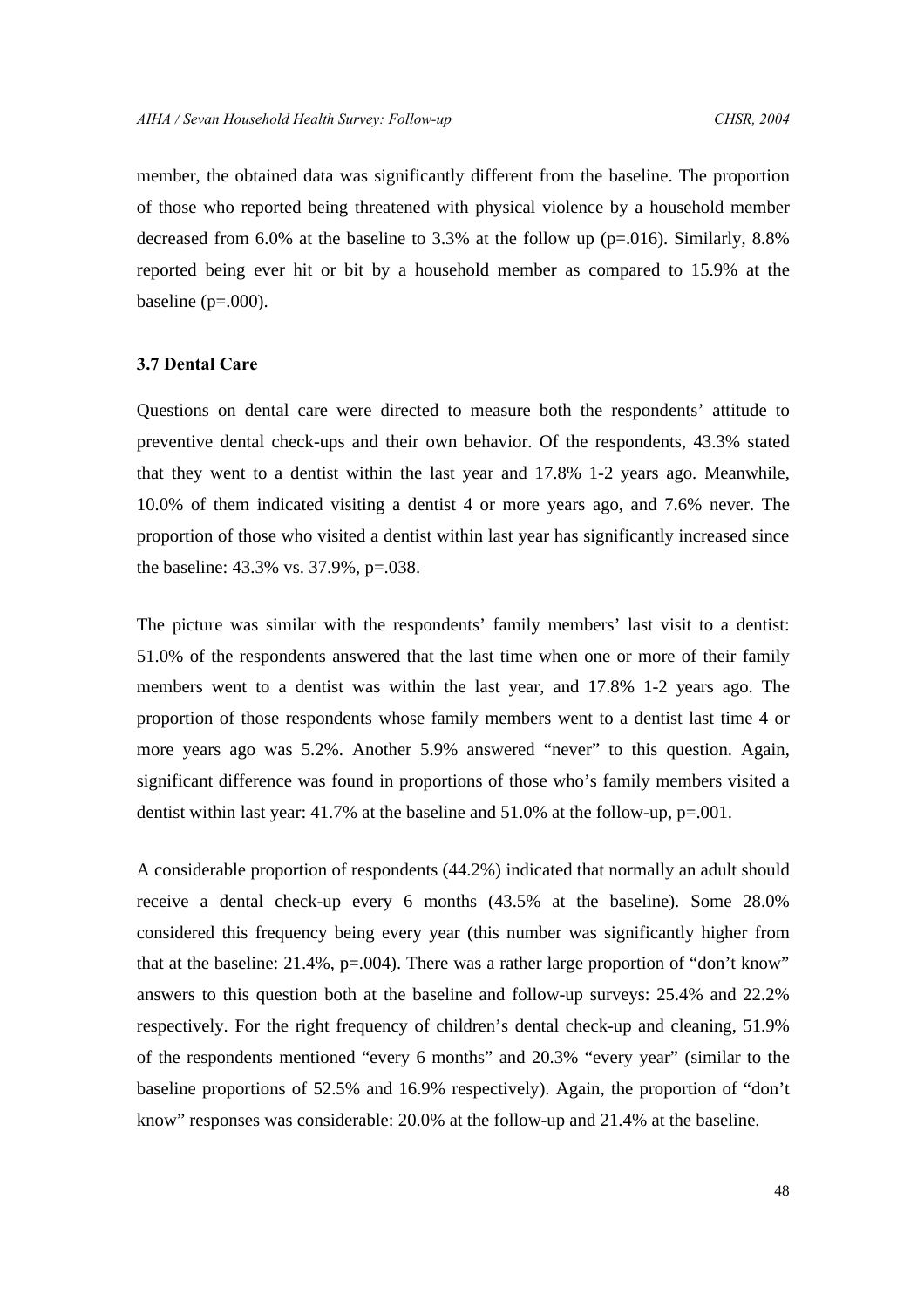# **4. Main findings**

#### Socio-economic Status

One of the main findings of this survey was moderate, but statistically significant improvement in household income and living conditions of the target population as compared to the baseline data. The situation with unemployment remained the same: only 22.1% of the respondents and 34.7% of the heads of their household were employed, and no one was employed in 43.5% of the surveyed households. Some interesting trends were observed since the baseline survey: the role of government as a primary employer decreased and the role of private organizations and self-employment increased, a tendency of increase in working hours of employees was observed along with an increase in proportion of those whose position was inconsistent with their professional/vocational training. Average monthly expenditures increased significantly. The same tendency was observed with possession of convenience/luxury items included in the questionnaire as indirect measures of household income: the proportion of those households equipped with indoor toilet, hot water tank, color TV, VCR, and cellular phone increased significantly. Consistent with this, significantly higher proportion of respondents (7.5%) as compared to the baseline (1.6%) reported that the monthly income of their family was enough to meet the family needs. The proportion of those not heating their living quarters during winter decreased significantly (from 15.8% to 5.6%). Piped gas became the main fuel for cooking and largely replaced electricity and other fuels. The proportion of those worrying that their family would not have enough to eat decreased significantly (from 79.5% to 54.2%) and those going to sleep hungry always or usually decreased from 16.1% to 4.5%. However, the proportion of those dissatisfied with their family income was still rather high (60.1%), household expenditures for the last month were less than \$50 for 44.2% of the households. More than half of the families still worried about not having enough to eat. Overall, the socio-economic situation in the target area appeared to be difficult, but convincing trend of improvement was observed in the 4 years passed since the baseline survey.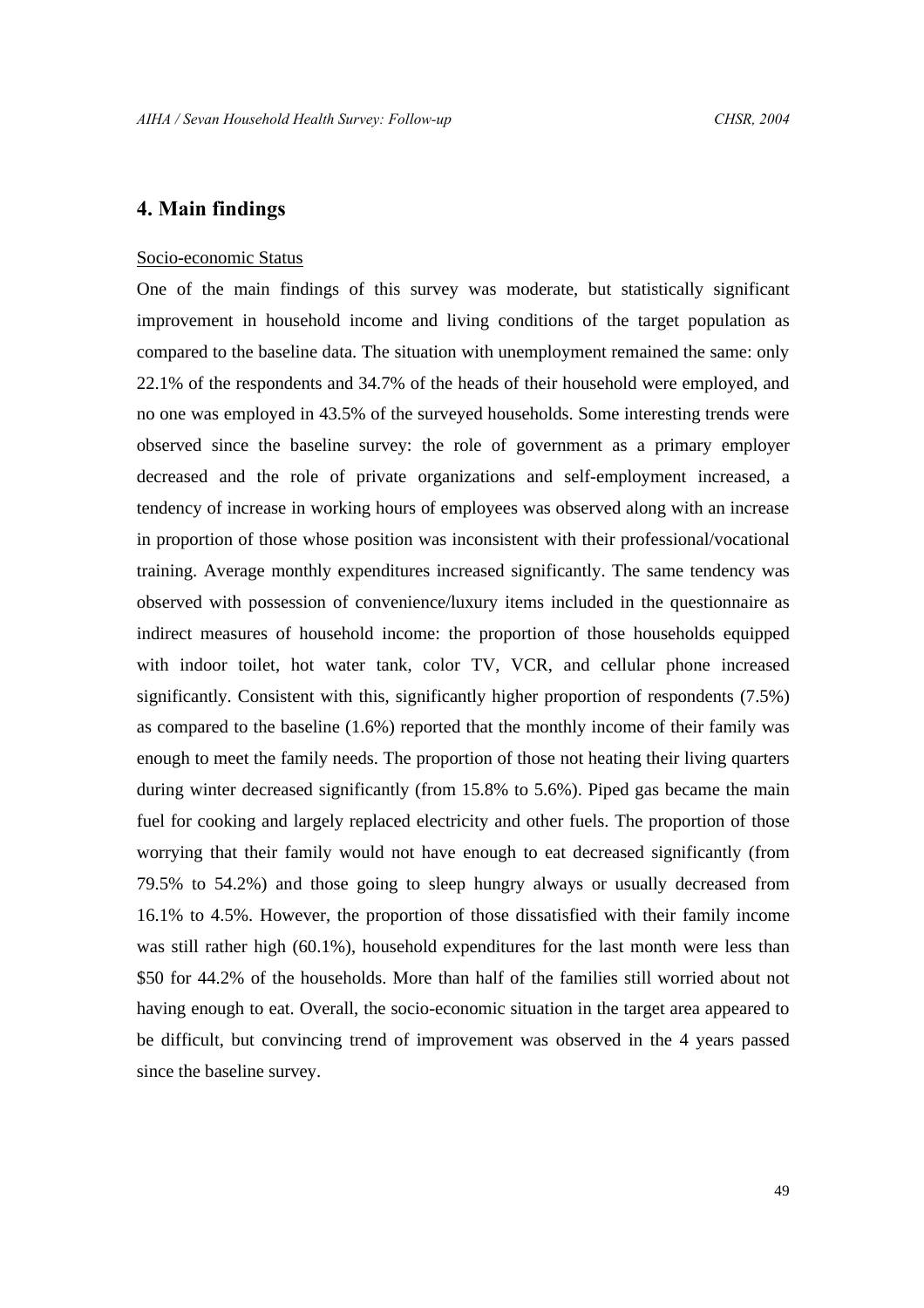#### Health Status

The same tendency of improvement as compared with the baseline data was observed with health status of the target population. The proportion of those respondents mentioning health problems in children decreased significantly (from 23.9% to 15.3%). Significant improvement in perceived health status of both respondents and heads of household was observed: the health was rated as good/very good/excellent for 38.1% of respondents (29.7% at the baseline) and 35.8% of heads of household (26.0% at the baseline). The same picture was revealed with perceived dynamic of health: the proportions of "getting better as compared to one year ago" increased and "getting worse" decreased significantly for all three categories: children, respondents, and heads of household. However, the health was still rated as fair or poor for 44.7% of children, 61.8% of respondents, and 64.2% of heads of household. The most common chronic health conditions among household members were high blood pressure and vision problems, followed by cardiac diseases and gastro-intestinal pathology. This pattern repeated that from the baseline survey, but the perceived prevalence of all these conditions among all household members decreased significantly since the baseline survey. Of the surveyed, 17.5% mentioned having an accident in their family during the last year, which is significantly lower from the baseline proportion of 27.8%. The most common accident was fall, followed by cut/slash/puncture and poison/overdose (interestingly, the latter decreased significantly: from 36.8% to 17.9%). As compared to the baseline, the situation significantly improved also in terms of respondents' ability to conduct some daily activities, including walking different distances, bending/kneeling/stooping, climbing stairs, and lifting/carrying groceries. However, the proportion of those felt limited in their everyday activities because of health condition remained rather high: 60.0% felt limited in vigorous activities, more than 40.0% in activities such as walking more than a mile, lifting/carrying groceries, and climbing several flight of stairs, and 15.9% in even bathing or dressing themselves. A positive dynamic was observed also in the extent of bodily pain felt by the respondents: the proportion of those who reported 'severe or very severe pain' decreased and those who reported 'no pain' increased significantly as compared to the baseline data. Consistent with the above mentioned, considerable increase in respondents' satisfaction with own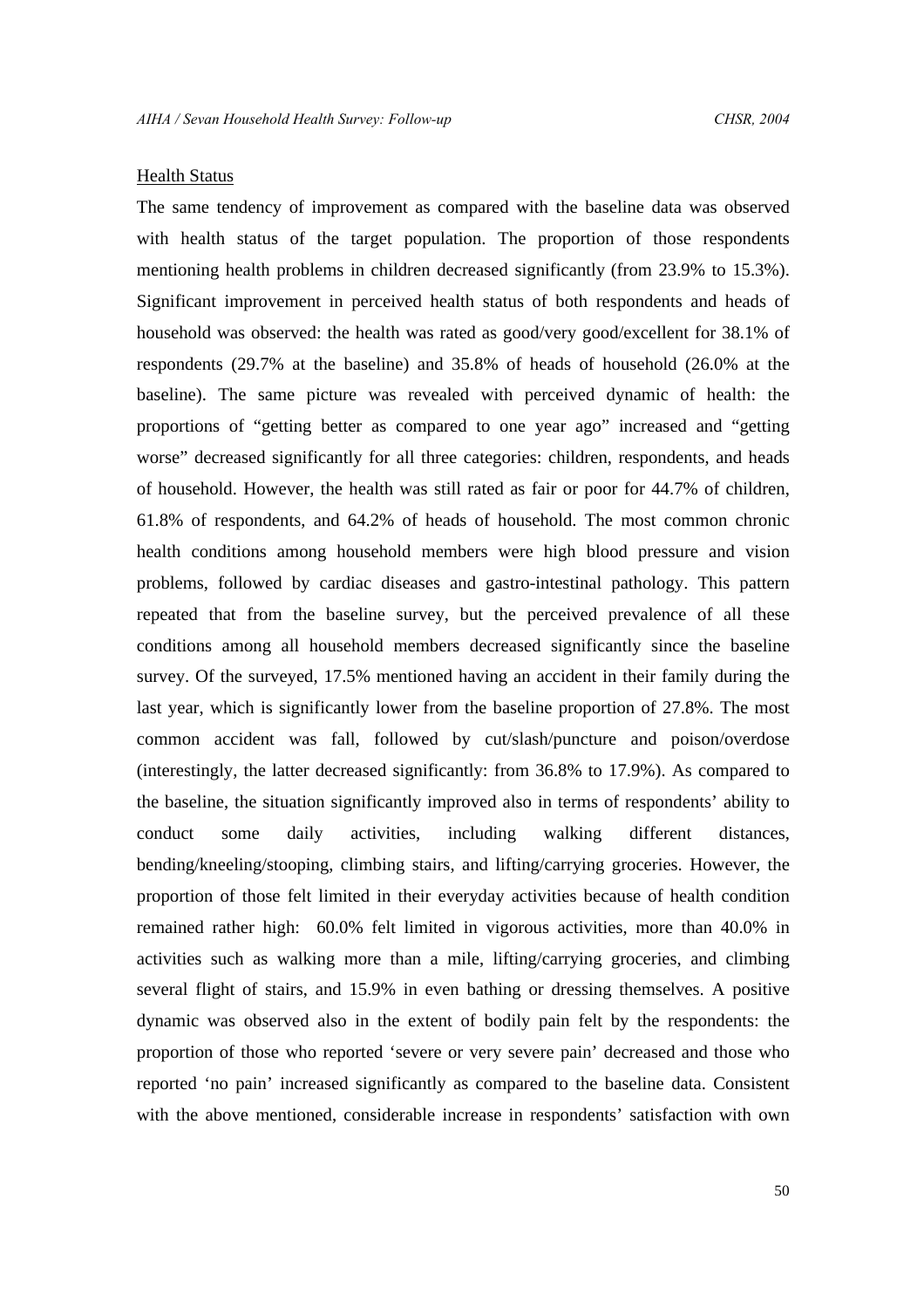health and life was observed since the baseline survey covering almost all measured areas. Revealed prevalence of probable (32.3%) and possible (25.3%) depression among respondents was significantly lower from the baseline (44.1% and 22.9% respectively). The average depression score for the surveyed sample was 19.05, which is significantly lower than that at the baseline (21.7) but still much higher than the US population average score of 7.8-9.9.

#### Health Behavior

The proportion of those who ever smoked cigarettes was significantly lower than at the baseline: 3.0% vs. 7.0%. There were no other significant differences between baseline and follow-up data in terms of smoking practices. Of the respondents, 1.9% were current smokers. The average number of cigarettes they smoked per day was 15.9. Out of all household members that were more than 12 years of age, 28.7% smoked. The male:female ratio in this group of smokers was 34:1. Due to rather high prevalence of passive smoking, the members of at least 60.5% of the surveyed households were exposed to cigarette smoke through either active or passive smoking. Only 1.5% of the respondents mentioned having drinking problem ever in their life and 11.5% reported that someone living in their household had a drinking problem. These numbers were significantly lower from that at the baseline survey: 5.2% and 15.4% respectively. The drinking frequency in respondents (rarely or seldom in 94.5%) was similar to that at the baseline. As compared to the baseline, significantly lower proportion of respondents (2.9% vs. 5.8%) mentioned knowing someone in Sevan who had a problem with drug addiction.

# Health Knowledge

The mean knowledge score of the respondents on childbearing and caring for young children was 8.8 out of the highest possible value of 16. At the baseline, this score was lower (7.8). The difference between these two scores was statistically significant showing an increase in respondents' knowledge on these issues. In terms of knowledge on different topics, statistically significant increase in mean knowledge scores as compared to the baseline was observed in the areas of diarrhea/acute respiratory infection, child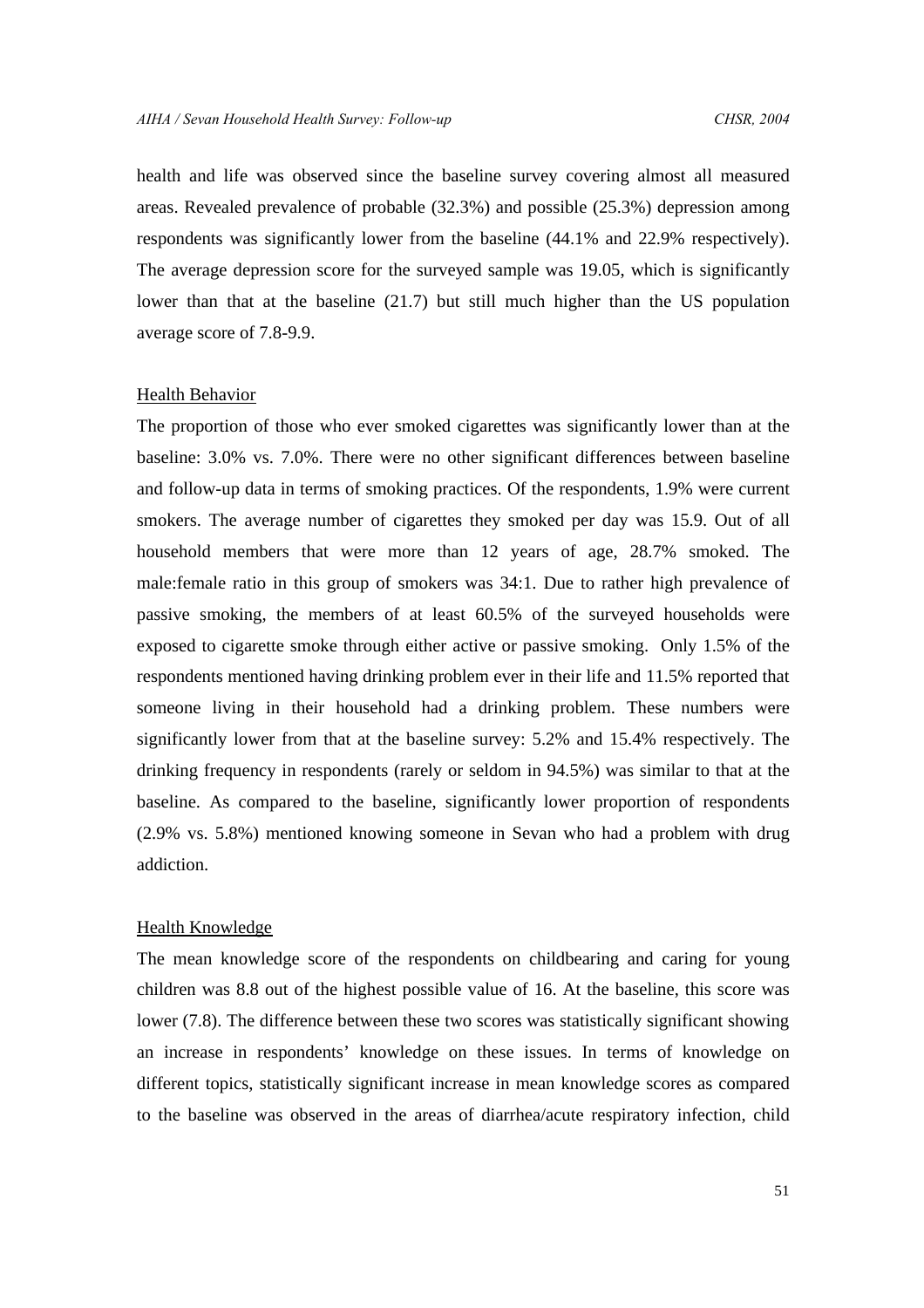development, HIV/immunization, and reproductive health. The mean knowledge score was the highest on breastfeeding and the lowest on reproductive health.

#### Accessibility of Medical Care

The situation with all the measures intended to assess personal health care services improved significantly since the baseline survey, demonstrating both increased accessibility of health care services and improved ability of people to take care of their own health. While the proportion of people visiting a clinic during one month period remained unchanged as compared to the baseline and the number of hospitalizations decreased significantly, the proportion of those respondents who mentioned that their family members needed to refer to a polyclinic/hospital but did not, decreased significantly: from 54.6% at the baseline to 38.1% at the follow-up, indicating some improvement in people's ability to pay for services. Significant improvements were observed also in waiting time to see a doctor/nurse and in proportions of those who use transportation means (instead of walking) to visit polyclinic. At the follow-up survey, the proportions of those who reported receiving good care during their last illness and who knew where to get medical care also increased significantly. Some improvements were observed also with the usage of early diagnosis/prevention services. The proportion of those women over 35 who reported ever having a screening mammogram increased significantly as compared to the baseline (from 4.9% to 11.1%). The proportion of adolescents covered by their medical exam (72.2% as compared to 56.5%) and the percentage of those who ever checked their blood cholesterol level (21.1% as compared to 13.1%) also increased significantly. The percentage of respondents who visited a dentist within last year has significantly increased since the baseline: 43.3% vs. 37.9%. The same significant increase was observed in proportion of household members who last visited a dentist within last year (from 41.7% to 51.0%). However, the main problem with accessibility of medical care remained its low affordability for the vast majority of respondents (76.5%). The situation was unsatisfactory with some other measures also, like the low proportions of those making preventive check-ups (16.4%), being able to pay for prescribed medications (23.1%) or get those medications (33.7%). For the majority of respondents (61.3), Sevan was the primary place for seeking treatment, although the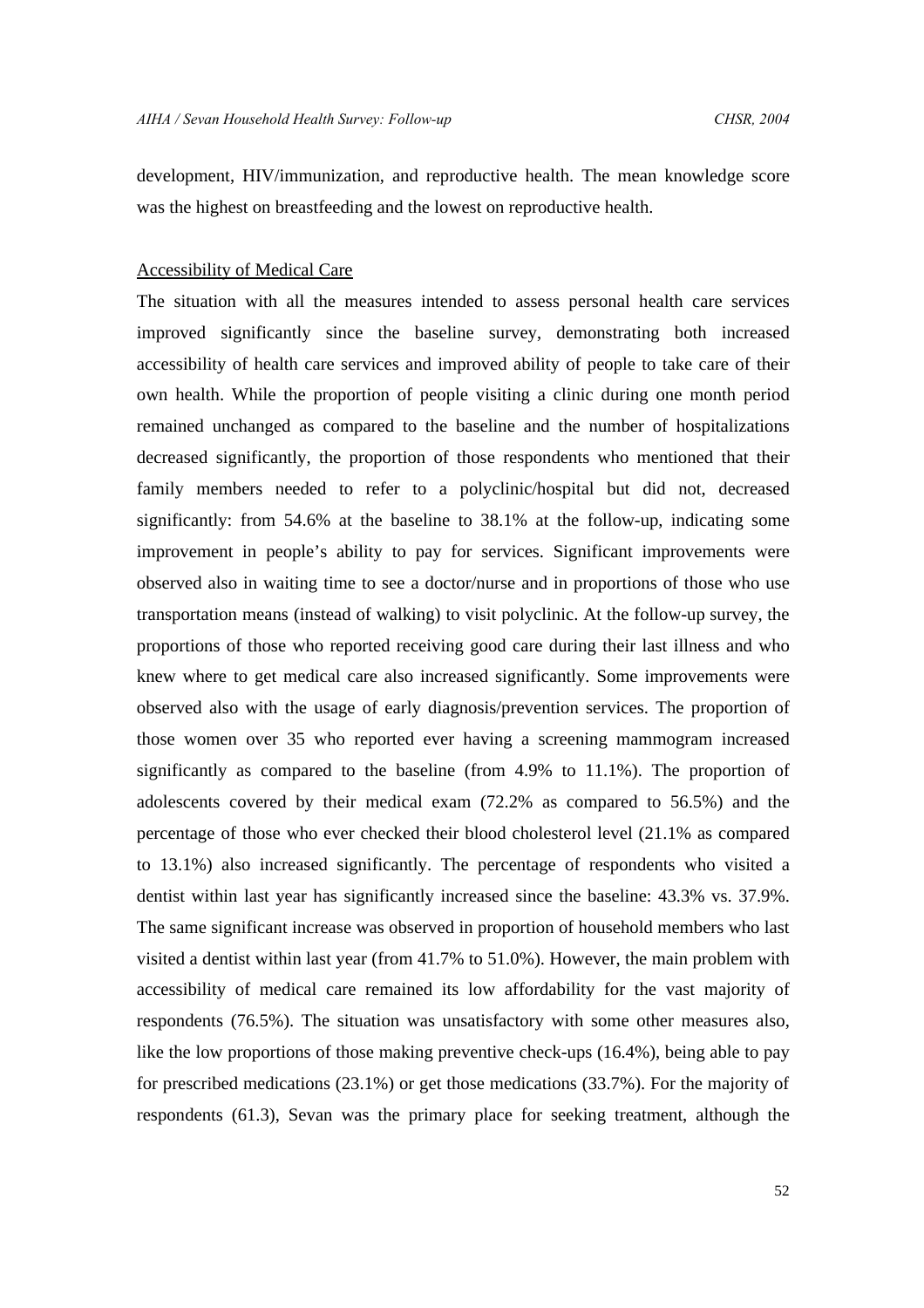proportion of those preferring to be referred to a specialist in Yerevan increased significantly. The latter could be connected with the observed increase in proportion of those who do not consider too much burden going to Yerevan to see a specialist.

# Reproductive Health

The mean number of pregnancies that respondents had during their life was 4.3, which is significantly lower than that at the baseline survey (5.6). The same tendency was observed with the mean number of children given birth to: 2.2 as compared to 2.4 at the baseline. Of those sexually active respondents who were able to get pregnant, 42.9% expressed wish to keep the baby in the case of pregnancy, which was much higher than the baseline proportion of 28.2%. As to the contraceptive usage, the proportion of those who did not use any method of contraception was 39.2% (not different from the baseline). The usage of IUD increased significantly (from 3.3% to 16.2%), while the usage of some other methods (mainly traditional) decreased. The most frequently used methods were male condoms (17.5%) and IUDs (16.2%). Some changes were observed in respondents' attitude toward sexual education and family planning. As compared to the baseline data, the respondents were less favorable toward educating students at school how to use contraceptives or enabling high school students to get condoms at school health centers. Another interesting observation was that as compared to the baseline, lower percentage of respondents agreed that modern family planning methods effectively prevent from pregnancy or condoms prevent from getting STDs.

# Safety

The overwhelming majority of respondents (~97%) never worried that they would be robbed or attacked while shopping or while at home. In terms of exposure to violence, 6.4% of them personally witnessed some violence and 2.2% were intentionally hit during the past 30 days. These numbers was not different from the baseline data. Unlike this, the proportions of those who reported being threatened with physical violence (3.3%) or being ever hit or bit by a household member (8.8%) decreased significantly as compared to the baseline data (6.0% and 15.9% respectively). The proportion of those women who think that men have right to discipline women in their home and that women must obey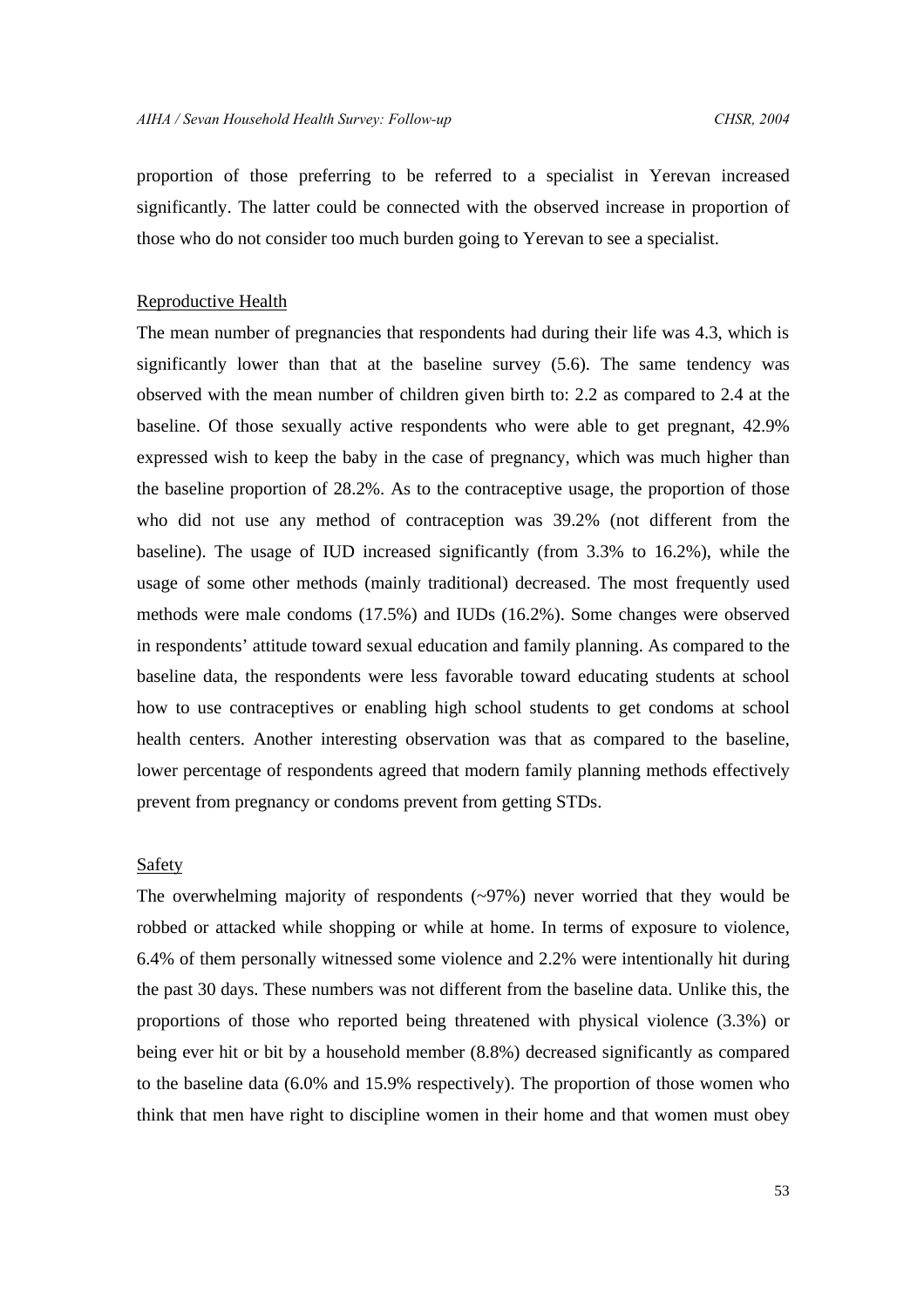men decreased significantly, but still were rather high (79.2% and 69.7% respectively). Only 48.6% of the respondents agreed that they could count on police to protect them. The proportion of those who felt that police would help them if they were intentionally hurt at home by a household member decreased significantly (from 57.2% to 51.4%).

# **5. Conclusions**

In almost all surveyed areas, including perceived health status of the target population, health knowledge, satisfaction with own health and life, accessibility of healthcare services, and use of early diagnosis/prevention services, the follow-up survey revealed mild/moderate but significant improvement since the baseline survey in 2000. Several factors could play role in this improvement including improving socio-economic conditions of the target population and the activities undertaken by Sevan/Providence community health partnership during this period. The partnership activities targeted both peoples' knowledge on health and health services and the services itself, making those more efficient and accessible for the target population. Many of the observed improvements took place in the areas covered by the advocacy activities of the partnership, the topics of which (mental health, reproductive health, child caring, dental health, violence in family, etc.) were chosen to better address the existing needs revealed through the baseline survey. The respondents were more satisfied with their/their family members' health and the health care they receive, which, in some extent, could be a result of provider education and introduction of clinical guidelines and standards in the scope of the activities undertaken by the partnership.

However, the situation was still difficult in many areas, including those where some improvements were observed. The health of more than 60% of adults and 45% of children was still rated as fair or poor. Because of poor health, one-sixth of the respondents felt limited in elementary daily activities (bathing or dressing themselves). More than half of the families still worried about not having enough to eat always, usually or occasionally. One-third of the respondents were probably depressed with an additional one-fourth of those possibly depressed. Medical services were still not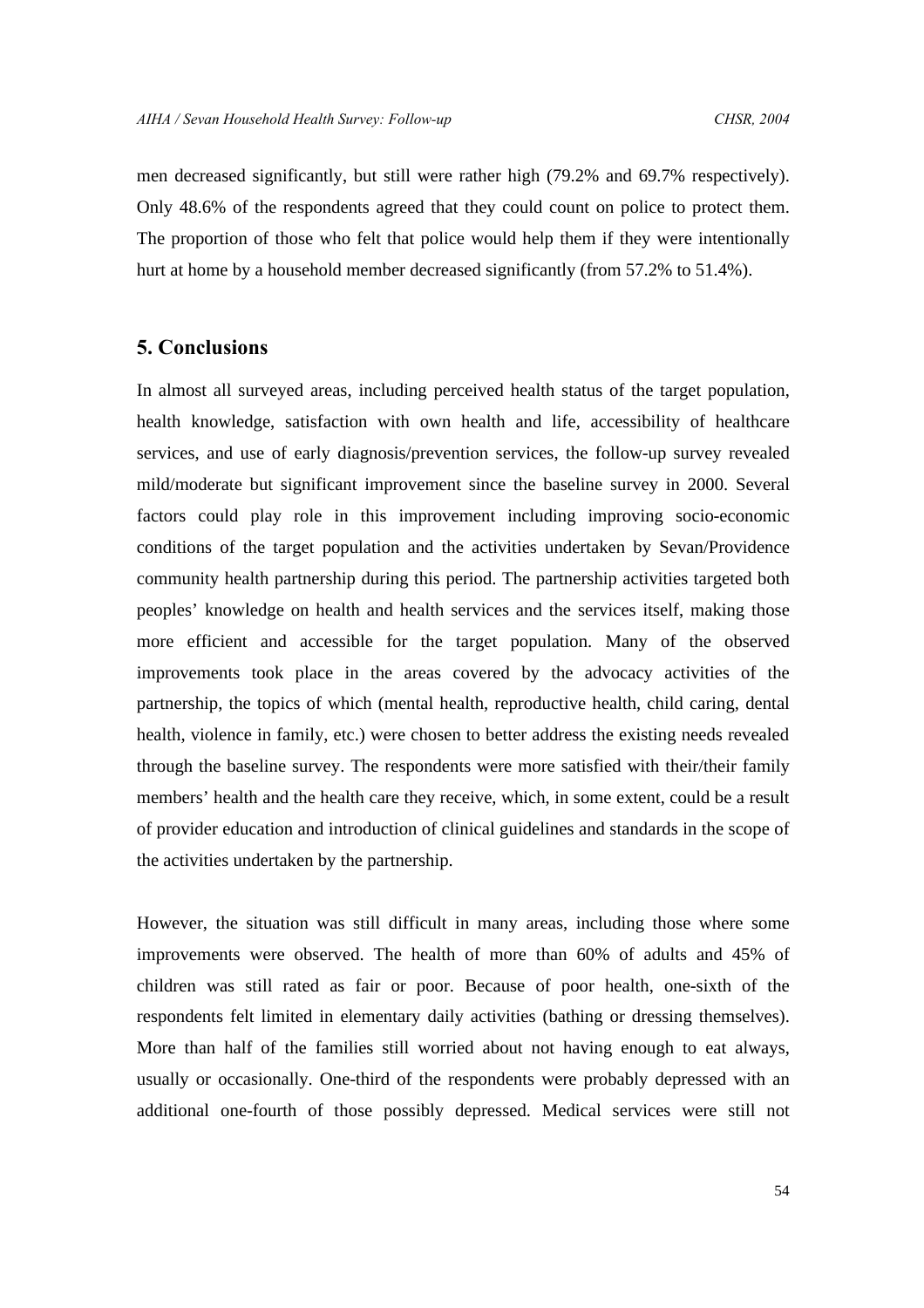affordable for more than three-fourth of the families. The proportion of those making preventive check-ups was still very low (16%). And the majority of population (60.5%) was exposed to cigarette smoke through either active or passive smoking.

The observed positive changes in population health status and their satisfaction with health services could, in some extent, be attributable to the partnership activities, demonstrating the impact a well-designed community health partnership could make on population health in even most serious situations. Meanwhile, the remaining problems indicate the need of continuation of partnership activities to further improve the situation, specifically in the following directions:

- $\Box$  Increase accessibility/affordability of health care services
- $\Box$  Introduce screening/early detection protocols/guidelines in the polyclinic
- $\Box$  Empower polyclinic to provide population screening services
- <sup>q</sup> Educate public on prevention/early detection of diseases, reproductive health, childcare, smoking, healthy lifestyle, etc.
- $\Box$  Enhance provision of psychological services to the population.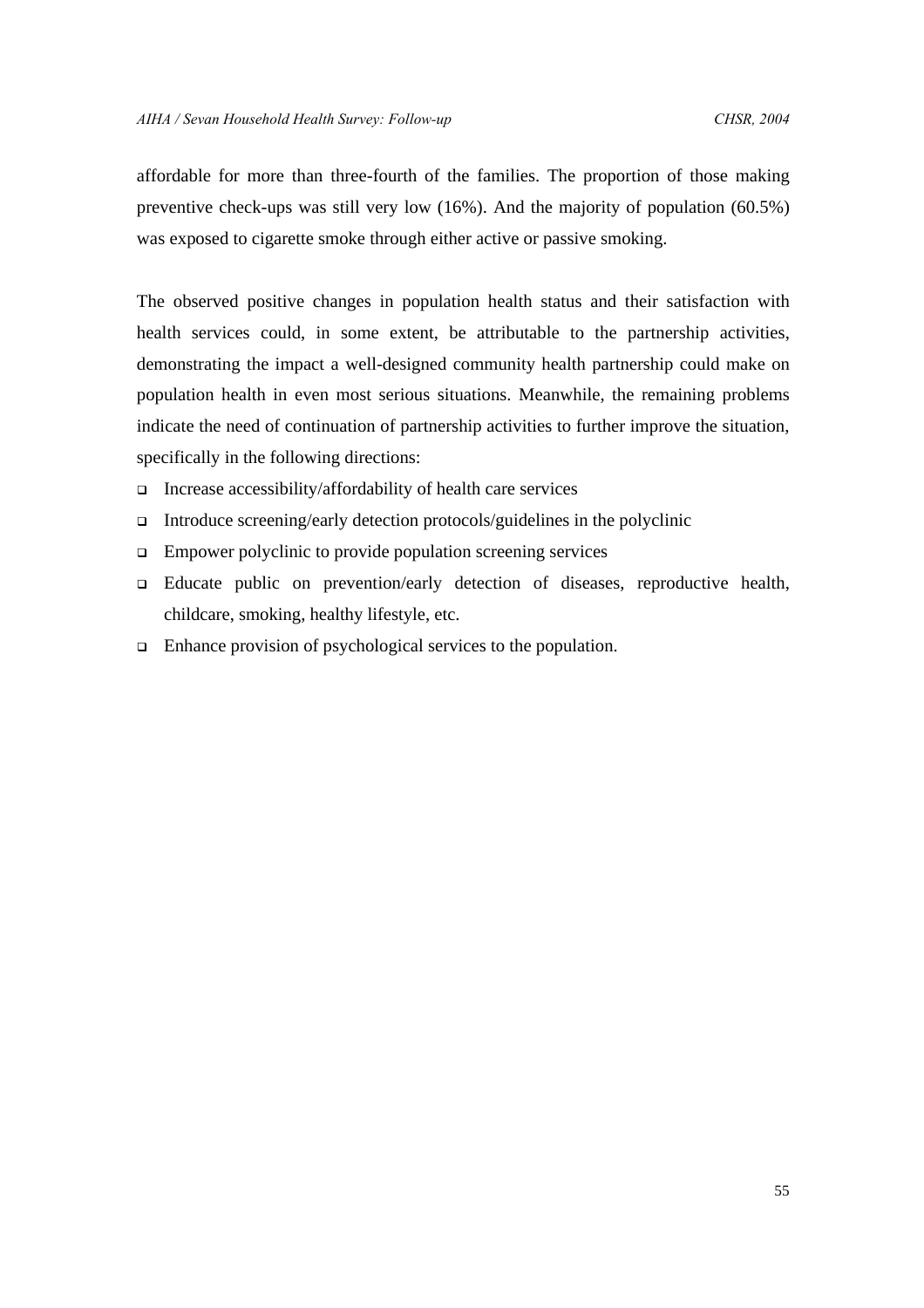# **6. References**

1

<sup>1</sup> Demirchyan A, Zhamgaryan R, Thompson ME, Gagnon DE. The use of a household survey in the community assessment process. *Commonhealth*, Spring 2001, p. 43-44. [published in English and Russian]

 $2$  Demirchyan A, Thompson ME. Sevan Household Health Survey, Descriptive Report of the Baseline Phase, AUA Center for Health Services Research, August, 2000 (unpublished)

<sup>3</sup> The Results of 2001 Census of the Republic of Armenia, Natioal Statistical Service of the Republic of Armenia, State Committee of the Organization ad Conduction of the RA Census 2001, Yerevan 2003

<sup>4</sup> Thompson ET, Harutyunyan T, A Pre-Post Panel Evaluation of the Green Path Campaign for Family Health, Armenia 2000. AUA Center for Health Services Research, May, 2001

<sup>5</sup> Evaluation of the National Immunization Program of the Republic of Armenia. Yerevan, Ministry of Health of the Republic of Armenia and UNICEF/Armenia, December 1999.

<sup>6</sup> Radloff, LS, Locke, BZ. The Community Mental Health Assessment Survey and the CES-D Scale, Chapter 9, from Series in Psychosocial Epidemiology, Volume 4, Community Surveys of Psychiatric Disorders, edited by Weissman MM, Myers JK, Ross CE. Rutgers University Press, New Brunswick, New Jersey, 1986